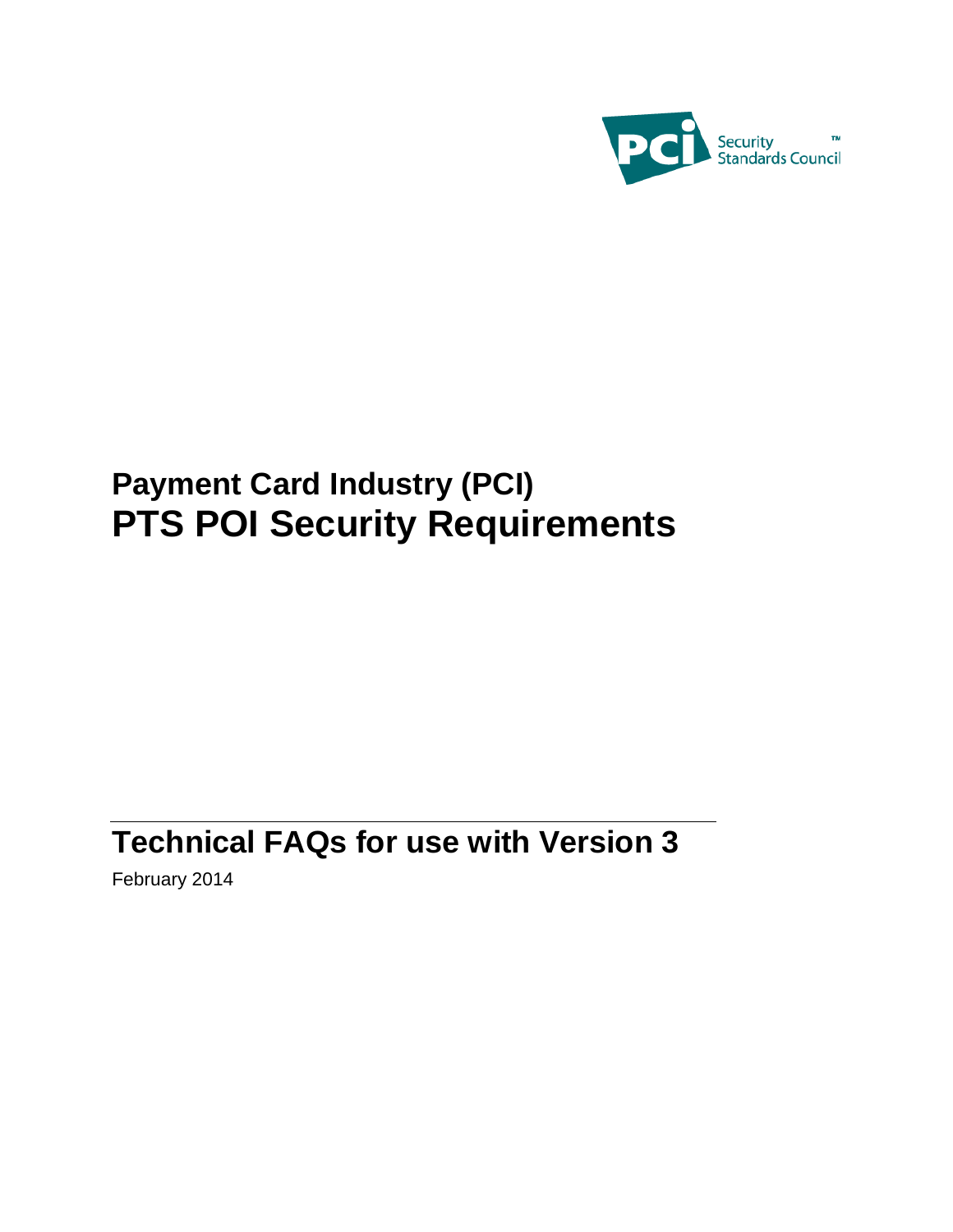

## **Table of Contents**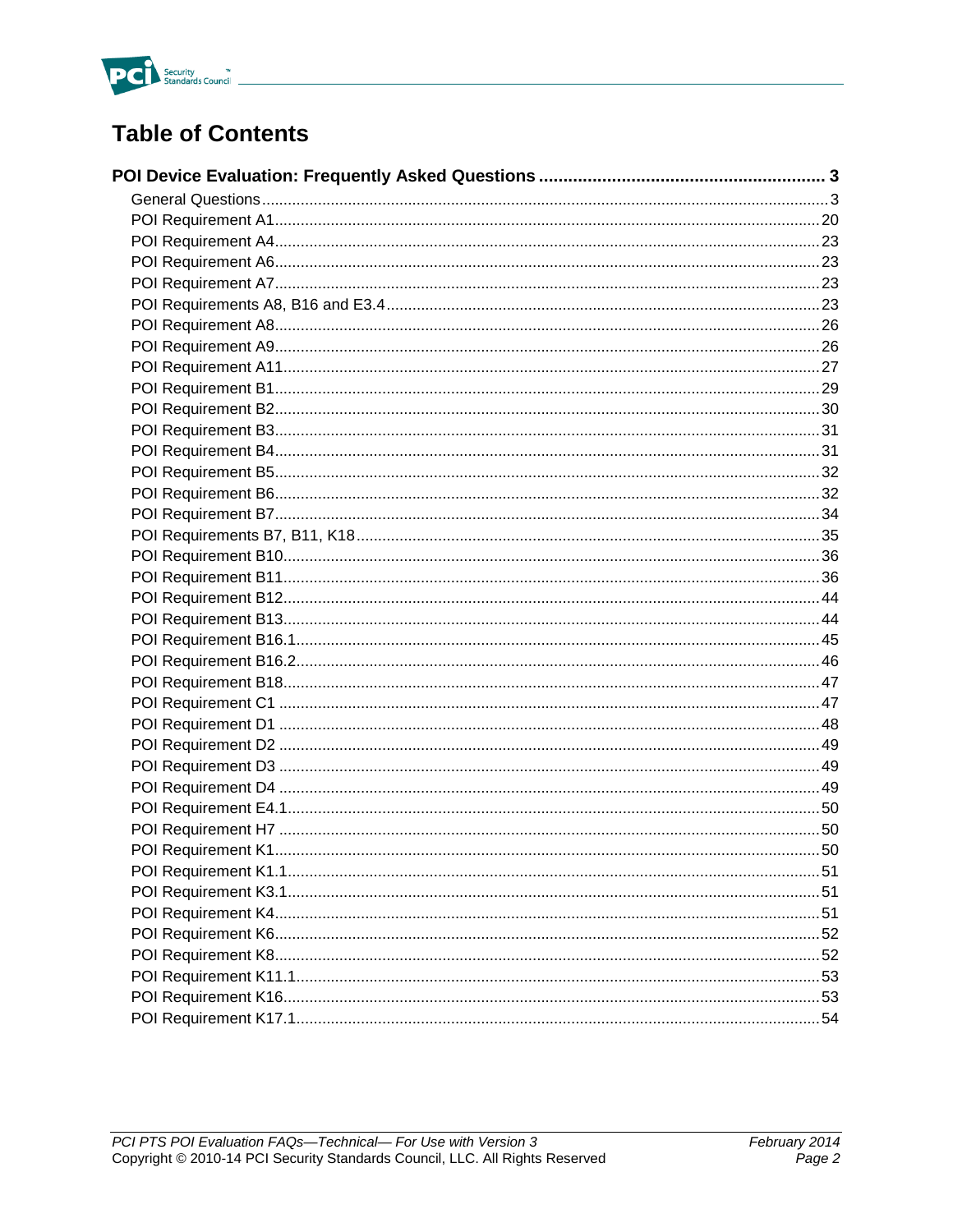

## **POI Device Evaluation: Frequently Asked Questions**

These technical FAQs provide answers to questions regarding the application of PCI's (Payment Card Industry) physical and logical POI device security requirements as addressed in the *PCI PTS Point of Interaction Device Security Requirements* manual. These FAQs provide additional and timely clarifications to the application of the Security Requirements. The FAQs are an integral part of those requirements and shall be fully considered during the evaluation process.

**Updates:** New or questions modified for clarity are in **red.**

### *General Questions*

- **Q 1 The security requirements now use a modular approach based on device functionality instead of specific form factors (e.g., EPPs, PEDs, etc.). How do I determine which requirements are applicable to my product?**
	- **A** The PCI PTS modular approach supports the submission of devices in accordance with the product types and approval classes defined in Appendix A of the PTS Device Testing and Approval Guide. In order to determine the modules and requirements within those modules that are applicable to a specific product, the vendor should:
		- *Review the "PTS Approval Modules Selection" diagram in the PTS POI Modular Security Requirements to determine which modules are applicable*
		- *Go to "Appendix B: Applicability of Requirements" of the PTS POI Modular Security Requirements. Based upon the functionalities provided by the target of evaluation, determine what requirements within each applicable module apply.*
- **Q 2 March 2011: The requirements of the MasterCard POS Terminal Security Program have been subsumed into PCI PTS POI v3 as the Open Protocols module. What considerations must be taken into account in connection with using evaluations done in connection with the MasterCard program for a PCI PTS POI v3 evaluation?**
	- **A** There are several considerations for Version 3 evaluations that place reliance upon modules evaluated u*nder the MasterCard POS Terminal Security program:*
		- *Evaluations performed under the MasterCard POS Terminal Security program that resulted in a MasterCard certification prior to May 2010 may be considered in an evaluation using the PCI Open Protocols module of PTS POI version 3. In order to do so, the PCI evaluating laboratory must have access to the prior evaluation report(s) under the MasterCard program.*
		- *In all cases, regardless of any prior work, the evaluating lab is responsible for performing the degree of work necessary to ensure the compliance of the device under evaluation to the Open Protocols requirements.*

### **Q 3 If a device application includes prompts for non-PIN data and the device enforces PCI Requirement B16.2 compliant controls, can it be listed as an acquirer controlled prompts device with the application excluded from the device identifiers?**

**A** *Yes, if an application cannot impact any of the functionality needed to comply with PCI*  requirements. Code within the device that does not provide and cannot impact security, need not *be represented by the identifiers of the approved device.*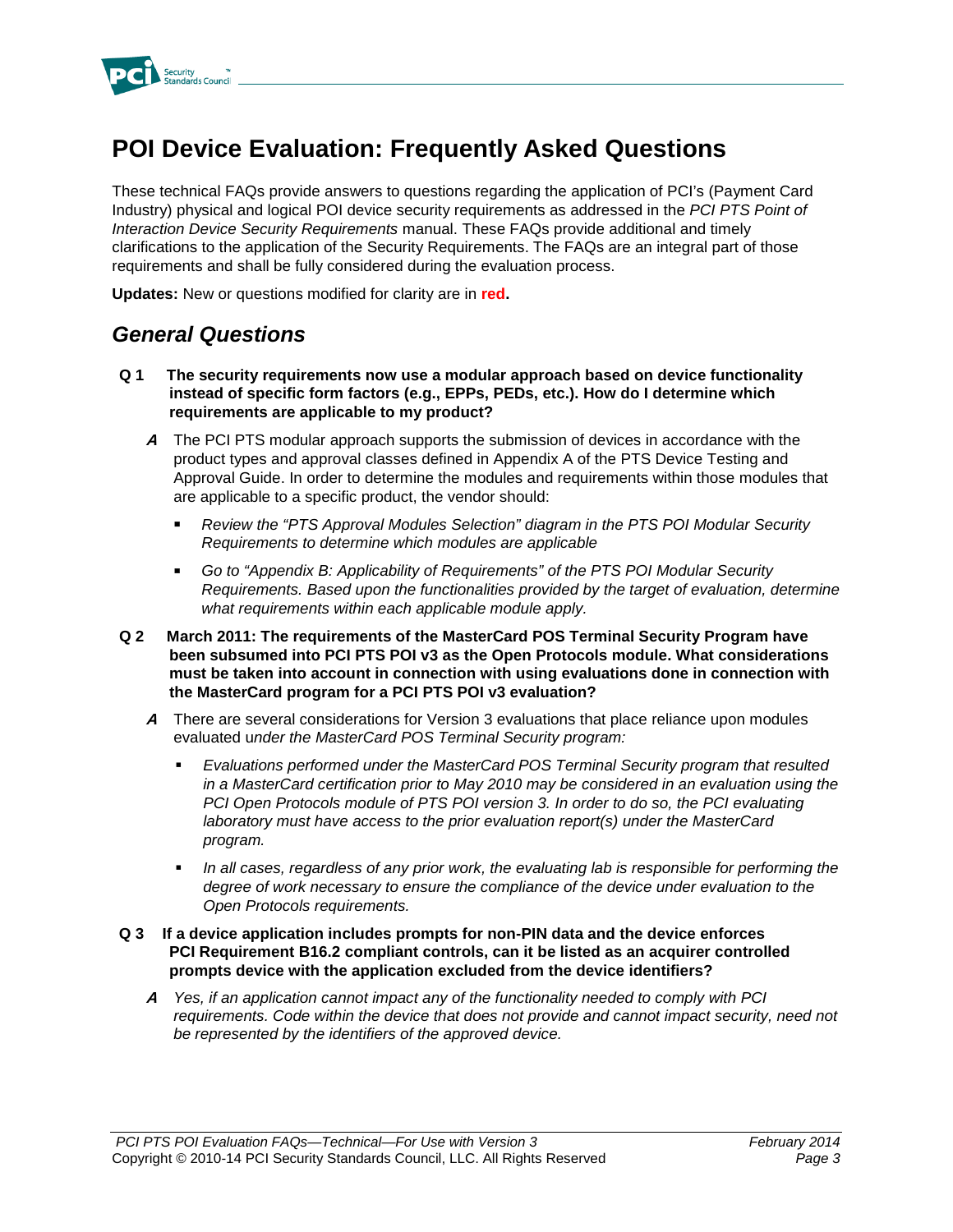

### **Q 4 When is an "N/A" response to a requirement acceptable?**

**A** *An "N/A" response is acceptable in two cases: First, if compliance is achieved by meeting another requirement option, such as meeting A1. Second, if the characteristics governed by the requirement are absent in the device, such as A5 if the device does not emit any audible tones. The evaluation laboratory will verify that all responses are appropriate.*

#### **Q 5 What is the definition of "Secret Information?"**

**A** *"Secret information" is any cryptographic keys or passwords that the device relies on to maintain security characteristics governed by PCI requirements.* 

#### **Q 6 Some components of a device may include cryptographic keys that cannot be erased. Are there any instances when this would be acceptable? See Requirements A1 and A7.**

**A** *Cryptographic keys that are never used to encrypt or decrypt data; or are not used for authentication, do not need to be considered secret data, and therefore do not need to be erased.* 

### **Q 7 What type of epoxy is acceptable for encapsulation?**

- **A** *Acceptable epoxy will possess the following characteristics:* 
	- *Opaqueness: Epoxy must be opaque in the visible spectrum.*
	- **Hardness: Epoxy must be hard enough so that a sharp object cannot be used to penetrate** *the epoxy to the depth of the underlying circuitry.*
	- *Tamper Evidence: The epoxy must show visible evidence of tamper when an attempt to penetrate the epoxy with a sharp object is made.*
	- *Adhesion: Epoxy must resist attempts to forcibly separate it from the circuit board. When enough force is applied to remove the epoxy, severe damage should result such that the device is non-functional.*

### **Q 8 Is it assumed that the surface of the potted area is visible without disassembly of the device?**

**A** *No. The potted, security sensitive components of the device are within the device enclosure and are therefore, unlikely to be visible without opening the enclosure.* 

#### **Q 9 Is it acceptable for a device to include removable components and add-ons provided by the vendor?**

**A** *Any removable components (privacy shields, docking stations, interface modules, etc.) must be evaluated by an approved laboratory to determine that they do not present any additional security risk. However, individual components will not receive a separate approval.* 

#### **Q 10 What is a "Delta"**

- **A** *Revisions to approved devices are termed "deltas." Delta reviews involve the laboratory assessing the changes based on the current major version (e.g., 1.x, 2.x, 3,x etc.) of the requirements that were used for the approval of the device. Examples of deltas include:*
	- *Revisions to existing firmware or hardware on existing approved devices to add or modify functionality*
	- *Adding EMV level 1 to an existing approval*
	- *Maintenance fixes on devices that have expired and are no longer approved for new deployments*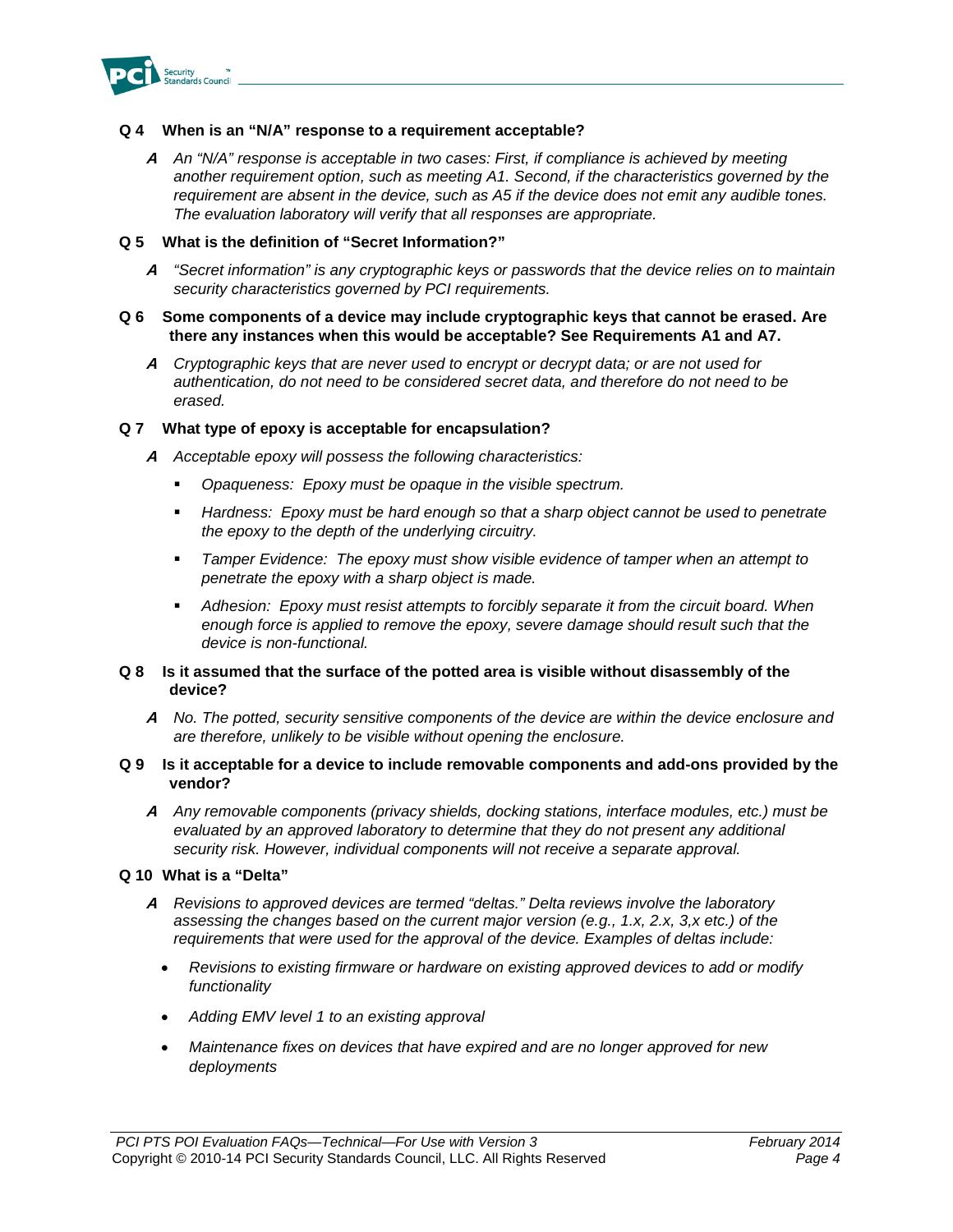

- *Assessment of a device for offline PIN entry where the existing approval is only for online PIN entry, or vice versa*
- *The porting of a new set of firmware to an existing approved device.*

### **Q 11 Does the device have to show the version numbers of the hardware, firmware and Application?**

**A** *The device must show the version numbers of hardware and firmware like they have been approved and they are shown in the list of approved devices. The hardware number must be shown on a label attached to the device. The firmware and application version numbers, and optionally the hardware version number, must be shown on the display or printed during startup or on request. This includes all modules addressed in testing, including SRED and Open Protocols.*

### **Q 12 Does the use of protective keypad overlays impact the approval status of a device?**

**A** *Yes. In general, overlays are not supported by the device approval program due to the potential for keypad tapping or hiding tamper evidence. Overlays may be used where they do not cover any portion of the PIN entry area. For example, in a touchscreen device whereby the touchscreen is used for both signature capture and PIN entry, an overlay may be used to protect the signature area from excessive wear. In this example, only the area used for signature capture may be protected. The material used must be transparent, and not merely translucent, so as not to obstruct the key- entry area when viewed from any angle.*

### **Q 13 Is it acceptable to make changes to an approved device's hardware or firmware and keep the existing version #s?**

**A** *No. Any hardware changes to an approved device that has been deployed must result in a new hardware version #. Any firmware changes to an approved device must result in a new firmware version. As described in the* PCI PTS Device Testing and Approval Program Guide*, vendors may use a combination of fixed and variable alphanumeric characters in the version numbers. However, variable characters are not permitted for any physical or logical device characteristics that impact security. Device characteristics that impact security must be denoted using fixed characters. The use of variable characters shall be validated by the test laboratory so as to not impact security. The use of variable characters is appropriate to delineate differences such as country usage code, customer code, communication interface, device color, etc.*

### **Q 14 Does the entry of the authentication code (password or PIN) that is used for settlement/balancing at an ATM require the use of the secure EPP, or may it use an alternate mechanism such as the keyboard at the back of the ATM?**

**A** *The entry of the authentication code (password or PIN) used for settlement/balancing at the ATM*  does not need to be entered through the EPP, but may use the keyboard installed in the rear of *the ATM. However, in all cases it is not permitted to use the key(s) used for encryption of cardholder PINs in connection with a financial transaction to encrypt this authentication code. The PIN-encryption keys used for protection of cardholder PINs must not be used for protecting the settlement Password, whether that value is entered from the rear or through the EPP. A separate data key would have to be used for any protection of the settlement PIN/password.*

*Note that PINs or passcodes entered to put the EPP into a sensitive state, such as those used to enable manual key loading, must be entered via a secure interface, i.e., through the EPP.*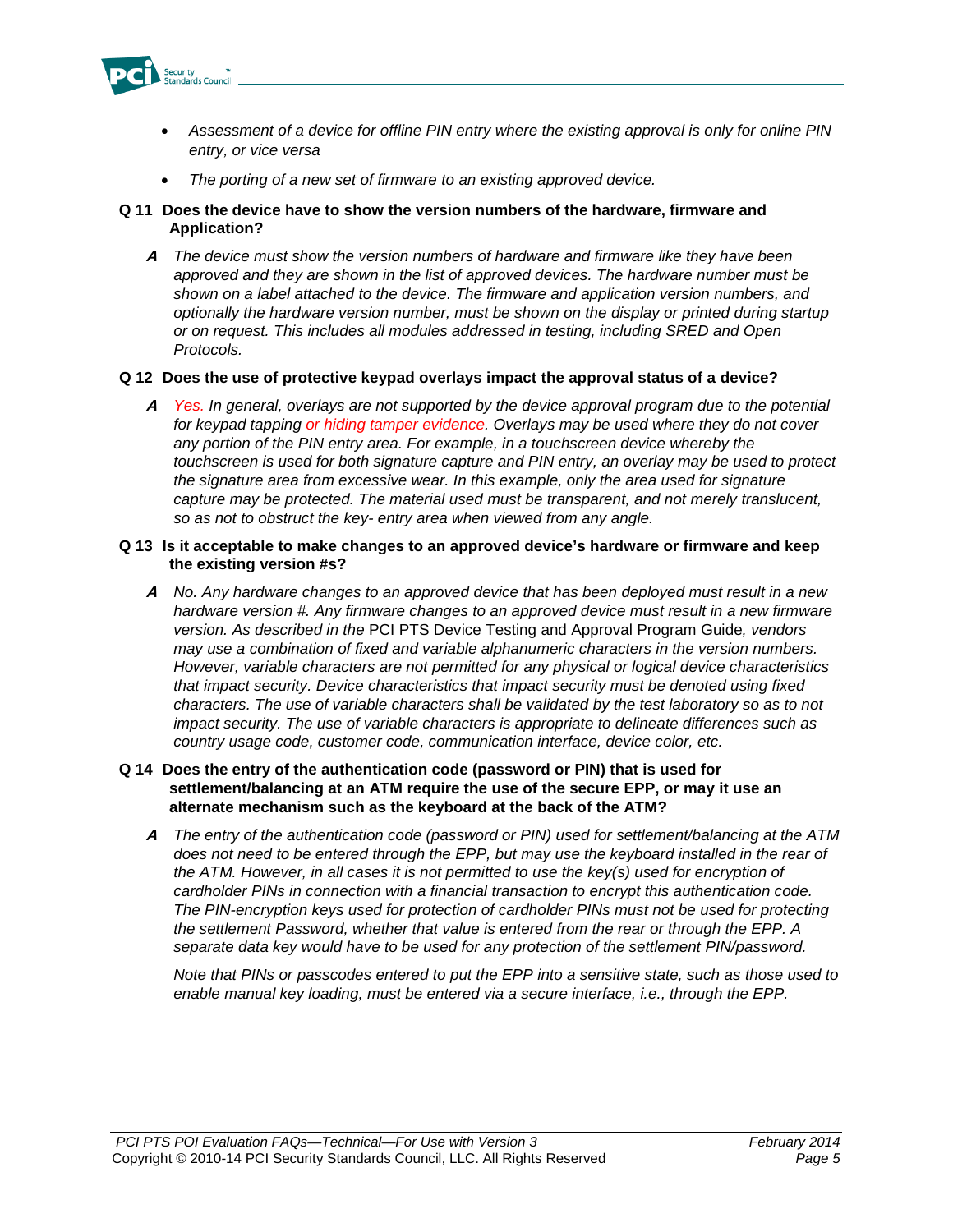

### **Q 15 Some devices ship with firmware that may be convertible into a compliant version but is not compliant as shipped. When is this acceptable?**

**A** *This is only acceptable where the conversion is one way and cannot be reversed. A device can only be converted to a compliant version. It shall not be capable of converting a compliant version to a non-compliant version. The conversion must be performed at the initial key loading of the acquiring entity's secret keys. The transformation must result in the zeroization of any previously existing acquiring entity secret keys. The compliant version of firmware must be clearly distinguishable from the non-compliant version. Merely appending a suffix (one or more characters) to an existing firmware version is not acceptable. Rather the conversion must result in a high order version number that is clearly distinguishable to purchasers of such devices. Only the compliant version shall be approved and listed.*

### **Q 16 When submitting hardware and/or firmware changes on existing approved devices, must a vendor submit the device to the same lab as the one that did the initial evaluation?**

**A** *Vendors may select a different lab then the lab that was used to perform the initial evaluation. However, the subsequent lab is free to determine the level of reliance they wish to place upon the prior lab's work, which may result in additional work than would otherwise be necessary. For Version 3 reports, the delta lab or the final form factor lab shall have access to the prior lab's report(s), including any delta or OEM component reports subsequent to the original evaluation. If those reports are not available, the delta lab shall decline the engagement or else must complete a full evaluation of the device.*

### **Q 17 The DTRs indicate that software developed to enable an attack can be considered bespoke equipment (Appendix B, under "Equipment"). Does this mean that PIN-disclosing bug software should be considered bespoke equipment?**

**A** *Software required for a PIN-disclosing bug is typically straightforward to implement and would not be considered bespoke. Bespoke software would be software that requires significant time and expertise to develop such as is required for side channel attacks. PCI requires strong justification to be provided when bespoke equipment is indicated as necessary for an attack.* 

### **Q 18 How do the point calculations take into account the development of a PIN-disclosing bug? Does PCI provide fixed values for use by the labs?**

**A** *PIN bugs must often be customized for a specific device. Due to numerous possible variations in bug form, function, and complexity, PCI does not provide standard point values for PIN bugs. The evaluation lab is responsible for addressing this as part of the device evaluation. The development of an appropriate PIN-disclosing bug is to be included in the Identification calculation, as are other aspects of attack development.* 

### **Q 19 When can multiple devices be costed in the calculation to support the compliance of a device to those requirements that have a minimum attack potential?**

**A** *The requirement for multiple devices during either the identification or the exploitation phase of an attack value calculation depends upon the difficulty of attacking a device, and the risk that the device may be tampered during the attack. However, PCI expects that most attacks can be performed with only one or two samples in the identification phase, and a single sample in the exploitation phase. Strong justification explaining why multiple sample devices are necessary must be provided when such additional samples are necessary to meet the minimum attack potential.*

### **Q 20 Are PC-based instruments like protocol sniffers, USB attached oscilloscope adapters and graphical multimeters, etc. considered standard or specialized equipment.**

**A** *PC-based instrument like those mentioned above shall be considered standard equipment, especially if they do not require dedicated hardware or adapters.*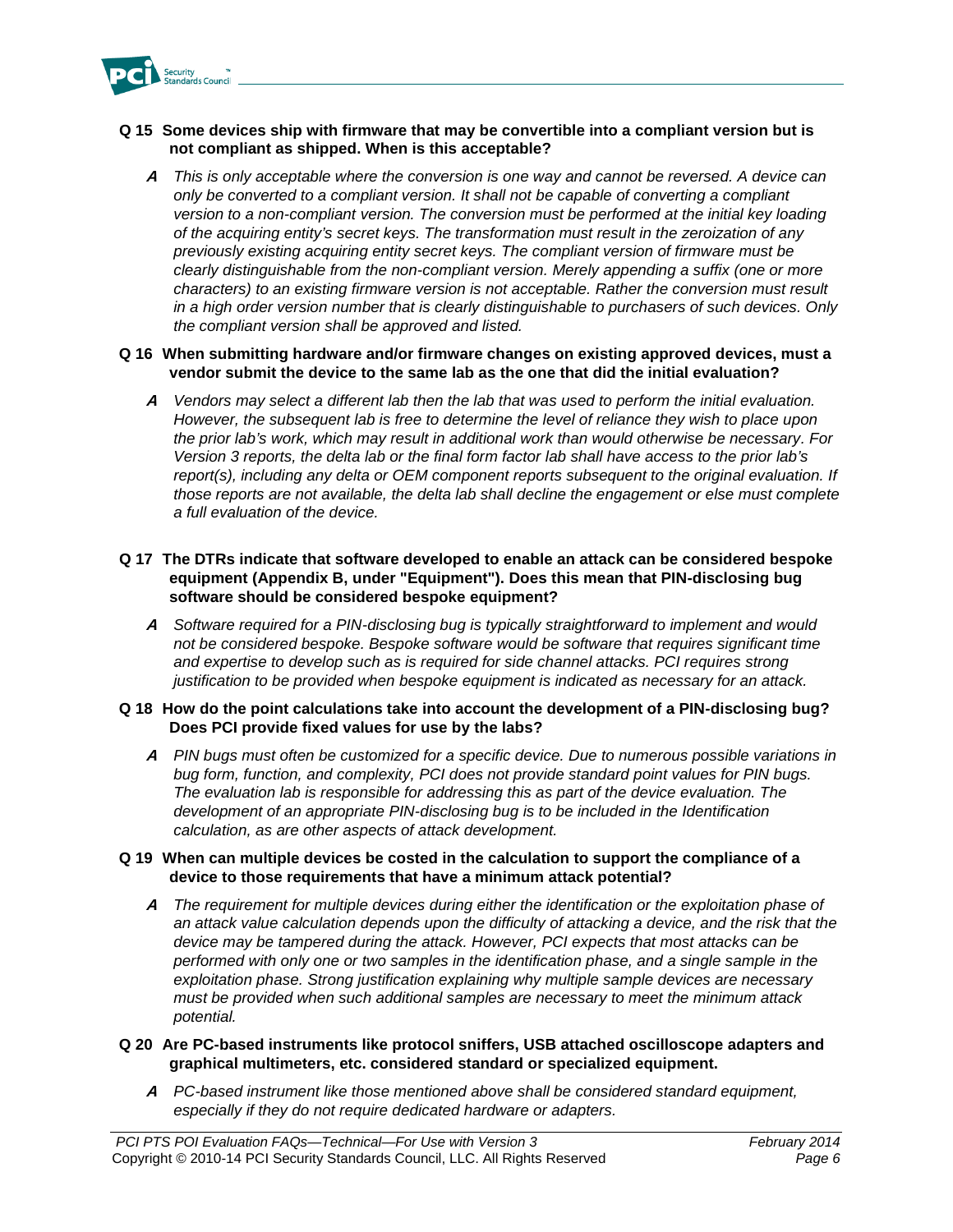

- **Q 21 Some attacks are technically simple in that they do not require an extensive identification, like sniffing a communication on standard interfaces like USB/Ethernet between devices. How is the attack value calculation to be performed then?**
	- **A** *For technically simple attacks that do not require an extensive identification, like sniffing a communication on standard interfaces like USB/Ethernet between devices, all cost factors besides time and expertise should be disregarded. Also, attack time and expertise is to be considered only for the identification of the general device setup and the property to be attacked (e.g., the interface type).*
- **Q 22 If a device is submitted for evaluation of offline PIN entry, is it acceptable for the device to only support plain-text PIN or to only support enciphered PIN?**
	- **A** *No. In order to receive an approval for offline PIN entry, a device must be capable of supporting both plain-text and enciphered PIN.*

#### **Q 23 Several requirements, such as those for access to sensitive services, key loading, and removal detection, provide for the use of authentication using passwords or PINs. Are there any restrictions on this type of authentication data?**

- **A** *Yes, any passwords, PINs, or similar used to meet a PCI requirement must be at least a fivecharacter minimum. These passwords/PINs must either be unique per device (and per user where dual control is required) except by chance, or if vendor default they must be pre-expired and force a change upon initial use. Passwords/PINs that are unique per device can be made optionally changeable by the acquirer or their agent (e.g., merchant), but this is not required. These passwords are entered directly through the keypad of the applicable device or are conveyed encrypted into the device. In all cases, the authentication values (passwords, PINs, or similar) for each user on a given device must be different for each user.*
- **Q 24 Kiosks and other unattended devices may be constructed using either EPPs or POS devices for use in PIN entry. EPPs must meet Requirement A11 for removal detection. If a POS device is used in an unattended device, does it have to meet the requirement for removal detection?**
	- **A** *Yes, any PIN-acceptance device used in ATMs or UPTs must meet the criteria for removal detection. POS devices that are intended to be used as either an unattended POS device or housed within an ATM or UPT must be evaluated against Requirement A11 for removal*  detection. POS devices that are used for PIN acceptance in an ATM or UPT and which have not *been evaluated against Requirement A11 are not considered approved when used in that fashion.*
- **Q 25 In occurrences where it is necessary to return a device to the device vendor for maintenance, are there any restrictions on what must happen to the secret keys in the device?**
	- **A** *When a device is returned to the vendor for maintenance, mechanisms must be in place to automatically cause the erasure of all previously loaded acquirer secret keys upon servicing the device—e.g., loading a new public RSA key causes the erasure of all previously loaded secret keys.*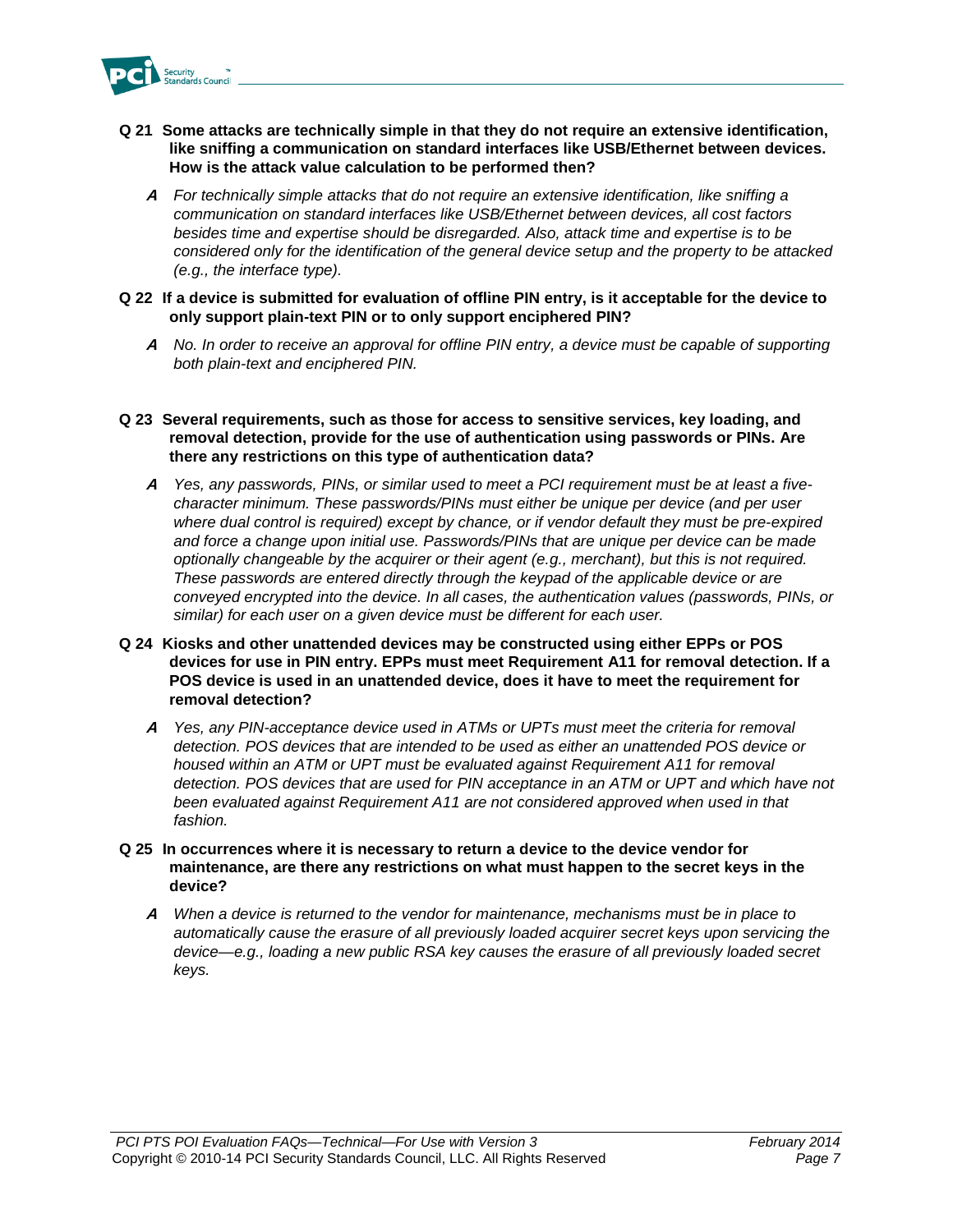

**Q 26 Security requirements are normally available for a four-year period from date of publication for new evaluations of products. Products are approved until six years after the retirement/expiration of the version of security requirements against which they were approved. This results in approvals that are a minimum of six years and a maximum of ten years, depending on the timeframe in which the approval occurs in relation to the life cycle of the applicable security requirements. Modifications for approved devices, termed "deltas," can occur at any time during the product's approval.**

**Can products for which the approval has expired undergo deltas?**

- **A** *Yes. Vendors may need to make maintenance fixes to devices that the vendor has already sold, but must still provide support for. In addition, vendors may wish to port updated versions of firmware that were approved against newer security requirements to products for which the approval has expired. This may occur because customers of a vendor wish to standardize their deployment against a given version of firmware and/or to add functionality to that device.*
- **Q 27 Technical FAQs are updated on a regular basis, and add clarifications for the application of defined security requirements. Are new FAQs applicable to devices that are currently in evaluation? Furthermore, must FAQs that were not in existence at the time of the original evaluation be considered in subsequent delta evaluations?**
	- **A** *Yes. Technical FAQs not only add clarifications to requirements in order to provide a consistent and level playing field in the applications of those requirements, but may also address new security threats that have arisen. As such, technical FAQs are generally effective immediately upon publication.*

*The intent is not to cause a device in evaluation to fail if otherwise it would not unless known exploitations exist. Unless such an exploitation exists, a product currently in evaluation will generally not be subject to new FAQs issued during the product's evaluation. This does not exempt a product from the applicability of the FAQ if the product must be reworked and resubmitted at a later date because of other issues that cause it to fail the evaluation.* 

*Devices undergoing delta evaluations must take into account the current FAQs of the associated major version of security requirements only for the security requirement(s) that are impacted by the delta change. For example, if a change impacts compliance with requirements B1 and B4, only the current FAQs associated with B1 and B4 must be taken into account as part of the delta.*

*Furthermore, it is not sufficient for the lab to determine that the change does not lessen the security of the device. Due to the evolution of threats and attack techniques from the time of the original evaluation (which may have occurred many years earlier) the lab must determine that the device still meets the relevant security requirements impacted by the change, given the changes in attack vectors. This is because whether deltas are done to enhance or fix*  functionality or for other purposes, the end result is to extend the life of the device in the *marketplace.*

*In all cases, the evaluation laboratory must advise PCI SSC of the circumstances, and PCI SSC will make the final decision based upon the circumstances. Additionally, for both new and delta evaluations, the laboratory will also state in their submission the version of the security requirements used in the evaluations, as well as the publication date of the technical FAQs used.*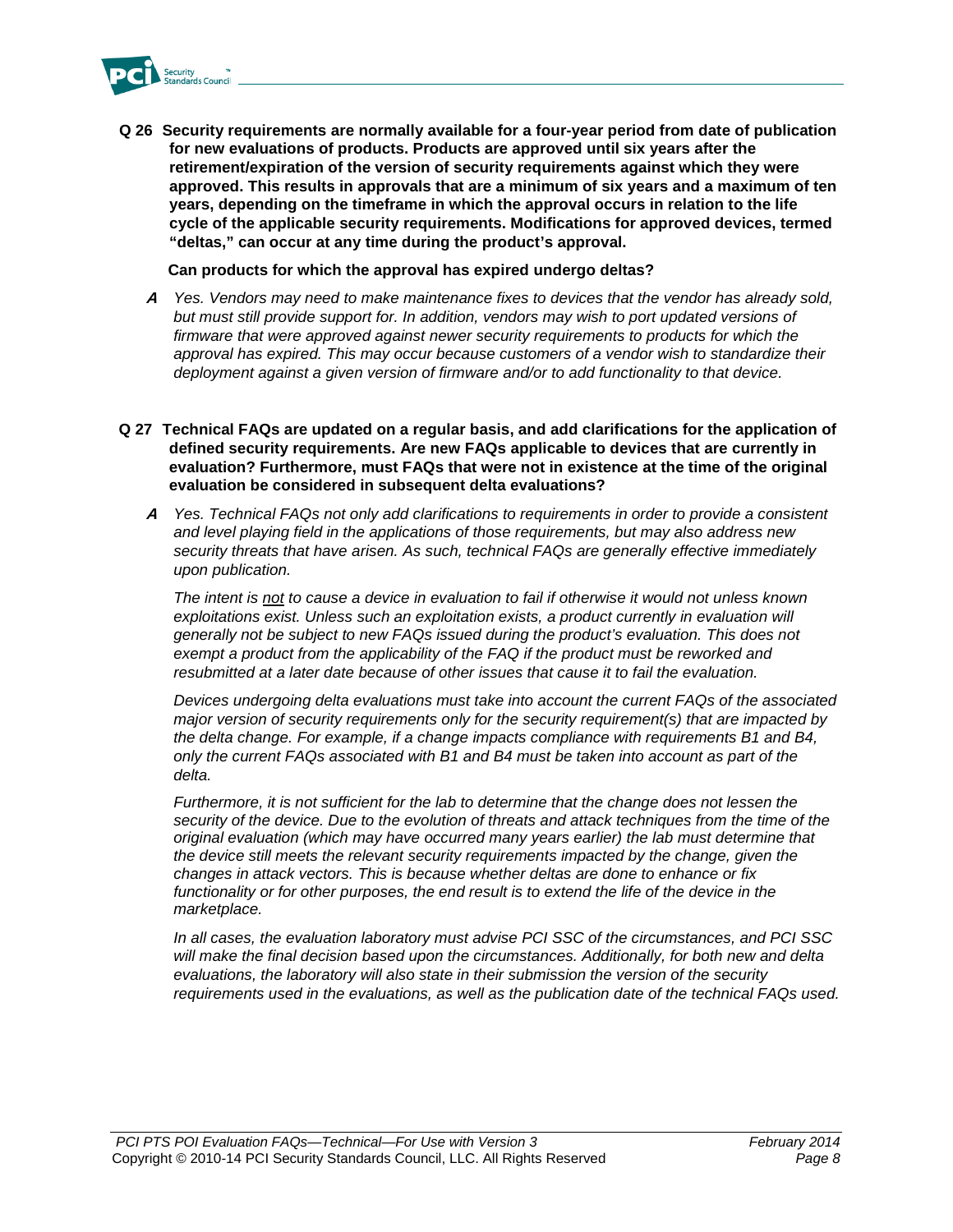

- **Q 28 Compound devices, such as unattended payment terminals, may be evaluated as part of a single evaluation of all applicable components, or may be evaluated with one or more previously approved OEM components. Where a compound device incorporates previously approved components, what considerations must be made for the evaluation?**
	- **A** *There are several considerations:*
		- *UPT evaluation reports containing separately approved OEM components must at a minimum contain a summary table of all requirements (whether Yes or N/A) of any module that is relevant to the final form factor of the UPT. This table may reference the pertinent OEM component for compliance to any specific requirement.*
		- *All requirements impacted (e.g., additional cardholder input mechanisms, displays, controllers, removal detection, etc.) by the final form factor of the UPT must be addressed in detail for each impacted requirement.*
		- *Where the lab evaluating the final form factor is not the same lab as the lab that evaluated OEM component(s), the lab should have access to the OEM component lab report(s). If those reports are not available—e.g., because submitting vendors are different or for any other restriction—the lab must determine the extent of additional work required.*
		- *If the lab is unable to place reliance, where necessary, on information that is available in reports that are not available to the lab, and the lab is unable to perform the degree of necessary additional work to achieve such reliance, they must decline the engagement.*
		- *In all cases, PCI SSC may reject the report if in the judgment of PCI SSC the report does not contain adequate information to substantiate the conclusions of compliance to overall UPT criteria.*

#### **Q 29 Are OEM components, such as EPPs, approved against an earlier version of security requirements allowed for use in achieving an overall UPT approval without additional testing of requirements that were already evaluated, even if those requirements were updated as part of the POI v3 Security Requirements?**

**A** *OEM components approved against earlier security requirements are only allowed for use in obtaining an overall UPT approval evaluation without additional testing of those components if they are no more than one major version of requirements earlier. For example, EPPs evaluated and approved using PCI EPP v2.x can be used without additional testing of requirements they have previously met as part of an overall POI v3 evaluation. However, EPPs that were evaluated and approved using PCI EPP v1.x must undergo a full evaluation against all applicable POI v3 requirements.*

*In addition, other modules such as Integration, SRED and Open Protocols, as well as additional*  individual security requirements in POI v3 that were not previously evaluated shall still apply if *applicable to the overall UPT evaluation. Furthermore, for devices that embed other PCIapproved devices and are therefore basing their security on these sub-components (even partially), the renewal/expiration date shall be the earliest to expire date among all evaluations, including the embedded device itself.*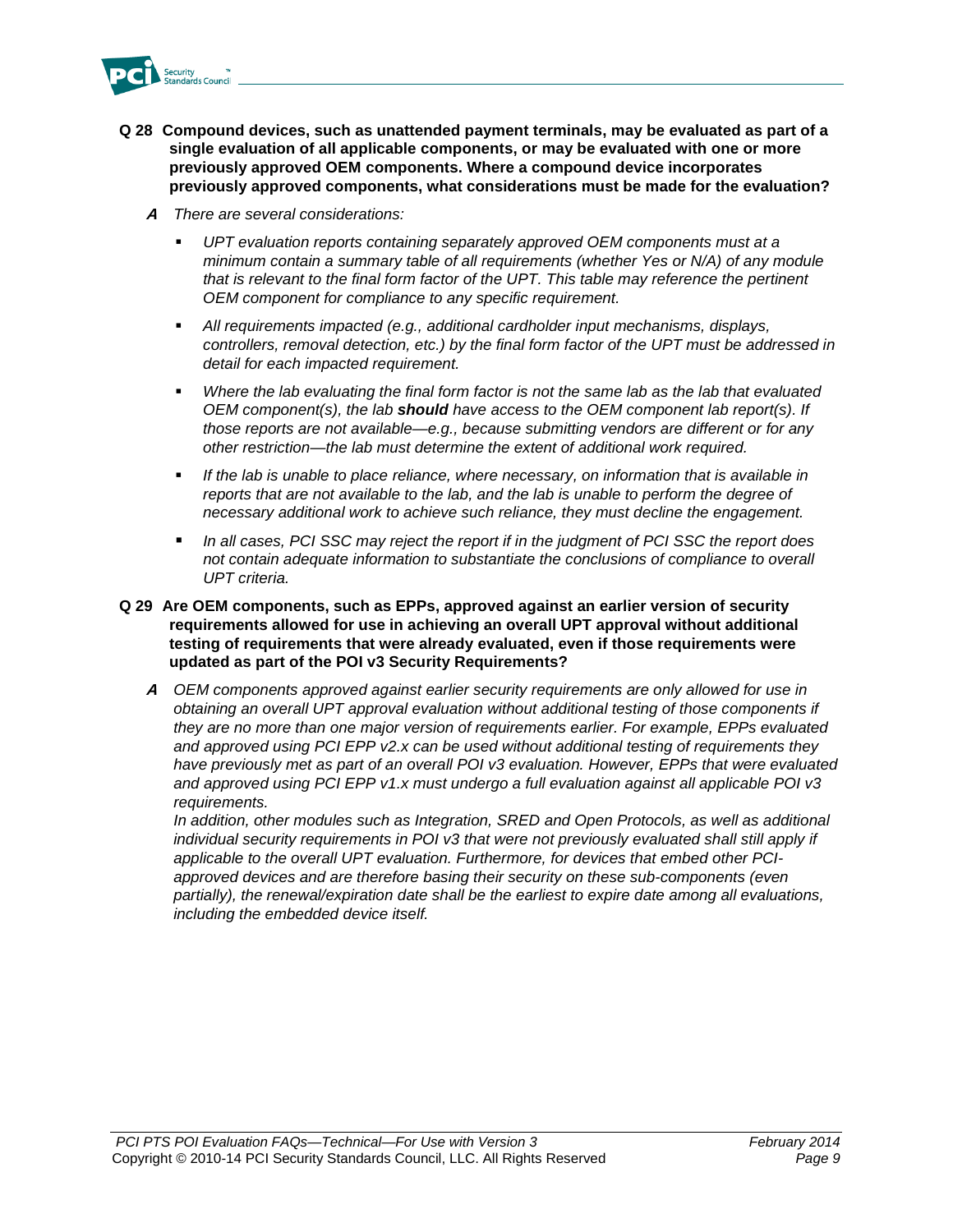

### **Q 30 UPT Version 1 shall no longer be available for new evaluations after April 2011. Under what conditions is a delta for a Version 1 approved UPT allowed?**

**A** *A vendor with an overall Version 1 UPT approval may get deltas on that device for changes that occur to the OEM components used, including replacement of any given OEM component with a different model—e.g., a separately approved OEM ICCR produced by one vendor is replaced in the final form factor UPT with a different model, even if from a different vendor. This applies as*  long as the vendor continues to have control over the final assembly and manufacture of the *UPT.*

*Changes that occur in the final form factor itself (e.g., the housing) because of the complexity of integration must undergo testing as a new evaluation against a version of requirements that has not been retired from use for new evaluations.* 

*In all cases, though, any security requirements impacted will be assessed, including those not previously applicable—for example, if the new casing introduces additional cardholder-interface devices not present in the original evaluation.* 

- **Q 31 Does it make any difference if the OEM component vendor is also the vendor who gets the overall UPT approval, vs. a scenario where the OEM vendor sells its components/drop in module to other vendors such as kiosk or AFD vendors who then pursue an overall UPT approval?**
	- **A** *No. The OEM components can be manufactured by any vendor, even if that vendor is different than the UPT vendor. However, if the vendors are different, those components must have already been PCI approved or the OEM vendor must give permission to the UPT vendor to have those components evaluated as part of the overall UPT approval.*
- **Q 32 The program manual states that hardware and firmware version number identifiers may consist of a combination of fixed and variable alphanumeric characters, whereby a lowercase "x" is used by PCI to designate all variable fields. The "x" represents fields that the vendor can change at any time to denote a different device configuration. Examples include: country usage code, customer code, communication interface, device color, etc. What are examples of options that cannot be addressed by use of a variable field, but must be addressed by a fixed character?**
	- **A** *Options that cannot be a variable character include those that directly pertain to meeting security requirements. For example, requirements exist for magnetic-stripe readers (MSRs) and integrated circuit card readers (ICCRs). A variable character cannot be used to designate whether a device contains a MSR or ICCR. A requirement exists for the deterrence of visual observation of PIN values as they are being entered by the cardholder, which can be met by privacy shields or the device's installed environment or a combination thereof. It is not appropriate to wildcard options if the device supports more than one means of observation deterrence.*

*In addition, if a device supports SRED or OP, some options that might normally be acceptable*  for identification by a wildcard variable would not be permitted. Examples include the addition of *contactless readers or the inclusion of different communication packages. In such cases, the specific configurations validated by the PTS Recognized Lab must be explicitly noted on the approval.*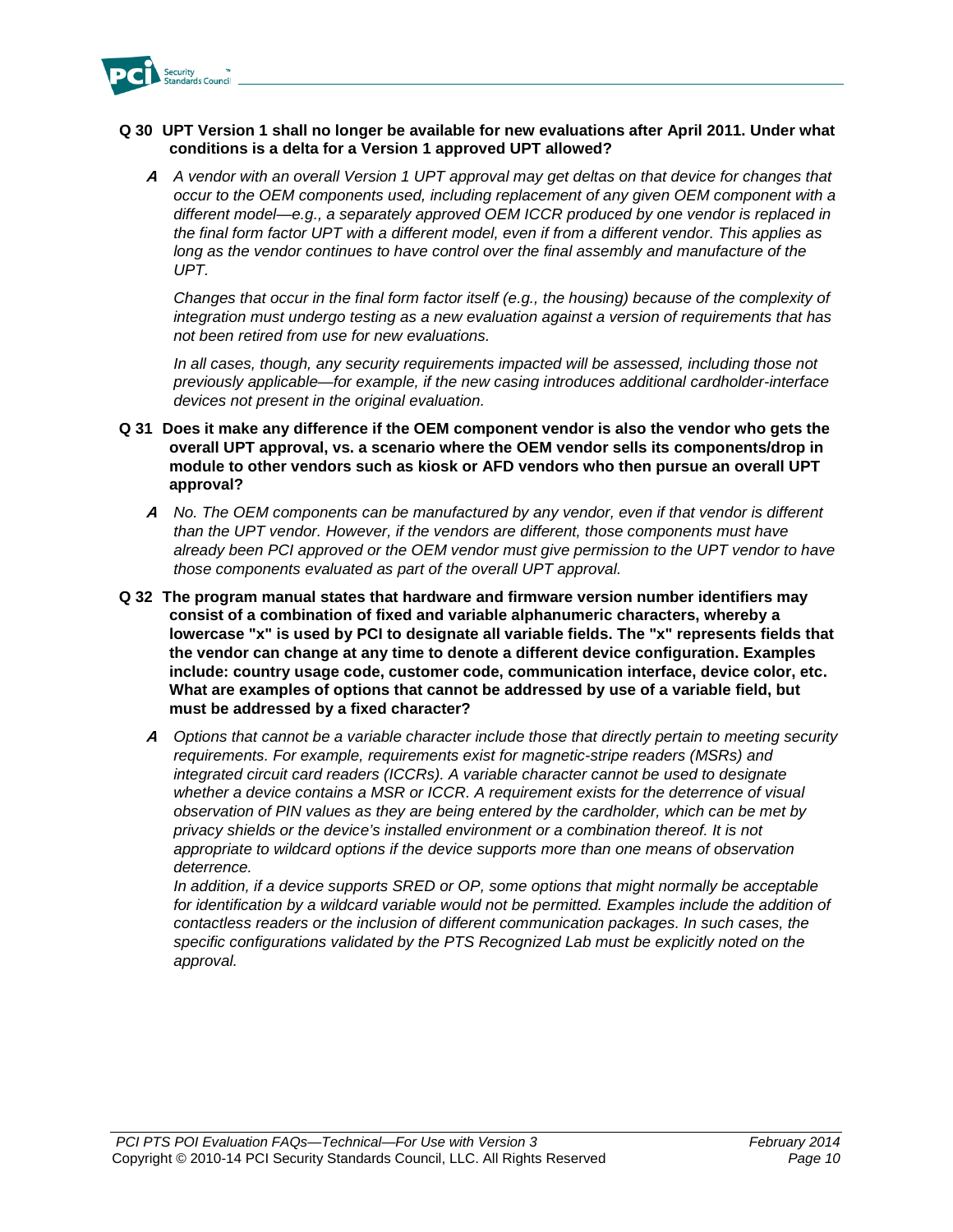

**Q 33 The program manual stipulates that "Vendors or other third parties licensing approved products from other vendors to market or distribute under their own names are not required to pay a new evaluation fee if the only change is to the name plate. If firmware or other hardware changes are made that require a PCI-recognized test laboratory to evaluate the changes for potential security impact, then the licensee shall be required to pay the new evaluation fee. In all cases the licensed device will receive a new approval number and the licensee vendor or third party shall be billed the annual listing fee for each such approval."**

**What are additional considerations for a third party to license an approved product from a vendor, whereby the third party wants to distribute it as their own product?**

- **A** *There are several additional considerations:*
	- *The licensee vendor cannot directly make the request. The licensor vendor must make the request on their behalf.*
	- *All such requests must be received by PCI SSC as a delta letter from one of the PCI SSC PTS recognized laboratories. If the only change is to the nameplate of the product, there is not any new evaluation fee (currently \$2,500), but as noted above, there will be an annual listing fee (currently \$1,250).*
	- *There is not any requirement for the licensee's version of the product to reference or list the original vendor.*
	- *Products may be licensed from another vendor even if the version of the security requirements against which the original product was approved is retired from use for new evaluations, as long as the approval has not expired.*
	- *As noted, licensed products requiring physical and/or logical changes will incur a new evaluation fee. However, as long as the original vendor continues the manufacture of the device on behalf of the licensee vendor, the licensed product can be evaluated against the security requirement's version against which the original product was evaluated and approved, even though those requirements may be expired for new approvals.*
	- *If the licensee vendor wishes to directly manufacture the licensed product, or have a third party other than the original vendor manufacture the licensed product on their behalf, the product must be reassessed as a new evaluation against the current version of security requirements—unless the licensor vendor can demonstrate that it retains both the intellectual property and engineering control. This is due to the potential for changes in plastics, etc. that may impact the security of the device.*

### **Q 34 May 2011: For attack potential calculations, information is classified as Public, Restricted or Sensitive. What are examples of each?**

Information is considered Public if it can be easily obtained from the Internet or is provided without any control mechanisms. Examples include open protocol specifications and electronic component datasheets. Information with automated access controls mechanisms (such as online account subscription) without human intervention classifies as Public. Restricted information is distributed upon request and is subject to human-based control mechanisms. Examples of Restricted information are mechanical drawings for OEM device integration, external command API specifications, partial Gerber files, and secure processor datasheets available under NDA. Sensitive information is not intended to be distributed to external entities and is obtained by means such as "social engineering" theft or coercion. Typical examples *are terminal schematics and firmware source code.*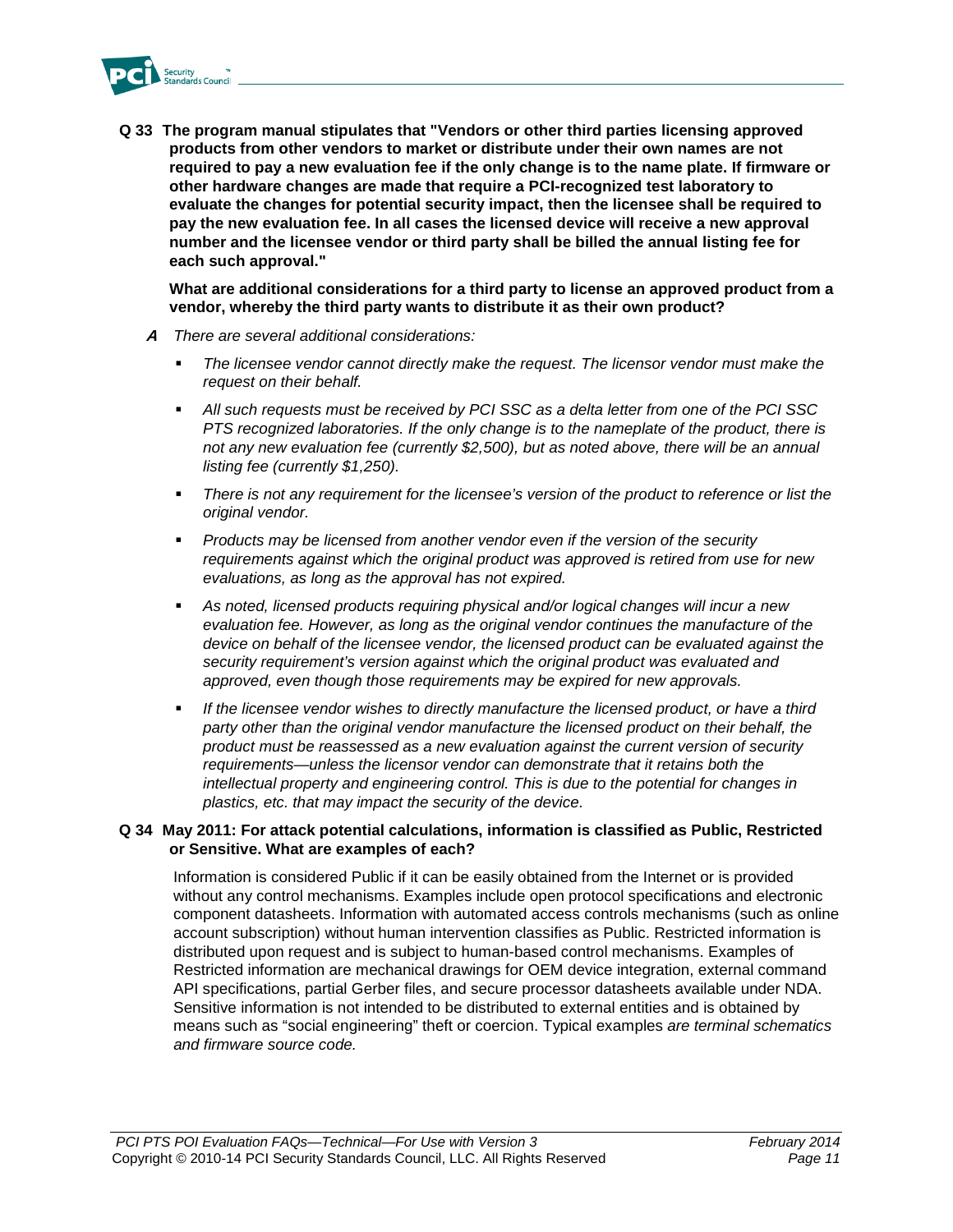

**Q 35 May 2011: For attack-potential calculations, if the same equipment used for the identification phase can be reused for exploitation, the equipment cannot be accounted for twice, but instead must be divided by two and spread equally over the two phases. Does a similar rational apply where parts are reused?**

No. While equipment readily lends itself to reuse for each exploitation, parts are typically a onetime use for each exploitation. Each exploitation should have the same attack potential value. Accounting for parts that are reused in the initial exploitation only in the Identification phase, or even splitting between the Identification and Exploitation phases, will result in the initial exploitation having a lower attack-potential value than the actual subsequent exploitations. Therefore, parts used during the Identification phase that can be used in the initial exploitation must be counted fully in the Exploitation phase to equalize the attack-potential value across all exploitations. If it is not readily reusable (the part once used in installation becomes unusable for exploitation because, for example, it is glued with epoxy and difficult to remove), it can be accounted for twice—once in the Identification phase and again in the Exploitation phase.

- **Q 36 May 2011: PIN entry devices may physically integrate in the same device other functionality, such as mobile phone, PDA capabilities or POS terminal. Handheld configurations of PIN entry devices may accommodate the attachment (e.g., via a sled, sleeve or audio jack) of a mobile phone, PDA or POS terminal, where the attached device communicates with the PED. Such a configuration appears as a single device, with separate interfaces for input by the clerk and cardholder. What considerations must be taken into account for either of these configurations?**
	- **A** *For any device where the cardholder is expected to use the same interface for PIN entry as the clerk would use for phone, PDA, payment application, etc. purposes, or where there are multiple interfaces in a single integrated device, the integrated device must be physically and logically hardened in accordance with the PTS POI security requirements.*

*In a handheld configuration with an attached device, there is a risk that the cardholder enters the PIN on the wrong interface. Furthermore, the communication interface between the PED and the attached device may give the latter access to MSR functions without cryptographic controls, allowing skimming of card account data. In this integration model, then either:*

- *Both devices are assessed and validated as compliant to the PTS POI requirements, or*
- *The PED device, which must also control the card reader(s), must implement and be validated against the PTS POI SRED module.*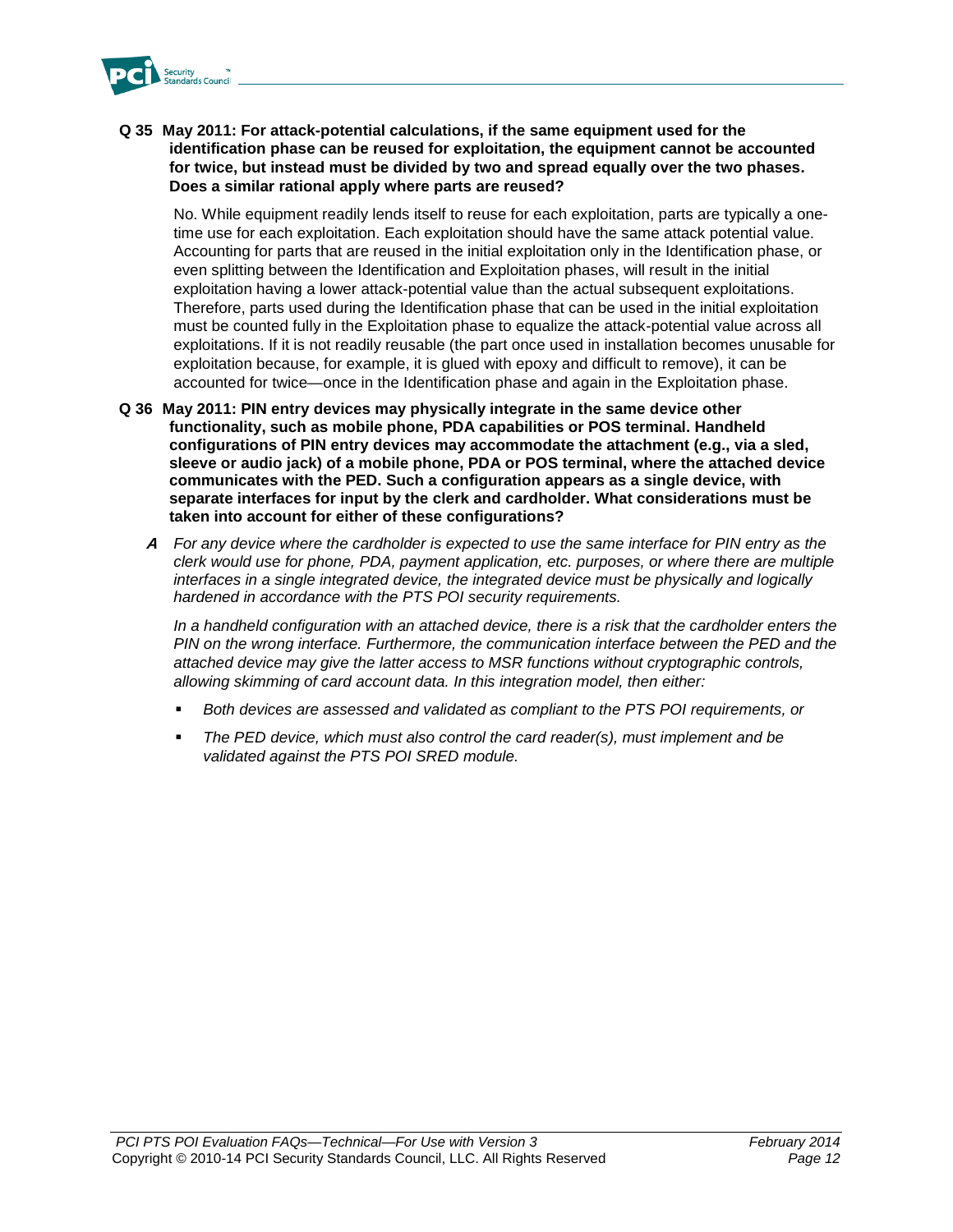

- **Q 37 July 2011: Hashing algorithms are an integral part of digital signatures. Digital signatures are frequently used in connection with meeting a number of security requirements, including those related to firmware updates, display prompt control, and remote key distribution. With the release of** *PCI PTS POI v3,* **SHA-1 was explicitly prohibited for use, and only SHA-2 was allowed. Does this prohibition apply only to the signatures of the data that is being updated and to only the device's specific individual certificates, or to all certificates used by the device?** 
	- **A** *Hashing algorithms must possess two properties in order to be considered secure. First, they must be one way such that it is easy to compute the hash value, but given the hash value, it is infeasible to reproduce the original unhashed value. Second, they must be collision-free, i.e., it is not possible to find two different messages (sets of data) that hash to the same hash value. In recent years, successful attacks have been developed against two popular hashing algorithms. First MD-5 and then SHA-1 attacks have been successfully developed to make these algorithms non-collision-free. These attacks allow for the spoofing of authentication and the ability to produce counterfeit credentials.*

*Except as noted below, the use of SHA-1 is prohibited for all digital signatures used on the device that are used in connection with meeting PCI security requirements. This includes certificates used by the device that are non-device-specific that are part of a vendor PKI, up to and including a vendor root certificate.*

*The only exception to this is that the initial code on ROM that initiates upon the device start may authenticate itself using SHA-1, but all subsequent code must be authenticated using SHA-2.*

### **Q 38 November 2012 update: Are Bluetooth/Wi-Fi interfaces part of the evaluation?**

**A** *Bluetooth and/or Wi-Fi, like any other open security protocol declared in the POI Protocol Declaration form, must be assessed by the laboratory.*

*If the Bluetooth interface is used to transfer any sensitive authentication data, including but not limited to the encrypted PIN or account data, the Bluetooth interface must enforce encryption. If PIN or passkey entry is to be used, the evaluator must validate that vendor default values can be changed on the target of evaluation. The vendor must provide user documentation to not use security modes 1 &2 and the "Just Works" secure pairing option of security mode 4 consistent with the PCI DSS v2 Wireless Guidance.*

*If the Wi-Fi interface is used to transfer any sensitive authentication data, including but not limited to the encrypted PIN or account data, the Wi-Fi interface must enforce encryption. Security must be enabled. WEP must not be the only option and WPA and/or WPA2 must be supported. If a passkey is used it must not be a vendor default. The evaluator must validate that default values can be changed on the target of evaluation. The vendor must provide user documentation consistent with the PCI DSS v2 Wireless Guidance.*

#### **Q 39 December 2011: Specific requirements are identified in the Core and SRED modules that Secure Card Readers must be validated against. Are there any other requirements that must be considered?**

**A** *Yes, all of the non-designated SRED requirements should be considered for applicability. In most cases they will not be applicable and will not require any assessment beyond that determination.*

#### **Q 40 June 2012: If a device supports multiple IP enabled interfaces, does testing need to be performed on all IP enabled interfaces by the laboratory during the evaluation?**

**A** *If a device supports multiple IP enabled interfaces and the IP stack (including all IP Protocols, IP Services and IP Security Protocols) are identical for all interfaces, testing is only required to be performed on one of the IP enabled interfaces.*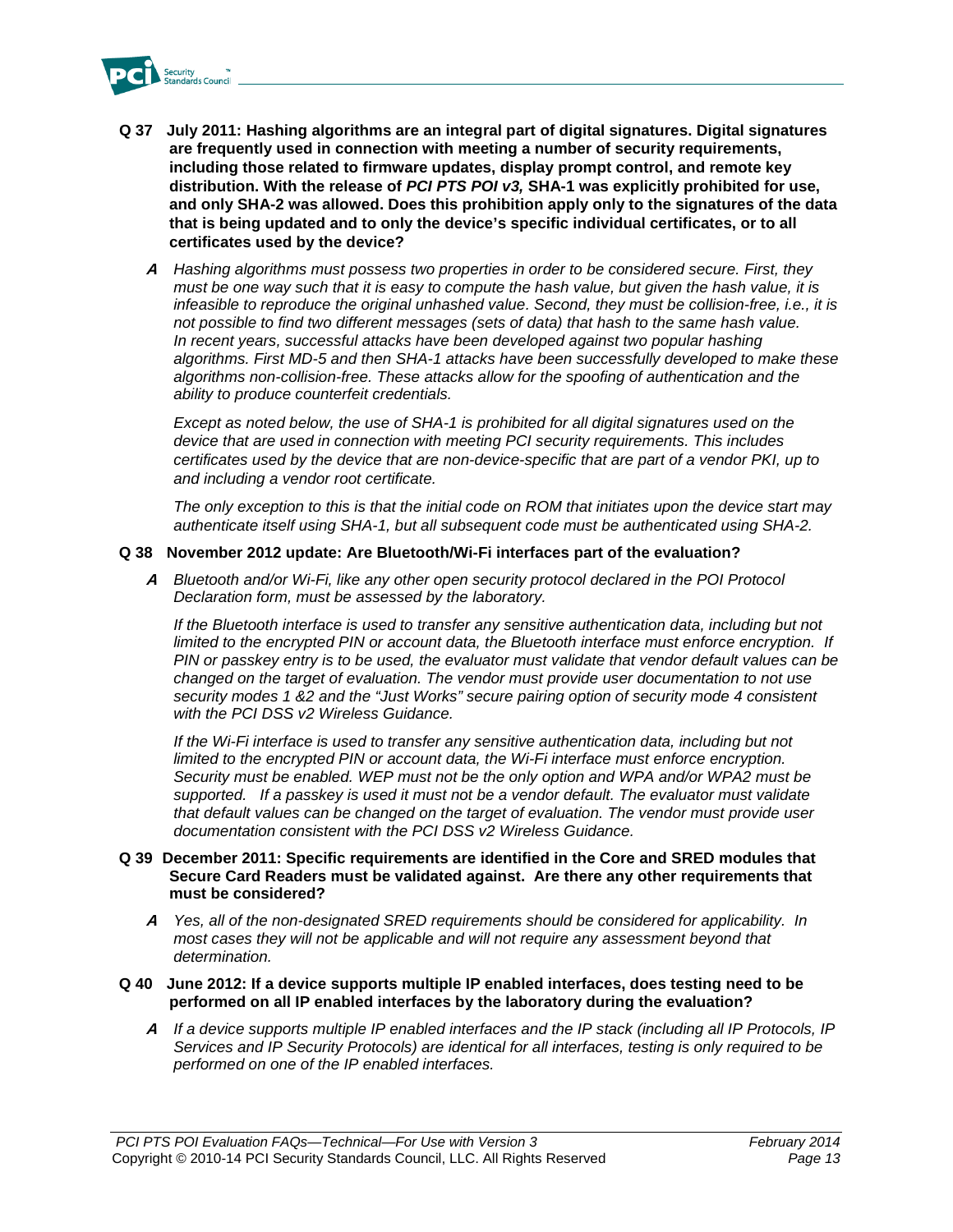

- **Q 41 June 2012: During an evaluation, it is determined that a new device includes the identical IP stack that was previously evaluated and approved under the most recent version of the Open Protocol Requirements module. Is it required to redo all Open Protocols testing?**
	- **A** *If the vendor is able to provide evidence that supports the assertion that the IP stack is 100% identical, including the same version of various components and identical IP Protocols, IP Services and IP Security Protocols, no new testing needs to be performed. The report should document how it was verified that the IP stack is identical and shall include the IP stack information including the component version, the IP Protocols, IP Services and IP Security Protocols supported.*
- **Q 42 June 2012: The approval requirements for an SCR or Non-PIN device do not include PCI PTS DTR A1, which requires active tamper-response mechanisms. Is it possible to meet the physical security requirements of an SCR or Non-PIN device using only tamper resistance and tamper evident characteristics, if the attack costing can be shown to exceed the minimum levels required for each of the physical security testing requirements?**
	- **A** *No, it is a requirement that all devices implement active tamper detection mechanisms to meet the physical security requirements of PCI PTS. SCR and Non-PIN devices must have permanently active tamper detection mechanisms that monitor for intrusion and respond to such events with the immediate erasure of sensitive information within the device, rendering the device inoperative.*
- **Q 43 September 2012: Vendors may provide application toolkits for third parties to develop applications that cannot impact any of the functionality needed to comply with PCI requirements. The exceptions to this are for alteration of display prompts by third parties and for SRED applications developed by third parties, subject to controls stipulated in the PTS POI Derived Test Requirements and these FAQs. Can a vendor provide a toolkit that allows third parties to implement applications that supplant the cryptographic processing of PCI Payment Brand PIN data that is provided for in the approved vendor firmware?**
	- **A** *No, the addition of applications that replace or disable the PCI evaluated firmware functionality invalidates the device approval for each such implementation unless those applications are validated for compliance to PTS POI Security Requirements and listed as such in the approval listings. Specifically, those applications must be validated to ensure that:*
		- o *It cannot adversely affect the security features of the product that are relevant to the PCI POI approval.*
		- o *It cannot modify any of the cryptographic functionality of the POI or introduce new primitive cryptographic functionality. However, new composite functionality that builds on existing primitives is permitted.*
		- o *The application is strongly authenticated to the POI secure controller by digital signature.*
		- o *The application can only work on the keys it alone manages and cannot affect or see any other keys.*

*A mechanism must exist to display the application version upon request.*

The vendor must provide clear security guidance for the development and implementation of *the aforementioned additional applications. This guidance at a minimum must define procedural controls to ensure that the applications are properly reviewed, tested and authorized.*

*Applications, in this context, are functional entities that execute within the secure boundary of the POI and may or may not provide services external to the POI. Applications are typically processes or tasks that execute under the control of an Operating System (OS) or software executive routine.*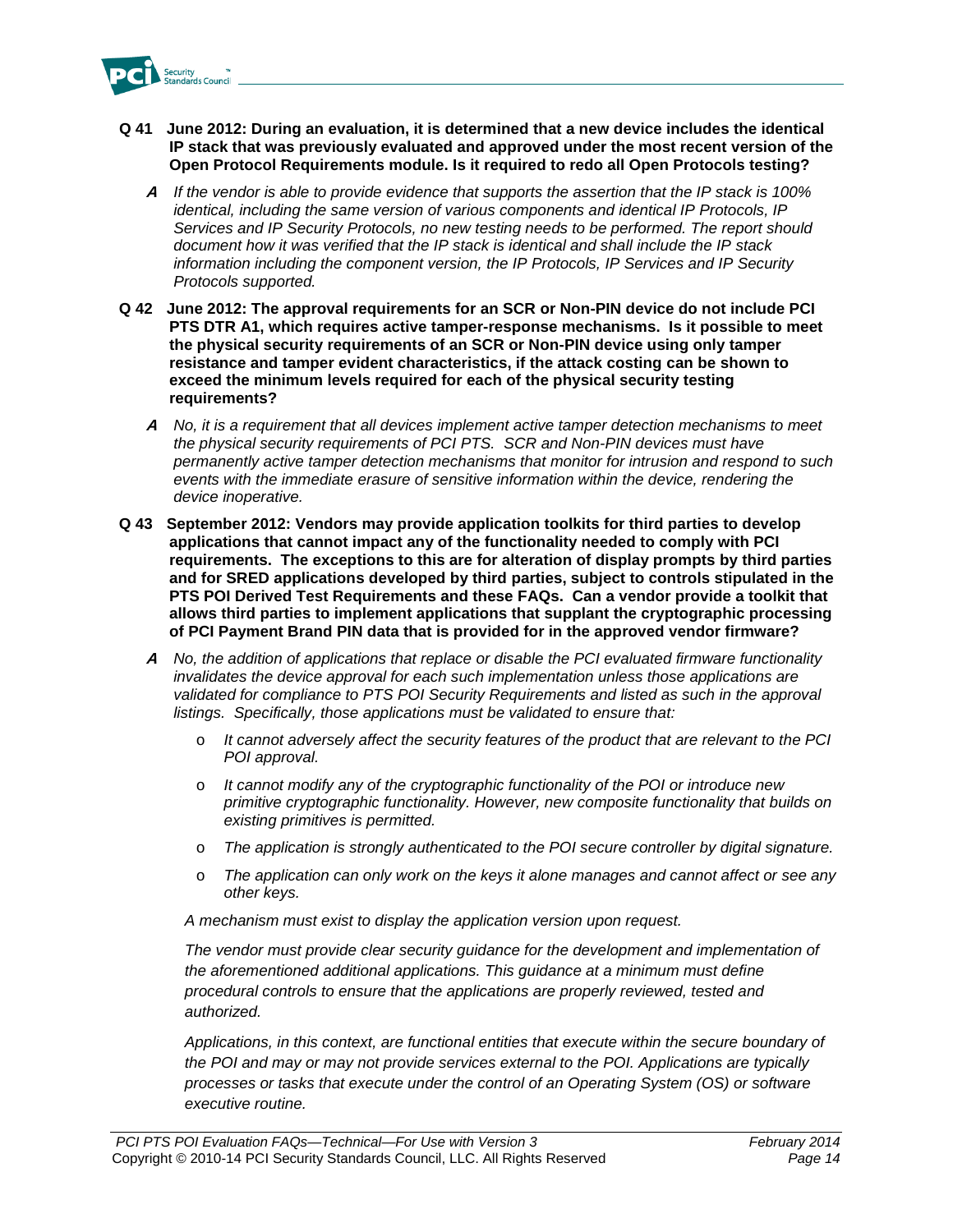

- **Q 44 September 2012: Where the POI uses a third-party OEM module with an integrated IP stack (e.g., modem, GPRS radio or other), and the POI connects to the OEM module via a serial interface using an AT command set, is assessment to Module 3 (Open Protocols) required?**
	- **A** *In a scenario where the POI device is an attended device, or is intended for use as a OEM component in a UPT, and has an additional OEM module that provides TCP/IP communications, and where the POI vendor has no control over the TCP/IP module stack or connection methods, there is still a concern that a vulnerability in the modules TCP/IP implementation may lead to the*  ability for an attacker to compromise the code of the module in some way. Without further security, this may lead to a direct compromise of the POI systems, or of the cardholder data that *is communicated across this link.*

*Two options exist for approval of such a system:*

- o *The PTS Lab reviews the AT command set documentation from the OEM provider to confirm that the OEM IP stack is not controlled by the POI. The POI device is assessed to the Module 4 SRED requirements, to confirm that data is protected before it is passed to the OEM module, and the PTS laboratory confirms that the interface between the OEM module and the POI's processor(s) is validated against Requirement B2 or,*
- o *The OEM module is assessed to the Module 3 Open Protocols requirements, and it is confirmed that testing and due diligence on the security of the third=party module has been performed by the device vendor.*

*In the scenario where the POI target of evaluation is a UPT, the assessment would include the integration of all components with security impact. The interface between the OEM module and other components of the POI would be validated against Requirement B2. In addition, the OEM module is part of the TOE and would also be assessed to the Module 3 Open Protocol. The TOE may additionally be assessed to the Module 4 SRED requirements to confirm that the data is further protected.*

- **Q 45 September 2012: In the approval listing, the vendor must provide via the evaluation lab pictures detailing all security relevant components (PIN pad, display, card reader(s)) of the approved device. These pictures are then placed on the PCI website as part of the approval listing. Are there any other stipulations?**
	- **A** *Yes, at least one of the pictures must fulfill the requirement that the hardware version number must be shown on a label attached to the device. Note that for devices with multiple approved hardware versions, only one such illustration is necessary to facilitate purchasers of these devices recognizing how to determine the approved version(s).*
- **Q 46 November 2012: What are the algorithms and associated minimum key lengths that are acceptable for use with the default operation of any open protocol used in a POI?**
	- **A** *The minimum requirements for cryptographic algorithms used to provide security to any confidential data, including data transmitted using open protocols, is specified in DTR B11. Only TDES, RSA, ECC, DSA, and AES are acceptable for encryption or signing operations. SHA256 or above may also be used for hashing purposes*

#### **Q 47 November 2012: What communication methods should be assessed with the Open Protocols Module?**

**A** *Any communication method that uses a wireless, local, or wide area network to transport data. This includes, but is not limited to: Bluetooth, Wi-Fi, Cellular (GPRS, CDMA), or Ethernet. A serial point to point connection would not need to be assessed unless that connection is wireless or through a hub, switch or other multiport device. In addition, any communication that uses a public domain protocol or security protocol would also be assessed with the Open Protocols Module.*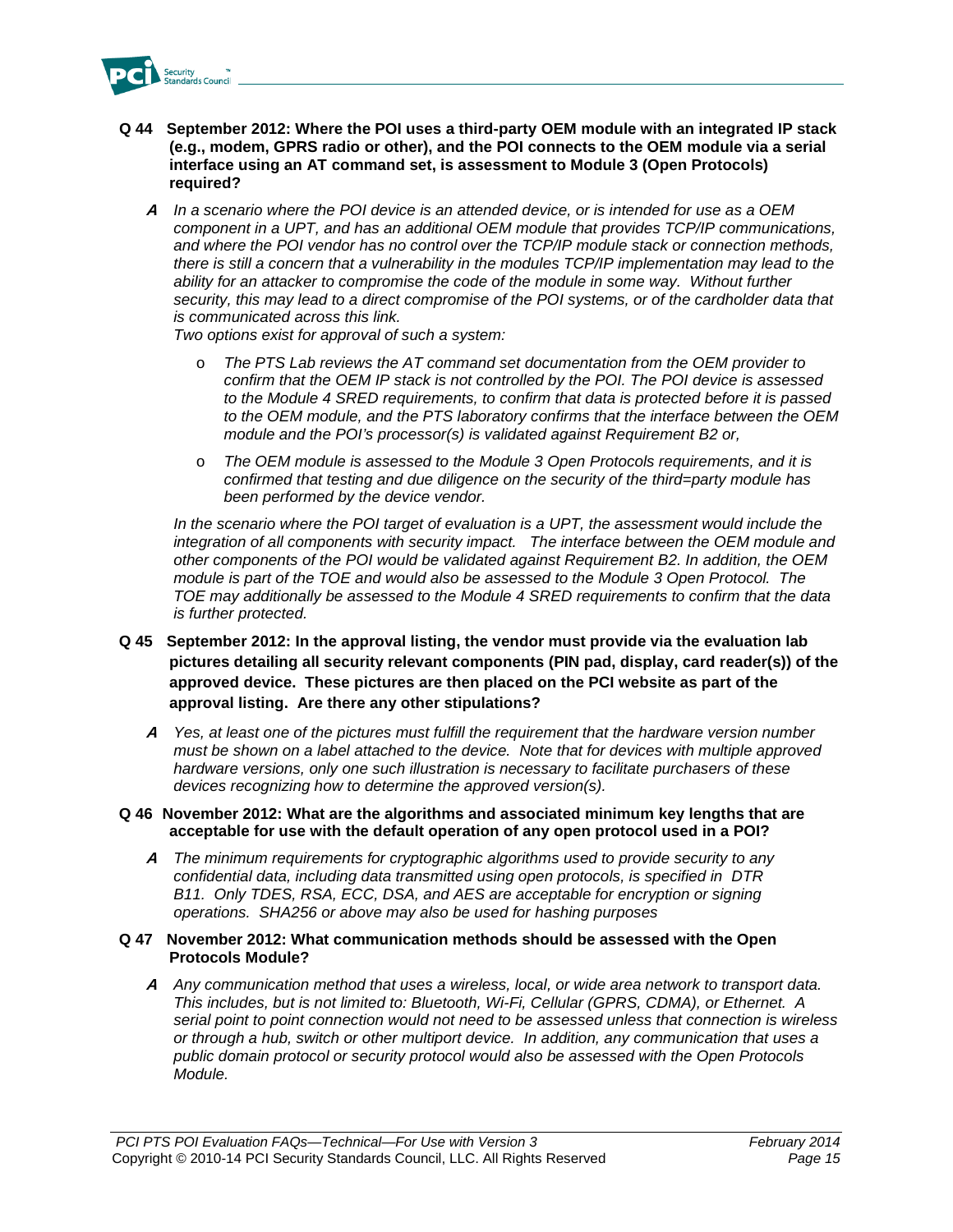

### **Q 48 July (update) 2013: Can a secure card reader (SCR) send data in the clear?**

**A** *A secure card reader intended for use with a non PTS approved device such as, but not limited to, a mobile phone or tablet, is only allowed one state, and that is to encrypt all account data. It cannot be configured to enter a state where account data is not encrypted.*

### **Q 49 April 2013: What requirements must a Secure Card Reader be validated against?**

- **A** *SCRs must meet as applicable the ICCR and/or MSR requirements designated in Appendix B of the PCI PTS POI Security Requirements and the Secure Reading and Exchange of Data Module. If the device is capable of communicating over an IP network or uses a public domain protocol (such as but not limited to Wi-Fi or Bluetooth), then requirements specified in the Open Protocols Module must also be met. Other requirements, such as B1, self-tests and B9, random numbers, may apply depending on device functionality.*
- **Q 50 April 2013: The PCI POI Testing and Approval Program Guide specifies that the PCI test laboratory is to provide to MasterCard on behalf of the Council two devices containing the same firmware, any supporting PC based test applications, and any keying material as those evaluated by the test laboratory. Under what conditions are these devices to be provided?**
	- **A** *This applies to all new evaluations that result in a new approval number. It does not apply to deltas. It also does not apply to a situation where the vendor is merely rebranding another vendor's previously approved product. However, if a vendor is rebranding a product, and additionally makes other changes, such as in the firmware, it does apply. In conjunction with the transmittal of the evaluation report to the Council, these two devices must be sent to the following location, where they will be placed into secure storage:*

*Attn: MasterCard Analysis Laboratory (MCAL) MasterCard Worldwide 5 Booths Park Chelford Road Knutsford Cheshire WA16 8QZ UK*

- **Q 51 July 2013: Vendors are allowed to use a combination of fixed and variable alphanumeric characters in device hardware and firmware version identifiers, provided that variable characters are not used for any physical or logical device characteristics that impact security. Can variables be used as part of the model name?**
	- **A** *The model name cannot contain any variable characters except as low order/suffix type identifiers for non-security relevant differentiators within the device family. All devices within a device family that are intended to be marketed under the same approval number must be explicitly named and pictures of those devices presented in both the evaluation report and for display on the approval listing.*
- **Q 52 July 2013: Can a device with an ICCR be approved for online PIN only if it supports any offline PIN entry method (i.e., the device supports enciphered and/or plaintext PIN)?**
	- **A** *Devices with an ICCR that are not evaluated under the offline module cannot have the approved version of the firmware support any offline PIN acceptance. Furthermore, devices that support online PIN must be evaluated for online PIN, or the approved version of firmware must have online PIN acceptance disabled.*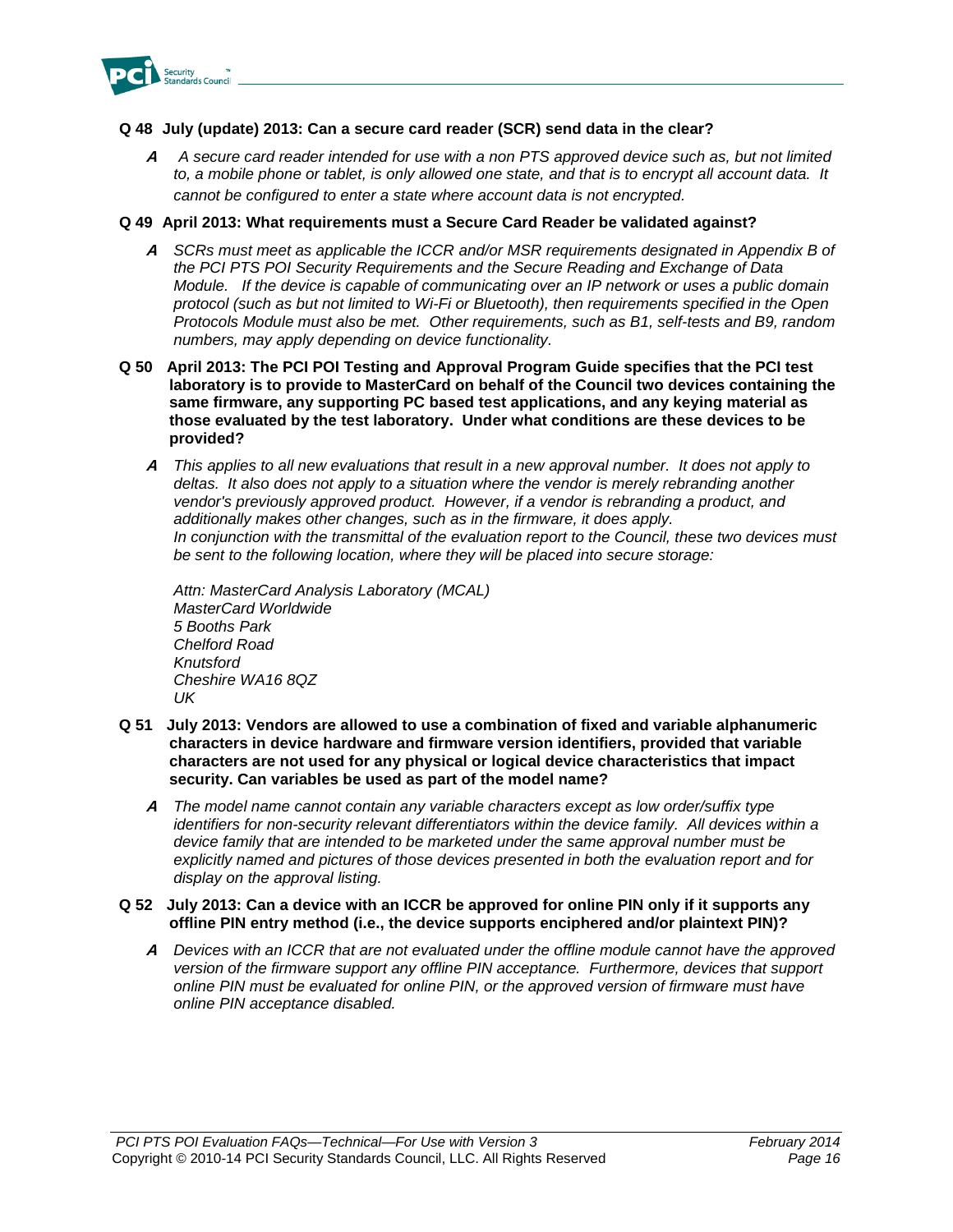

#### **Q 53 July 2013: Devices are not required to support SRED, but if they do, they must be validated to SRED. If a device does encryption to protect account data but the vendor will not claim SRED, is SRED a required module?**

**A** *There are several scenarios where SRED is mandatory. Those scenarios include any device validated to the Non-PED or SCR approval classes, or in some handheld scenarios involving a PIN entry devices attached (e.g., via a sled, sleeve or audio jack) to a mobile phone, PDA or POS terminal.*

*The overall intent of the validation requirement is to ensure that implementations of account data protection are fully robust as evidenced by validation and approval against the SRED module. However, the requirement is not intended to inhibit the vendor from implementing account data protections that are not sufficient to meet the SRED module, but which still may provide some lesser level of protection for account data. Thus a vendor implementing account data protections and not seeking SRED as an approved function provided may do so.* 

#### **Q 54 December 2013: Beginning with POI v3, SHA-1 is prohibited for use in conjunction with digital signatures. Is SHA-1 prohibited for other usages?**

**A** *SHA-2 or higher is recommended for other usages, but SHA-1 may be used in conjunction with the generation of HMAC values and surrogate PANs (with salt), for deriving keys using key derivation functions (i.e., KDFs) and random number generation. Where applicable, appropriate key length minimums as delineated in the Derived Test Requirements are also required.*

#### **Q 55 December 2013: The PCI PTS requirements do not dictate any specific form factor for devices. Is there any restriction to the types of systems or devices which can be approved under the PCI PTS program?**

**A** *PCI PTS does not dictate device form factors to allow for vendors to develop innovative solutions to address market needs. However, PTS approval can only be obtained by devices that are designed for direct interaction with customers. Sub-components, such as microprocessors, magnetic card reader 'cans', ICC acceptors, and others that are designed for integration into another device which would prevent direct sight and interaction of the approved system by the cardholder cannot be approved under the PCI PTS requirements.*

#### **Q 56 December 2013: PIN pads without card interfaces can be approved for offline operation when validated for compliance with a PTS approved external card reader (this may be an PTS approved PED acting as external card reader or a secure card reader). What details need to be listed for such a configuration?**

- **A** *A: Under the listing the PIN pad shall be detailed with which specific PTS approved PED or SCR the PIN pad is able to perform offline PIN validation. A hyperlink to the approved PED or SCR will be included as an approved component. Where there are multiple devices with which it is possible to operate all shall be listed. The use of the device with a non-listed reader invalidates the offline approval.*
- **Q 57 February 2014: When assessing a device for a delta review, is it the number of changes or the number of types of changes that determine whether a delta is acceptable. For example, a vendor makes a change to the tamper grids and signal routing on six PCBs within a device. According to the delta scoping guidance in the program manual, the inclusion of four or more hardware change types as categorized in the program guide in a single delta submission for a previously approved PTS device may effectively represent a new device and should be subject to its own full assessment against the latest version of the current PTS Standard. Does such a change as described count as six changes or as a single change since they are all of the same change 'type' according to the guidance?**
	- **A** *The delta scoping guide states that it is the number of types of identified changes. For the example above, that would constitute one change and not six. This meets the criteria for a delta.*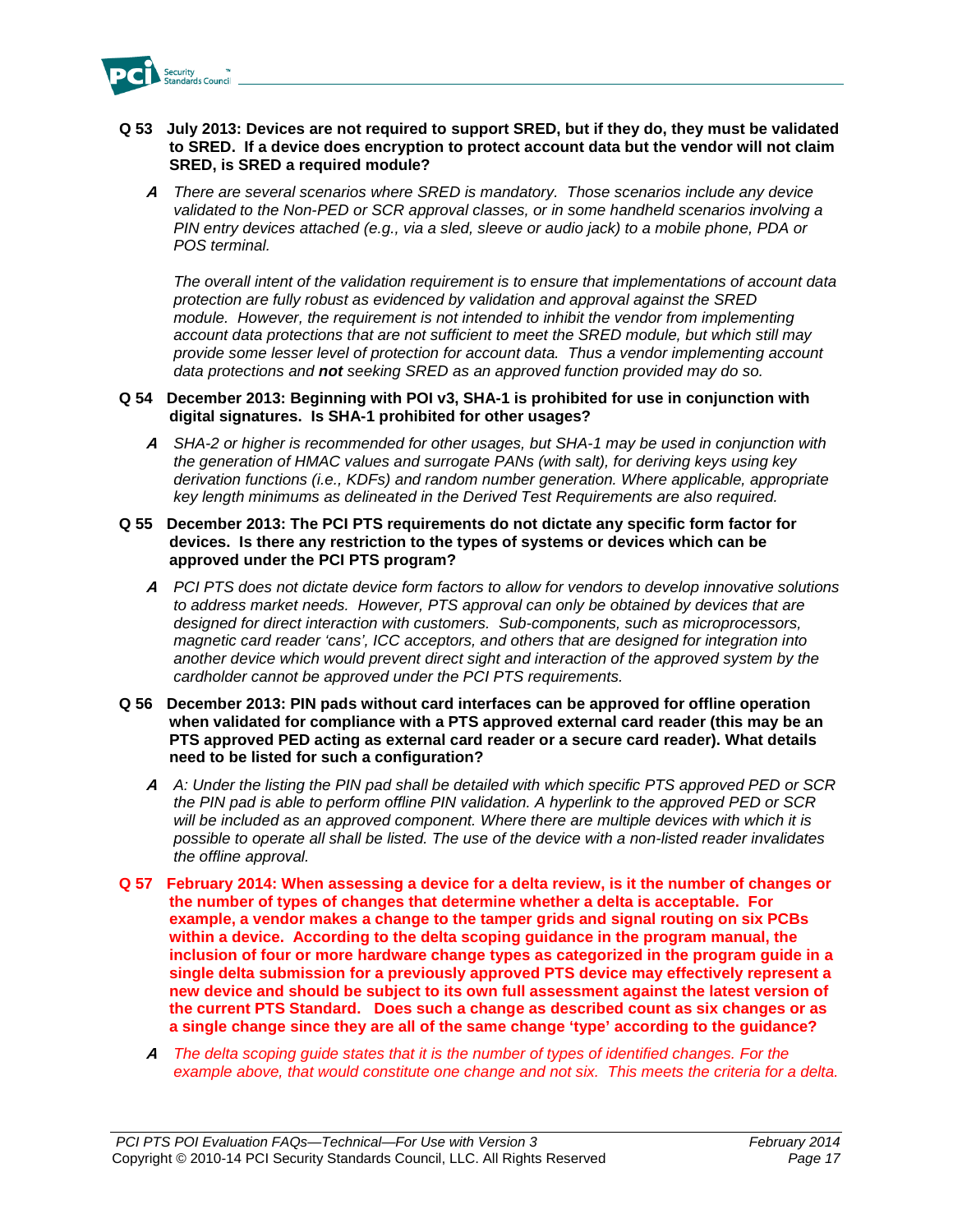

#### **Q 58 February 2014: If a device is submitted that has internal hardware changes sufficient to require a new evaluation, but does not have any external changes, can the device still be submitted as a delta?**

- **A** *No. Even though the external appearance is identical, the degree of changes made internally requires that the device receive a full evaluation against a current requirements version available*  for use in new evaluations and if the evaluation is successful, it will result in a new approval *number. Furthermore, while the new device will have a different hardware version then the existing device, and if the firmware is modified, a different firmware version, it is also required to have a new model name/number. This is to prevent confusion in the market, especially if issues arise subsequent to deployment impacting only one of the approvals, but not the other(s).*
- **Q 59 February 2014: If an existing approved device undergoes a hardware change that does not impact any of the internal components but impacts the appearance of the device, i.e., the only change is to the exterior of the device, can that change be treated as a delta?**
	- **A** *Yes, such changes in casing plastics that result in a change in the device's look and feel is a permitted hardware type change under the delta guidance provided the amended device remains consistent to the device's original form factor. The change must result in a new hardware version number and a change in the model identifier.*

#### **Q 60 February 2014: Can an approved product change the entire operating system and the change is treated as a delta e.g., from a proprietary system to a Linux based system?**

**A** *In general, any change in firmware is permitted as a delta. However, completely changing the OS must be treated as a new evaluation. The change must also result in a new firmware version number and a change in the model identifier.*

#### **Q 61 February 2014: Can a device meet the PTS POI requirements without having an active tamper response mechanism to zeroize secret and private keys during a penetration attack?**

**A** *Regardless of which modules of the PTS POI standard the device is designed to comply with, penetration of the device must cause the automatic and immediate erasure of any secret and private keys such that it becomes infeasible to recover the keying material. If any such keys are not zeroized then these keys must be protected in accordance with A6 and the device must be completely disabled from any payment transaction acceptance. This is true of devices even if they do not accept customer PINs, or are not designed for the protection of customer PINs. Secret or private cryptographic keys that are never used to encrypt or decrypt data, or are not used for authentication are excluded from this requirement, as such keys would never be keys involved in protecting customer PINs or customer card data."*

#### **Q 62 February 2014: Vendors are allowed to make revisions to approved devices, provided the changes are evaluated by an approved lab. What limits are placed on the number and type of changes that are allowed?**

**A** *The large number of possible changes and their impacts cannot be determined in advance. Changes will be assessed on a case-by-case basis. Vendors should contact one of the recognized laboratories for guidance. Laboratories will consult with PCI on an as needed basis to determine if a change is too great to be addressed under the delta process. The laboratories will determine whether the change impacts security. In all cases, changes that impact security require an assessment that must be presented in the delta report. At a minimum, for a given change type, all requirements identified in the Delta Evaluations – Scoping Guidance of the PCI PIN Transaction Security Device Testing and Approval Program Guide must be assessed for security impact. A rationale must be presented in the delta report for each change that is determined to not have a security impact.*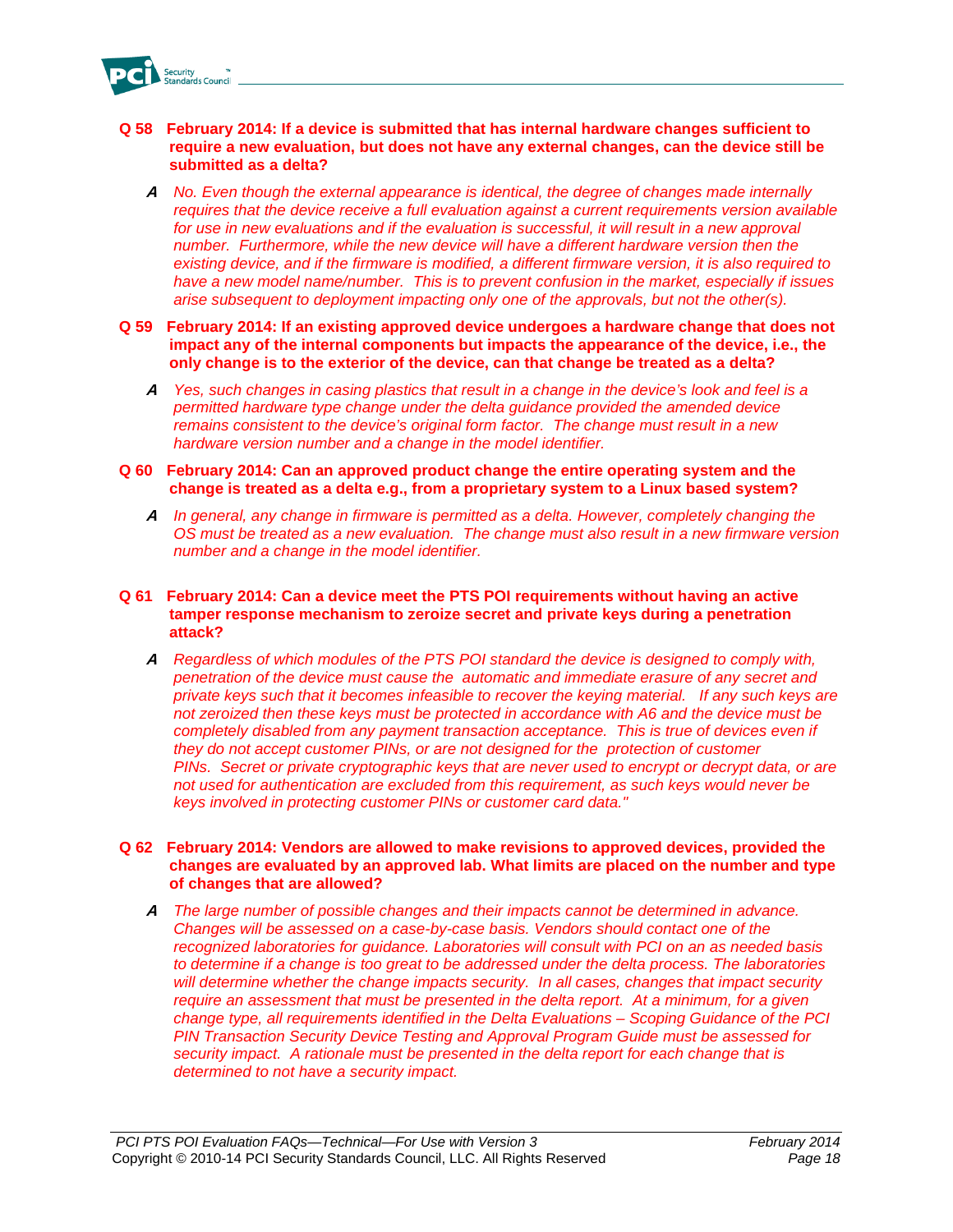

### **Q 63 February 2014: Can a SCR be used for offline PIN acceptance.**

- **A** *SCRs or other POI devices that include an ICCR or hybrid reader must have "Offline" designated under PIN Support in order to be used for offline PIN acceptance.*
- **Q 64 February 2014: If a SCR processes PINs, i.e., it supports offline PIN authentication via an ICCR component, or it formats and encrypts a PIN block to send online directly to the host, does it have to be evaluated with a specific PIN entry device?**
	- **A** *Yes it must be validated in conjunction with a specific PIN entry device, e.g., PED or EPP, to validate the security of the interaction, including the establishment of the keying relationship. The PIN entry device must either be previously approved or obtain approval concurrent with the SCR in the same or a concurrent separate laboratory evaluation.*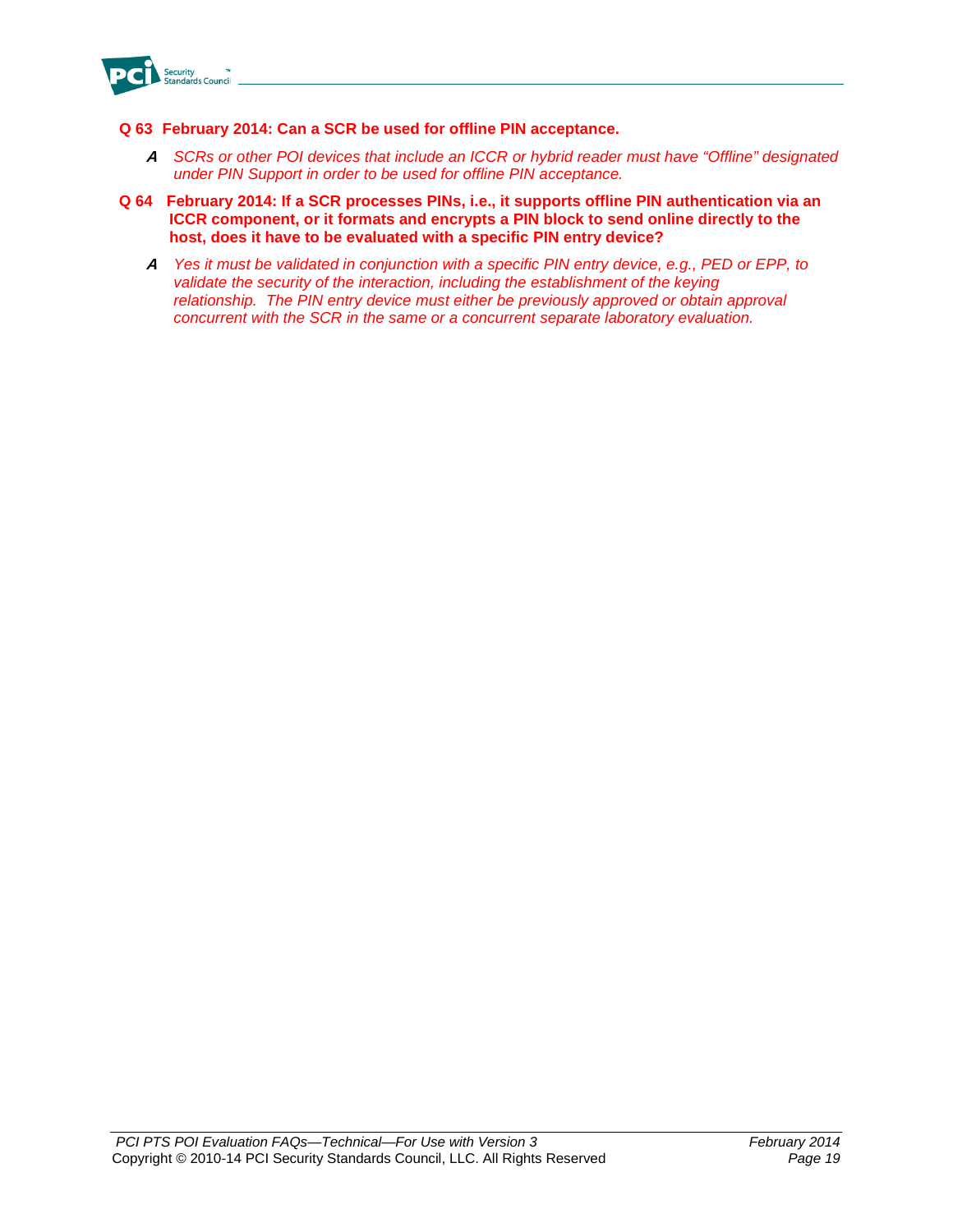

### *POI Requirement A1*

- **Q 65 Do attack scenarios considered under A1 include replacement of the enclosure to conceal tamper evidence?**
	- **A** *A1 allows the evaluator to use any method of attack feasible against the terminal limited only by the attack potential of 26. The POI device must be able to withstand attack from any side, including front and rear case replacement up to the attack potential value.*
- **Q 66 Attack scenarios should consider keypad removal or replacement associated with unattended payment terminals, such as in connection with overlay attacks. How can this be addressed by the device's design?**
	- **A** *Since in vending machines or other unattended acceptance/payment terminals only the keypad area of a device is usually visible to the cardholder, attacks may be mounted which use device removal and the insertion of keypad overlays or keypad substitutes as an attack element. These attacks may be easier to perform than direct attacks to the device. The attack scenarios must therefore consider removal/replacement attacks as part of an overall attack scenario. The device must have design properties to detect and respond to removal/replacement attacks. Examples of countermeasures include, but are not limited to, removal detectors, movement detectors, special mounting brackets or special keypad designs. Future releases of the requirements will require specific countermeasures.*
- **Q 67 Requirements A1 and D1 specify minimum attack potentials of 26 for the device and 20 for the ICC reader for penetration attacks designed to determine or modify sensitive data. In Version 1 requirements, alternative options included meeting a minimum of ten hours of exploitation time. Does exploitation time enter into either of these two requirements?**
	- **A** *Yes. In addition to the specified minimum attack potential values, any feasible penetration attack against either device for the purpose of determining or modifying sensitive data must entail at least ten hours of exploitation time.*
- **Q 68 Are there circumstances under which a device can comply with Requirement A1 while employing one tamper switch to protect the keypad area?** 
	- **A** *No. If switches are used as the primary protection for the area around a physical keypad area, then at least three blind, tamper switches must be implemented. The switches must be protected from attacks that use the application of adhesives or conductive liquids to disable the switches. The design must ensure that a minimum of three switches in the keypad area must be individually attacked to disable them. Note that these criteria are in addition to exploitation time and attack potential minimums and that the keypad in question is a physical keypad, not a touch screen.*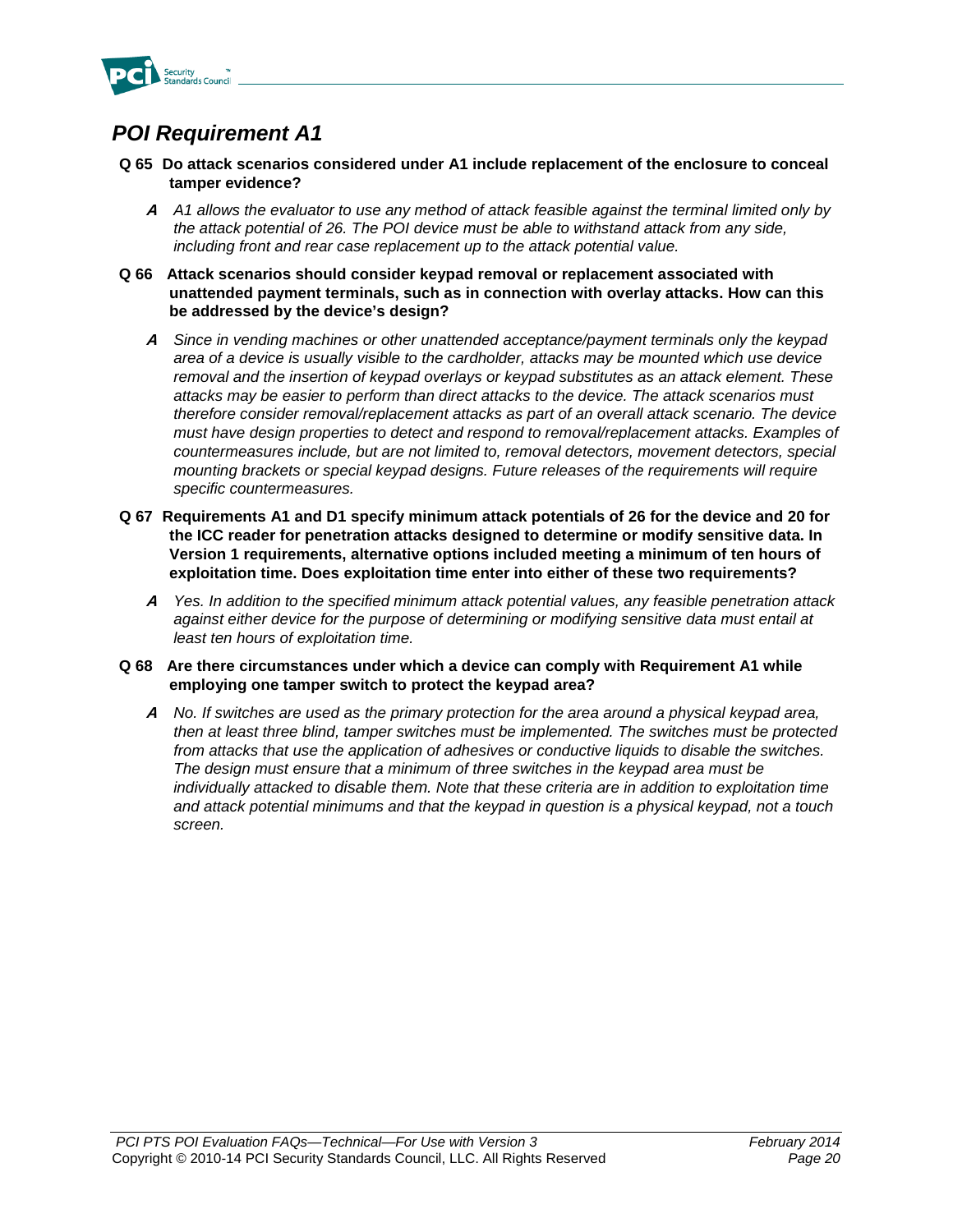

### **Q 69 What vulnerabilities must be taken into account for a touch screen?**

**A** *If the sides are accessible, an overlay attack utilizing a second, clear touch screen could be a problem. The connection/path from the touch screen to the processor (and any devices used for decoding the signals in between) needs to be verified to be secure. Bezels around the touch screen are especially dangerous because they can conceal access to areas of concern that are described above.* 

*The API for firmware and applications (if applicable) needs to be looked at carefully to determine the conditions under which plain-text data entry is allowed. Example: it should not be possible unless under acquirer display prompt controlled devices, for a third party to display an image (JPEG) that states "press enter when ready for PIN entry" and then have a plain-text keypad pop up on the next screen. The extra caution is warranted for touch screen devices because of the desire to make touch-screen devices user-friendly and to run many different, unauthenticated, uncontrolled applications. This is especially true for the devices that are intended to be held because of the tendency to regard them as a PDA that can perform debit transactions.*

### **Q 70 In the attack-potential calculation for A1, is it allowed to include in the point calculation a value for disabling the removal detection mechanism of an EPP or OEM PED intended for use in an unattended environment?**

- **A** *If attack scenarios in A1 do not necessarily require the removal of the device out of its location (e.g., the attack could take place at a time before field placement), the cost for disabling the removal sensor should not be included in the point calculation for A1. Removal detection is considered in Requirement A11. However, if an attack considered in A1 requires the deactivation of the removal-detection mechanisms, the effort for that can be included in the attack-cost calculation. Most likely, this will increase the attack costs only marginally (e.g., by 1 or 2 points). In no circumstances can the attack costs determined under A11 simply be added to the attack costs determined under A1.*
- **Q 71 In the event of tamper, the device must become immediately inoperable and result in the automatic and immediate erasure of any secret information that may be stored in the device, such that it becomes infeasible to recover the secret information. Guidance notes provide that secret or private keys do not need to be zeroized if either or both of the following conditions exist:**
	- **If any of these keys are not zeroized, then other mechanisms must exist to disable the device, and these keys must be protected in accordance with Requirement A7.**
	- **The keys are never used to encrypt or decrypt data, or are not used for authentication.**

#### **Do any other conditions apply?**

**A** *The keys (secret or private) are never used to encrypt or decrypt other keys. Keys that can be used to download other keys to make the device operable must either be zeroized or rendered inoperable for use in downloading new keys. E.g., both symmetric KEKs used for key loading using symmetric techniques and private keys associated with key loading using asymmetric techniques. The device must enforce that tampered devices require withdrawal from use for*  inspection, key reloading, and re-commissioning. It is not sufficient to rely upon procedural *controls for this.*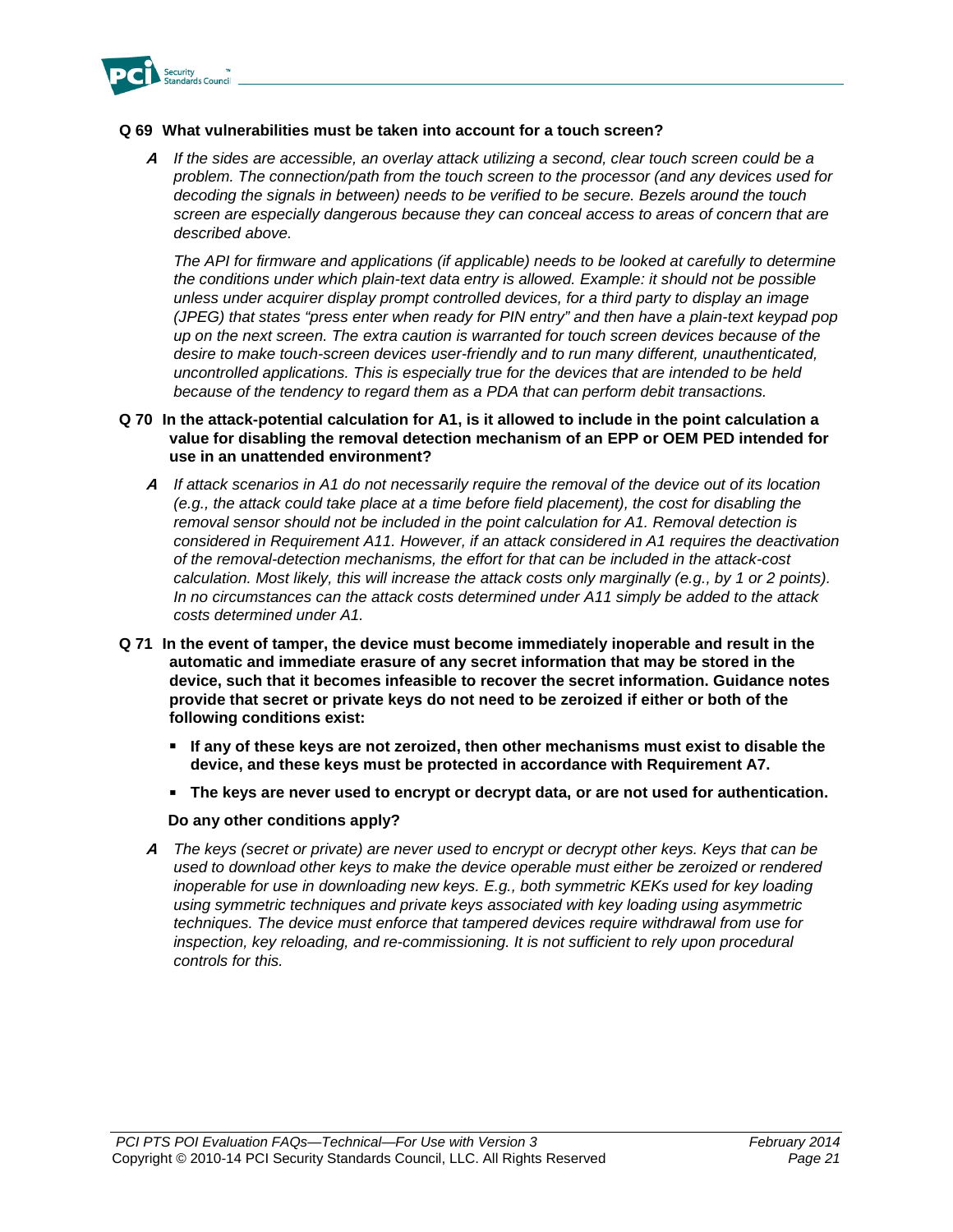

- **Q 72 A device uses a key that is randomly generated internally in the secure processor to protect other keys. This key is stored in the clear and protected within a register in the same secure processor. The secure processor resides within a secure area of the device. This key is used to encrypt other keys, which are stored encrypted outside the secure processor—e.g., in flash memory that also resides within the secure area of the device. Upon tamper, the device erases this internally generated key but leaves intact the other keys encrypted by this key, which can no longer be used because the device cannot decrypt them. Under A1, must the device also zeroize these encrypted keys upon tamper?**
	- **A** *The device need not zeroize these encrypted keys provided that they are encrypted using appropriate algorithms and key sizes as defined in Requirement B11.*
- **Q 73 March 2011: When calculating the Identification phase for PIN-bug attacks, when should Restricted or Sensitive Information be used?**
	- **A** *In many cases, additional time spent analyzing the device under attack can be used in lieu of Restricted or Sensitive information. Restricted or Sensitive information should only be used when the total attack-potential calculation using Restricted or Sensitive information is less than the total attack-potential calculation using the additional attack time, such as through reverse engineering.*
- **Q 74 March 2011: Should an Expert level of expertise be used when calculating a front-case PIN-bug insertion attack on a device that includes front-case switches with guard rings as the only keypad (front-case) protection for Requirement A1.1?**
	- **A** *If a device includes front-case switches with guard rings as the only keypad security mechanisms protecting the insertion of a PIN bug, then a Proficient level of expertise should be used in the exploitation phase of the attack for Requirement A1.1. If Expert level is accounted for in the exploitation phase, strong justification, including full testing on a sufficient number of*  samples, must be provided in the assessment. In most cases, the device must include additional *types of security mechanisms protecting the front case of the device.*

#### **Q 75 March 2011: What level of expertise should be accounted for in the installation and testing of a PIN bug during the exploitation phase of the attack calculation for Requirement A1.1?**

- **A** *In most cases, only a Layman or Proficient level of expertise should be used for the installation and testing of a PIN bug during exploitation. It is expected that, during the identification phase, an attacker would develop a script executable by a Layman or Proficient person during the*  exploitation phase of the attack. If an Expert level is used for this phase of the attack, strong *justification must be provided in the assessment, such as a full description of the specialized nature of the bug to be installed.*
- **Q 76 March 2011: Should the Identification phase include a complete dry run for the installation and testing of a PIN bug, or can some of the final steps be deferred until the Exploitation phase?**
	- **A** *In general the Identification phase should include a full dry run for the installation and testing of a PIN bug resulting in a complete script to be followed in the Exploitation phase. In rare instances, additional steps may be required in the Exploitation phase because of nuances (e.g., slight variations in tamper switch connections) between devices.*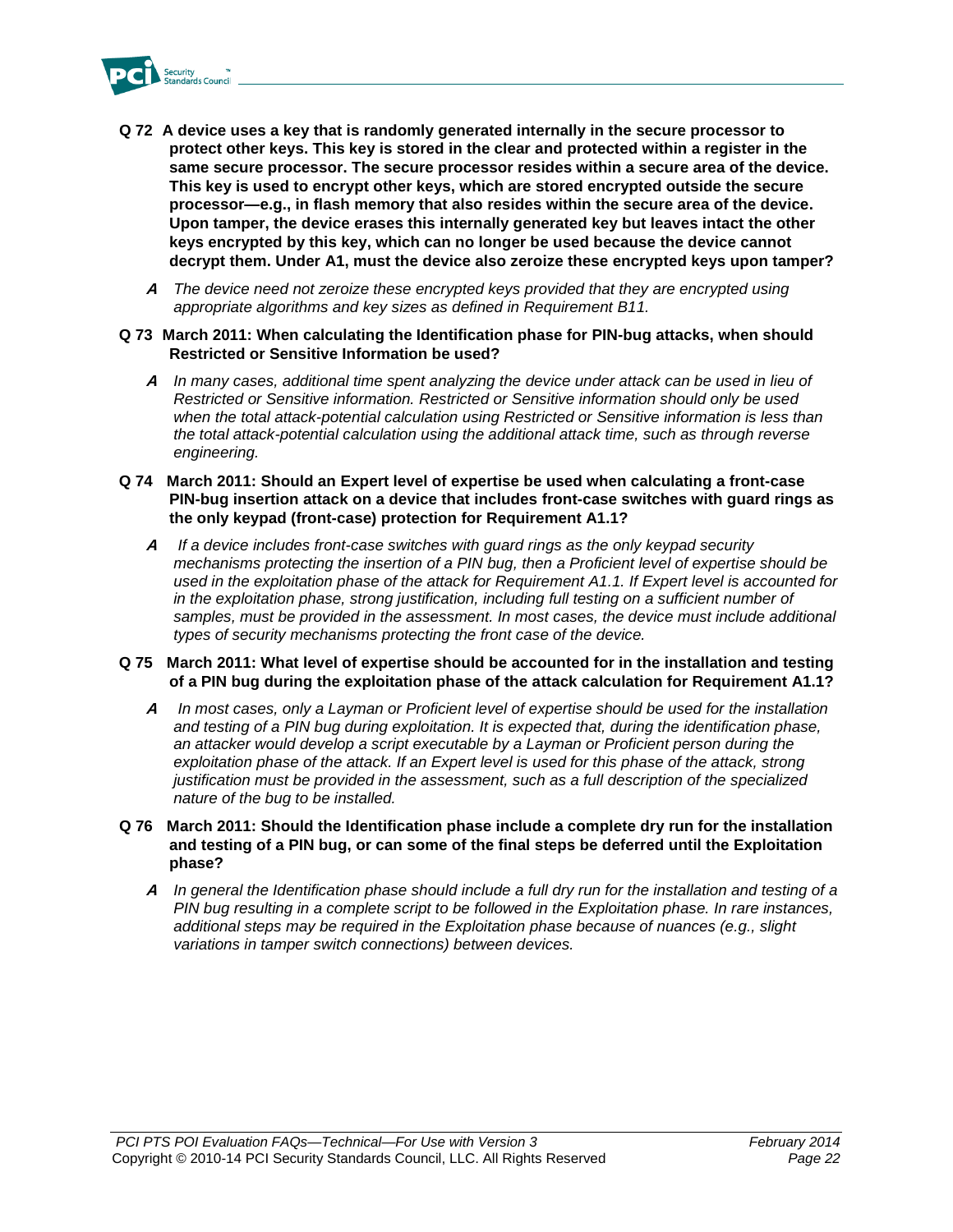

- **Q 77 April 2013: Requirement A1.1 states that a device uses tamper-detection and response mechanisms that cause it to become immediately inoperable. If the device is tampered, can it still be used to process non-PIN based payment card transactions?**
	- **A** *A PIN acceptance device that is tampered must immediately cease processing all PIN based payment card transactions. If implemented only one reset shall be supported unless the device is removed for inspection and repair. Any intervention enabling transactions, must require an onsite presence which validates there was NO tamper of the device and is subject to the following conditions:*
		- *Use of dual-control techniques;*
		- *Provide accountability and traceability including logging of user IDs, date and time stamp, and actions performed;*
		- Sensitive information required for the authorization (e.g., passwords) is initialized or used in a *way that prevents replay at the same or a different device.*

### *POI Requirement A4*

### **Q 78 Is A4 intended to address the ICC reader security?**

**A** *No. A4 does not apply to the ICC reader. The security of the ICC reader and the path from the reader to the crypto-processor are addressed by D1, D2, and D3.* 

### *POI Requirement A6*

### **Q 79 What standards and methods are used for measuring "electro-magnetic emissions"?**

**A** *Vendors should take into account that EM emissions can be a risk to PIN data, and should design to address this risk. There are many methods for shielding and minimizing EM emissions. The vendor must describe to the laboratory in writing how EM emissions are addressed by the device design. The laboratory will examine evidence provided by the vendor to determine if the evidence supports the vendor's assertion. Evidence can include the device itself, design documents, third-party test results and approvals. Testing will be performed as necessary.*

### *POI Requirement A7*

- **Q 80 Does "The keys resident in the device,** *if determined***..." mean plain-text keys or does it include encrypted keys as well.** 
	- **A** *The requirement is referring to plain-text keys.*

### *POI Requirements A8, B16 and E3.4*

- **Q 81 Does "non-PIN data" include data that can be entered while the device is in a maintenance mode?**
	- **A** *No. A8, B16, and E3.4 are applicable to the device while in its normal working mode. A8, B16, or E3.4 does not apply to data entered while the device is in special modes that are not intended to be accessed by cardholders and merchants.*

### **Q 82 Does "non-PIN data" include control inputs such as "enter," "cancel," etc.?**

**A** *No. Non-PIN data refers to numeric data entered via the keypad.*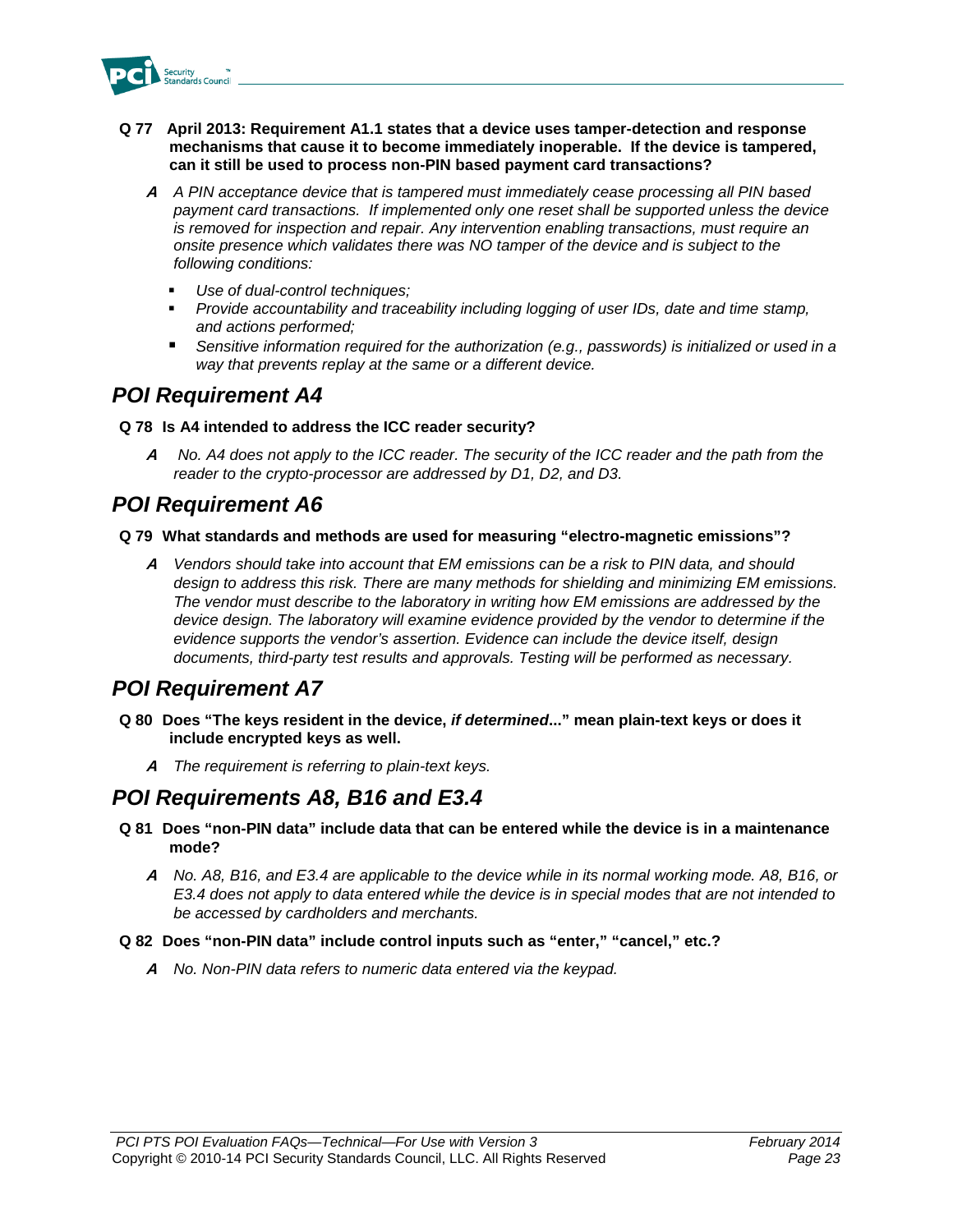

- **Q 83 The intent of A8, B16, and E3.4 is to eliminate the possibility that PIN values will be entered at an improper time and handled by the device in a non-secure manner. One way for a vendor to address A8, B16, or E3.4 is to allow for the entry of PIN values only. Would it be acceptable to allow the input of numerical data if the numerical data is three characters or less and therefore could not represent a PIN value?**
	- **A** *This would be acceptable if there is no way for a device to accept the input of a PIN value at an inappropriate time. For instance, it must not be possible for a device to allow the entry of three characters, automatically change states without the cardholder pressing "enter" or some other control key, and then accept the remainder of the PIN value.*
- **Q 84 What restrictions exist if a device can display uncontrolled messages and the keypad is used to enter non-PIN data?**
	- **A** *The prompts for non-PIN data entry must be under the control of the cryptographic unit and must be specific such that a cardholder would not enter a PIN at an inappropriate time. An uncontrolled message followed by an ambiguous prompt for non-PIN data could lead to a cardholder entering their PIN at an inappropriate time. For example, if the device displayed the uncontrolled message "Ready for PIN" then prompted for plain-text data while displaying "Enter Data," the cardholder may enter their PIN at this non-PIN data prompt.*
- **Q 85 Touch-screen devices offer multiple possibilities for the data entry: traditional PIN pad layout, QWERTY layout, signature capture, handwriting recognition, etc. Does A8 apply to all of these methods of data entry, or only the traditional PIN pad?** 
	- **A** *A8 applies to all methods of data entry that can be used by a cardholder to disclose their PIN, including QWERTY layout, signature capture, and handwriting recognition.*
- **Q 86 The vendor chooses to comply with Requirement A8, B16, or E3.4. All of these govern the alteration of prompts and specify an attack potential of at least 18. What criteria should a vendor use to determine which one to comply with?** 
	- **A** *Statements A8 and B16.1 are intended to be met by the vendor controlling the means of authorizing prompt changes. B16.1 should be complied with for devices that allow prompts to be changed as part of firmware updates. A8 should be selected when the prompts are fixed and cannot be updated; for example, when they are stored in ROM. Statement B16.2 is an option that allows third parties to control the means of authorization. E3.4 is for all other unattended POI devices not meeting one of the aforementioned).*

*Attended devices where prompts are controlled by a vendor must comply with either A8 or B16.1. B16.2 may only be selected where the vendor is not in control of the prompts and cryptographic methods are used to control the prompts.*

- **Q 87 Is it acceptable for uncontrolled messages to be displayed simultaneously with prompts for data entry?** 
	- **A** *No. Any text, including images, other than numbers and punctuation, displayed along with a prompt is considered a prompt and must comply with all requirements governing prompts.*

### **Q 88 Some device designs fit either vendor-controlled or acquirer-controlled display prompts on who is given custody of cryptographic keys protecting prompt updates are managed. Does such a device need to have different identifiers?**

**A** *If the device is to be listed as both an acquirer-controlled and a vendor-controlled display prompts device, there must be a differentiation so customers can distinguish between the two (e.g. different hardware and/or firmware versions).*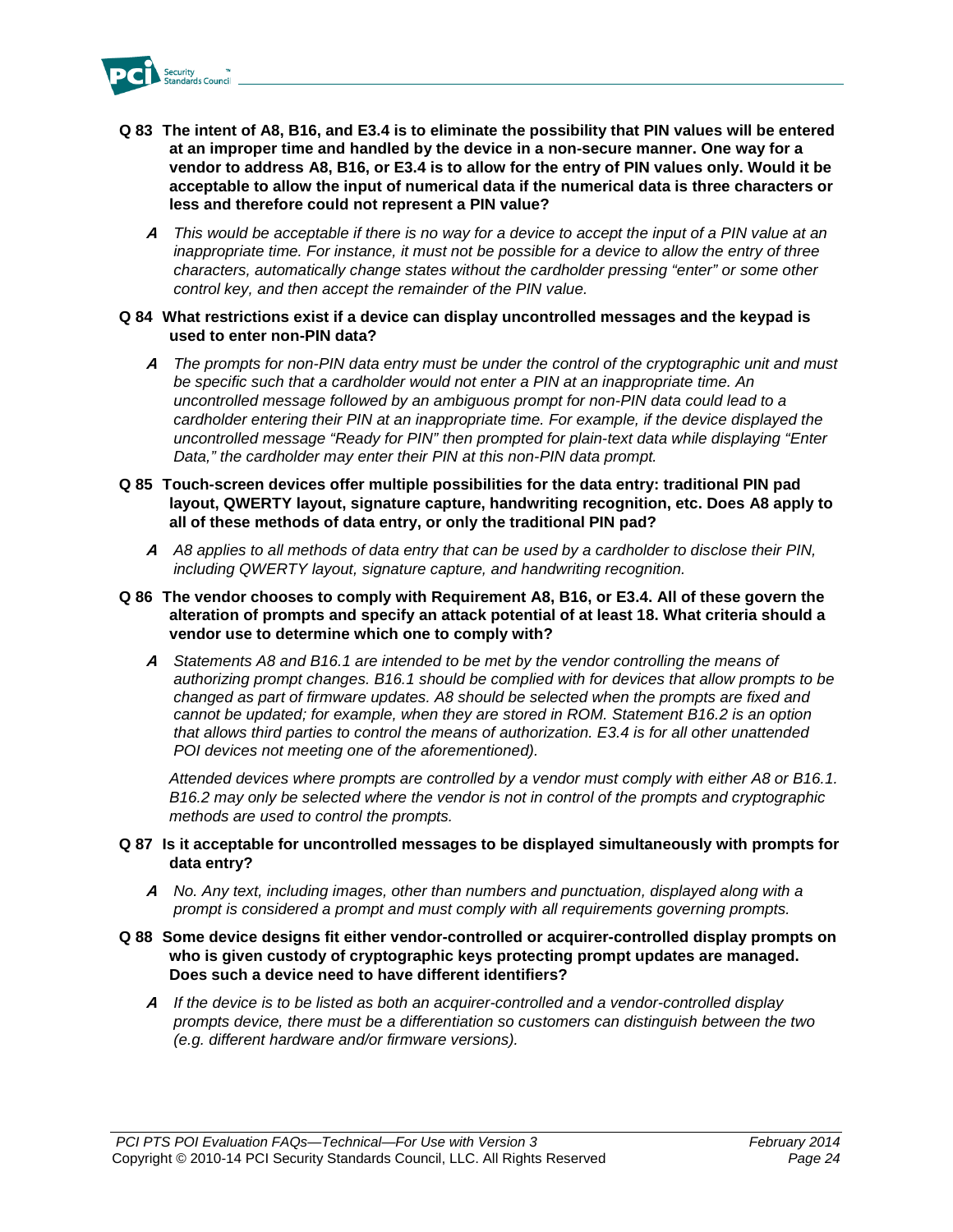

### **Q 89 For devices that implement acquirer-controlled prompts, is it required to use a secure cryptographic device to implement the dual control required to manage those prompts?**

**A** *Except as noted below, dual control must be enforced by a SCD. The SCD can be the PED itself or another device. If a SCD other than the PED enforces dual control, the vendor must either provide the SCD to third parties, or describe how a SCD must be used to comply with B16.2. The description must include an example of a specific, existing SCD that can be purchased and used to comply with B16.2. The PED must have an API that is compatible with the SCD. The complete solution must be fully developed. It is not acceptable to provide detailed instructions that require users to develop part of the solution.*

*A SCD is not required for protecting the user prompts if the authentication solution meets all of the following:*

- *The signing device implements dual control mechanisms such that it is infeasible for a single person to sign user prompts.*
- *The signing device provides for all logging details as stipulated in the requirement.*
- *Compromise of a signing device does not compromise any other signing device.*
- **Compromise of a signing device does not affect the security of POI devices outside the** *domain of the signing device.*
- **POI devices outside the domain of any signing device cannot be modified to accept user** *prompts from other user prompt sources.*
- *The signing device is a single use device or is used in a restricted secure area.*
- *The vendor provides the secure operating procedures to the customer.*

#### **Q 90 May 2011: If a device complies with B16.1, what are the requirements for controlling the updates of these prompts?**

**A** *B16.1 is assessed when a device uses firmware updates to control the changing of display prompts. Therefore, updating of prompts for devices that comply with B16.1 requires the creation of a new firmware version, and a resultant change in the firmware version number of the PED.*

*It is not acceptable to have vendor-controlled prompts that are updated separately of the firmware, without the generation of a new firmware version. It is acceptable for prompt updates to use a separate cryptographic key to that used for other firmware updates, but any separate update method must be assessed by the laboratory as being compliant to Requirements B3 and B4. At all times, the cryptographic keys used to update prompts and firmware must be different than those used to update non-firmware code, such as applications.*

### **Q 91 May 2011 - If a device complies with B16.1, does this mean I need to re-submit the device for lab evaluation every time I change the prompts?**

- **A** *If there are suitable wildcards in the firmware version listing to accommodate new prompt versions that have been previously reviewed and confirmed as appropriate by a PCI laboratory, the review of each change by a PCI laboratory is not necessary.*
- **Q 92 May 2011: Requirement B16.2 does not specify any minimum attack potential. What requirements are placed on the physical security of a device that allows for display prompts to be updated by third parties using cryptographically based controls?**

*All prompts that may be used to request plain-text data entry from the cardholder must be secured against an attack potential of at least 18 PCI points with a minimum of 9 for exploitation. This includes prompts that may be updated by third parties using cryptographically based controls.*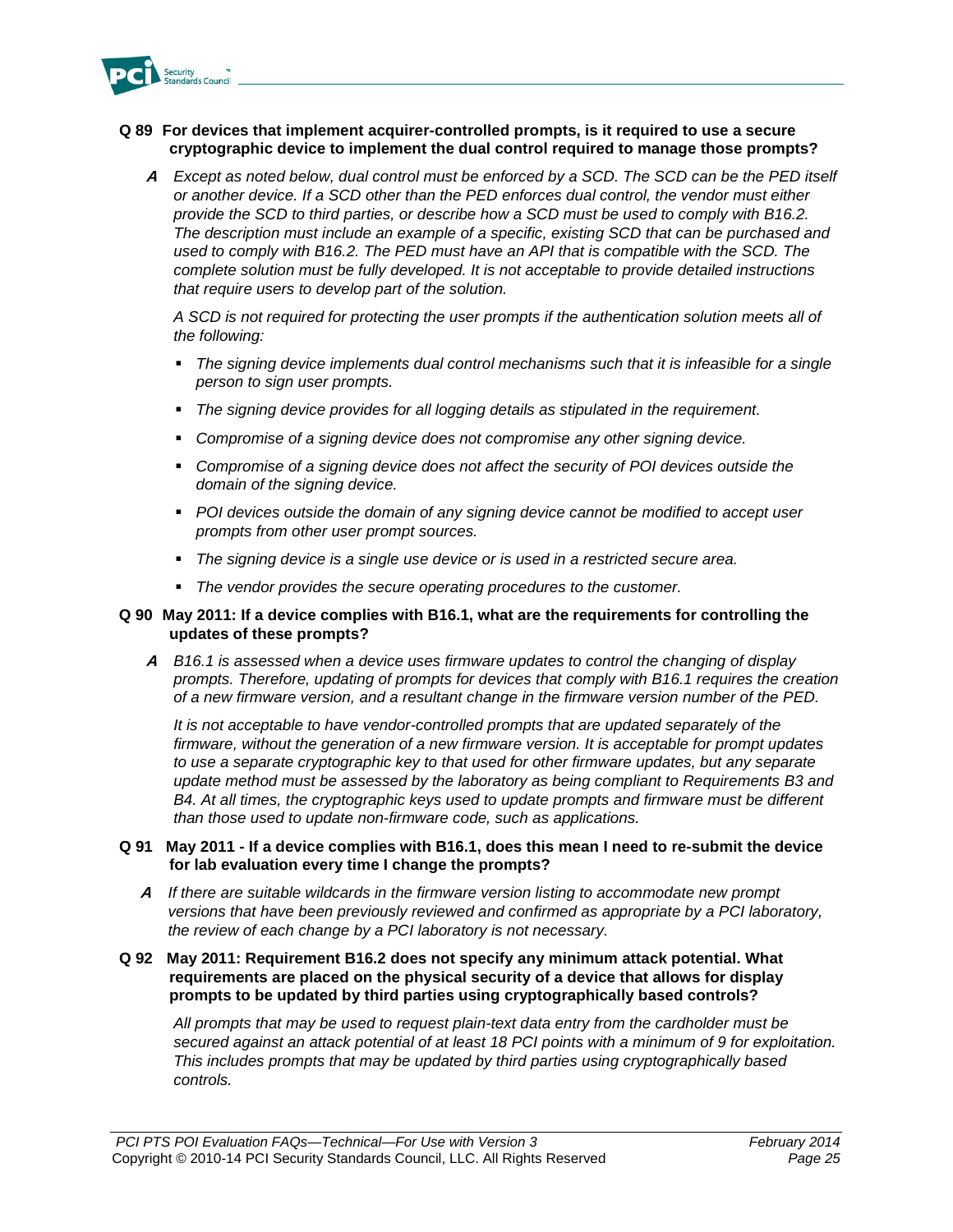

### *POI Requirement A8*

- **Q 93 Can the calculation for the attack potential of 18 per device include the cost of development kits that provide application programming information?** 
	- **A** *No. The device must include protections that require an attacker to achieve an attack potential of at least 18 to order to defeat them. Administrative controls on application programming information are not adequate to meet this requirement.*
- **Q 94 Is the attack potential of 18 per device to be applied to a single device, or averaged over multiple devices?** 
	- **A** *A8 addresses an attack performed on a single device. If an attack has a potential of 18 to develop, A8 is met regardless of whether or not applying the attack to additional devices is less than 18.*

### *POI Requirement A9*

- **Q 95 What methods may be employed to comply with this requirement?**
	- **A** *The PIN entry device must be equipped with a privacy shield, or designed so that the cardholder can shield it with his/her body to protect against observation of the PIN during PIN entry.*
- **Q 96 When a device is not a handheld device, it must have a privacy shield to meet A9. Are there any special considerations if the shield is detachable?** 
	- **A** *A user's guide must accompany the device that states that the privacy shield must be used to comply with ISO 9564. Optionally, the user's guide can also reference PCI device requirements.*
- **Q 97 The DTR "Appendix A—Guidance for the Privacy Screen Design" specifies size and weight guidelines for handheld devices. Are handheld devices required to meet these guidelines?**
	- **A** *No. In order to be considered a handheld device, it must by weight, size, and shape encourage its handheld operation; however, the guidelines listed are suggestions, not requirements.*
- **Q 98 Requirement A9 stipulates that the device must provide a means to deter the visual observation of PIN values as they are being entered by the cardholder. What methods are acceptable?**
	- **A** *The POI Security Requirements provide for several options that may be used separately or in combination to provide privacy during PIN entry. These options are:*
		- *A physical shielding barrier,*
		- Limited viewing angle (for example, a polarizing filter or recessed PIN pad),
		- *Housing that is part of the ATM or kiosk, cardholder's hand or body (applies to handheld devices only), and*
		- *The installed device's environment.*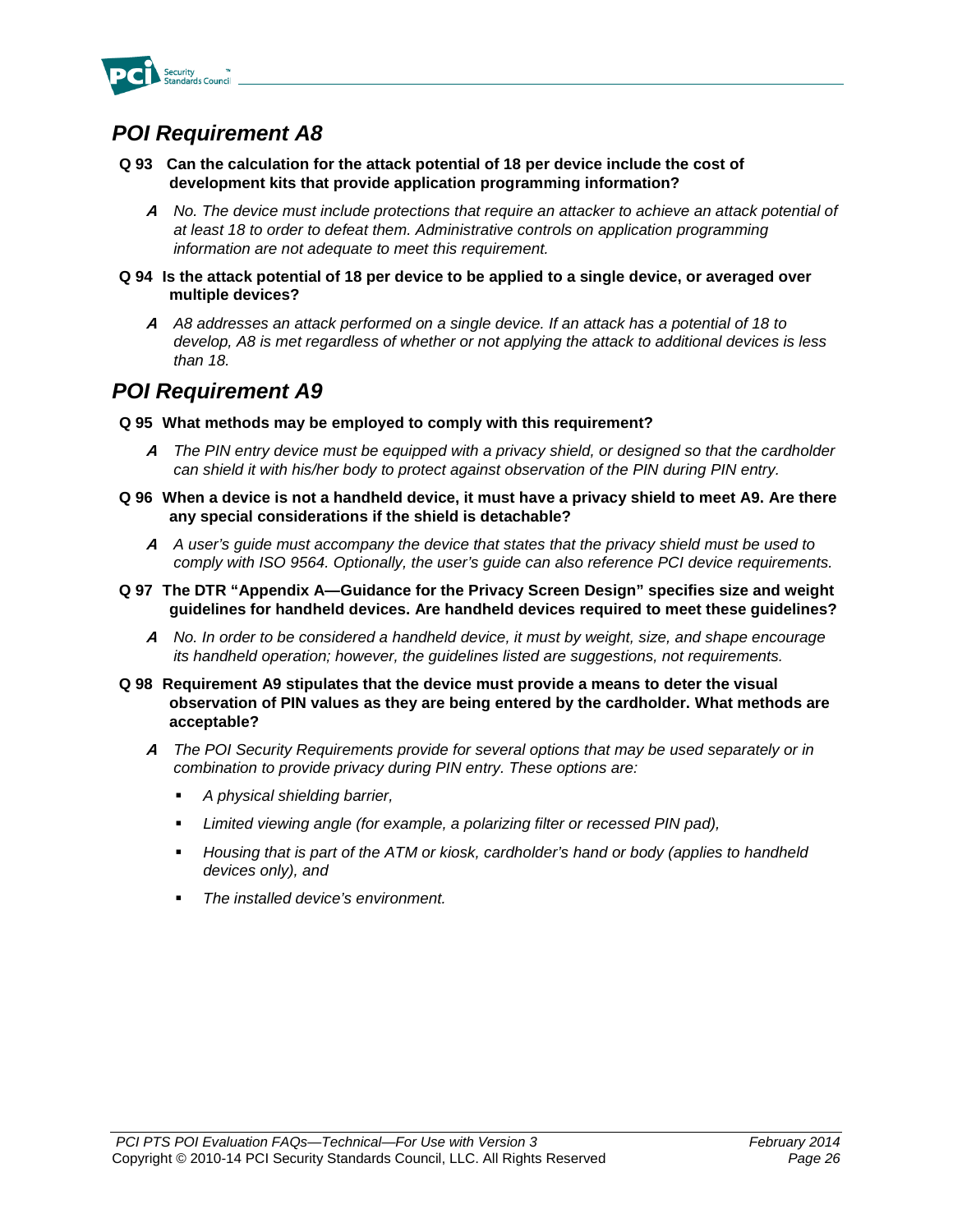

### **Q 99 Is there any impact on the device's approval if the laboratory evaluated privacy method is not used?**

**A** *Frequently, the deployers of devices rationalize that privacy-protection mechanisms may be bulky or obtrusive, make it more difficult to see the device's screen, or, with less dexterous users, interfere with card payment and PIN entry. However, in order to maintain the device's approval, and any associated liability protection for compromise attributable to use of said device, it is required that the device meet the privacy-shield requirements as evaluated by the laboratory and upon which the approval was based. Devices deployed that do not use the privacy-shield requirements evaluated by the test laboratory are no longer considered approved devices.*

### *POI Requirement A11*

- **Q 100 Requirement A11 states that the minimum attack potential for the removal of a secure component from its intended environment is 18 points. Does this figure include the cost required to produce and install an overlay bug after removal of the secure component?**
	- **A** *No. The 18-point requirement for the removal of a secure component (e.g., EPP) includes all stages of identification and exploitation up to the point that the secure component is removed from its installed environment. No further steps, such as the production or installation of an overlay to capture PINs after the removal of the secure component, are considered in the attack calculation.*
- **Q 101 May 2011: The procedure for authorized installation or re-installation must use dual controls. Dual-control techniques must use two or more separate entities (usually persons), operating in concert, to protect sensitive functions or information. Is it acceptable to use a dual-control technique where one party is a technician visiting the device and the other is not a person (for example, a remote server)?**
	- **A** *Yes, provided that one single party cannot disable the removal-detection mechanism. Dual control implies mutual supervision and that for a breach to be committed; both parties must be in collusion. As such, a mechanism where the server allows disabling the removal-detection mechanism based only on the person's authentication credentials is not acceptable, because it does not prevent access by someone with valid credentials, but with the intention of attacking the device. An acceptable technique would be, for example, that the server only grants access to authorized interventions that are previously scheduled on the server, and there is an associated timeframe during which the server would grant the authorization for disabling the removalprotection mechanism. If such a technique is used, the person visiting the device cannot be the same as the person requesting or authorizing the maintenance intervention at the server.*
- **Q 102 December 2011: Secure components intended for use in unattended devices must contain an anti-removal mechanism to protect against unauthorized removal and/or unauthorized re-installation. The installation or removal of the device requires an authorized process using dual control techniques. One mechanism for doing so involves the use of passwords. Can a device have a function (e.g., a specified key-press sequence) to reset the passwords to their default values if the reset zeroizes all the secret keys and new passwords must be entered to re-enable the device to load keys?**
	- **A** *No. There are several concerns where a device can be easily reset in the field:*
		- *Denial of Service*
		- *The fraudsters could load known keys to harvest PINs on a short term basis*
		- *The device is removed and a PIN-disclosing bug installed and then is reinstalled using the default passwords. Authorized staff may then load legitimate keys without detecting the tamper on the reinstalled device.*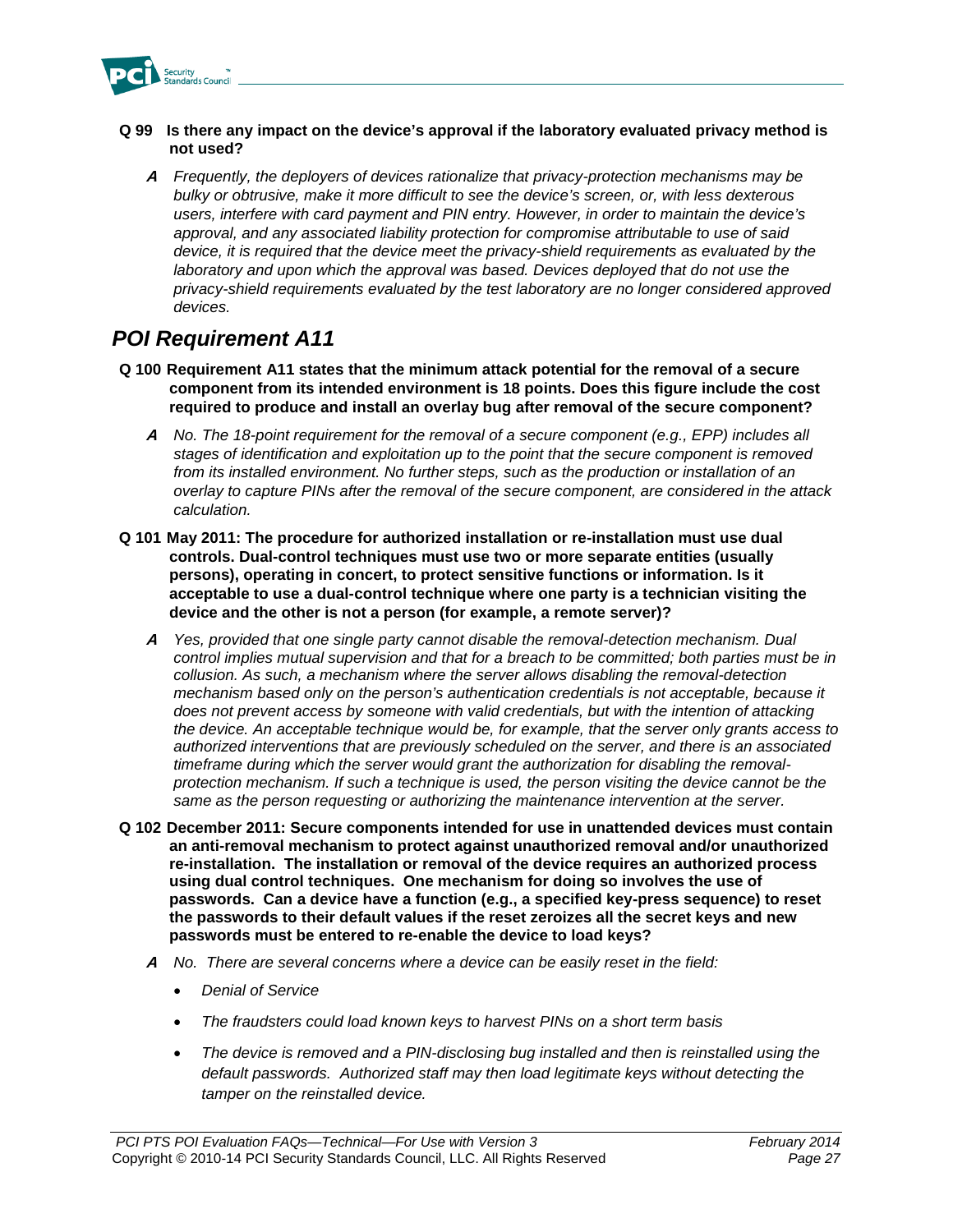

- **Q 103 December 2011: In connection with removal detection and authorized installation/reinstallation, accountability and traceability must exist, including logging of user IDs, date and time stamps, and action performed. What are acceptable locations for the logging to reside at?**
	- **A** *It may be logged at the device's (e.g., ATM) host, or it may be logged directly by the device (i.e., EPP or OEM PED), and either stored by the device where feasible, or externally by the host's controller.*
- **Q 104 December 2011: Dual control is required for removal detection and authorized installation/re-installation. Can the same dual-control that is used to authorize the device's removal also be used to authorize the re-installation?**
	- **A** *The vendor may not necessarily require both options. Possible scenarios include:*
		- *Implementation of an authorized removal command to disable the removal sensors, and therefore also require an authorized replacement command to re-enable the sensors.*
		- *Implementation of only an authorized replacement command, and reliance upon the removal sensors to automatically activate the removed state.*
		- *Erasure of the secret keys whenever the device is removed, and then re-loading new keys once the device is re-installed.*

*However, in all cases PIN processing must be disabled.*

- **Q 105 December 2011: For a removal then re-installation, if communication to the device is not possible before the removal but only after the re-installation, what are the requirements?**
	- **A** *The device can either:*
		- *Erase all keys when removed or*
		- *Go to an unauthorized state upon removal and require an authorized re-installation process.*

#### **Q 106 December 2011: Under what conditions can a device that does not undergo an authorized removal process be re-installed?**

- **A** *The device can either:*
	- *Erase all keys when removed or*
	- *Go to an unauthorized state upon removal and require an authorized re-installation process.*
- **Q 107 September 2012: Some implementations of ICCRs are not intended to support offline PIN acceptance. In those circumstances, can an ICCR be approved if it is not validated as compliant to the removal detection requirement?**
	- **A** *No. Support for offline PIN acceptance can readily be modified by a firmware change without physically having to touch the device. However, for deployed devices it is unlikely that an ICCR without removal detection would be physically replaced in the field due to the additional costs. In addition, removal detection is a Core requirement for unattended PIN handling devices (such as EPPs and ICCRs) and cannot be made optional.*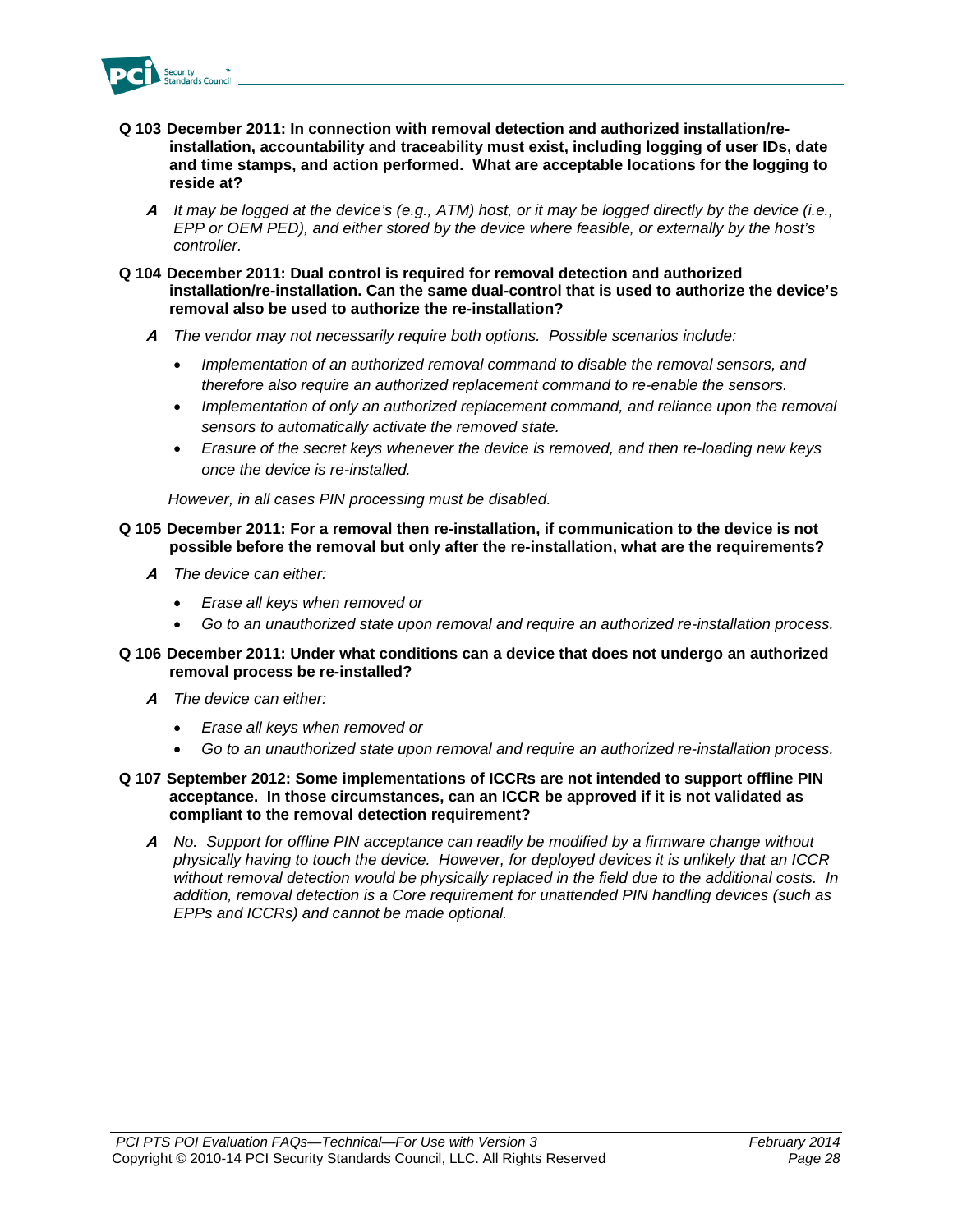

### *POI Requirement B1*

### **Q 108What is required to meet B1?**

- **A** *The device must perform an internal self-test automatically at least once every day, in addition to at power-up. Firmware integrity tests may use techniques such as SHA-2 or equivalent. Authenticity testing must use cryptographic methods (MACs, digital signature or encryption). The*  hash must either be cryptographically protected using a key (e.g., HMAC-SHA-2) or physically *protected equivalent to a secret key. LRC, CRC and other non-cryptographic methods and weak cryptographic methods (e.g., SHA-1, MD5) are not allowed as the primary mechanisms for either authentication or integrity checking.*
- **Q 109 Is it acceptable to perform firmware integrity checks before each PIN transaction instead of once daily?** 
	- **A** *Yes. It is acceptable to perform firmware integrity checks before each PIN transaction as opposed to performing them at least once every 24 hours.*
- **Q 110 Is it acceptable to perform a self-test after several minutes of inactivity rather than once every 24 hours?** 
	- **A** *Yes, as long as it is 24 hours or less. Note that the power-up self-tests are still required.*
- **Q 111 B1 requires that firmware integrity be tested every 24 hours. Some firmware, such as a boot block, is rarely executed. For such firmware, is it acceptable to perform an integrity check prior to execution, rather than every 24 hours?** 
	- **A** *Yes, it is acceptable to test firmware immediately prior to each execution rather than once every 24 hours. However, note that all firmware must additionally be checked as part of the self-test performed at startup.*
- **Q 112 Requirement B1 states that a self-test must check for both integrity and authenticity of the installed firmware. Is it necessary to perform both checks separately?**
	- **A** *No. The self-test required by B1 must perform an authenticity check, using cryptographic means such as a digital signature or a MAC. As such, an authenticity check will also confirm the integrity of the installed firmware, an additional integrity check is not necessary, but optionally may be additionally performed using a non-authenticated digest such as a CRC.*

### **Q 113 If a device employs firmware on the MSR's read head to encrypt account data, is that firmware subject to authenticity checking as defined in Requirement B1?**

**A** *No. Authenticity checking as defined in Requirement B1 is for the management of firmware that is directly or indirectly involved in the protection of cardholder PINs as defined in the various*  security requirements. However, the firmware on the read head must be designed such that it *cannot be updated.*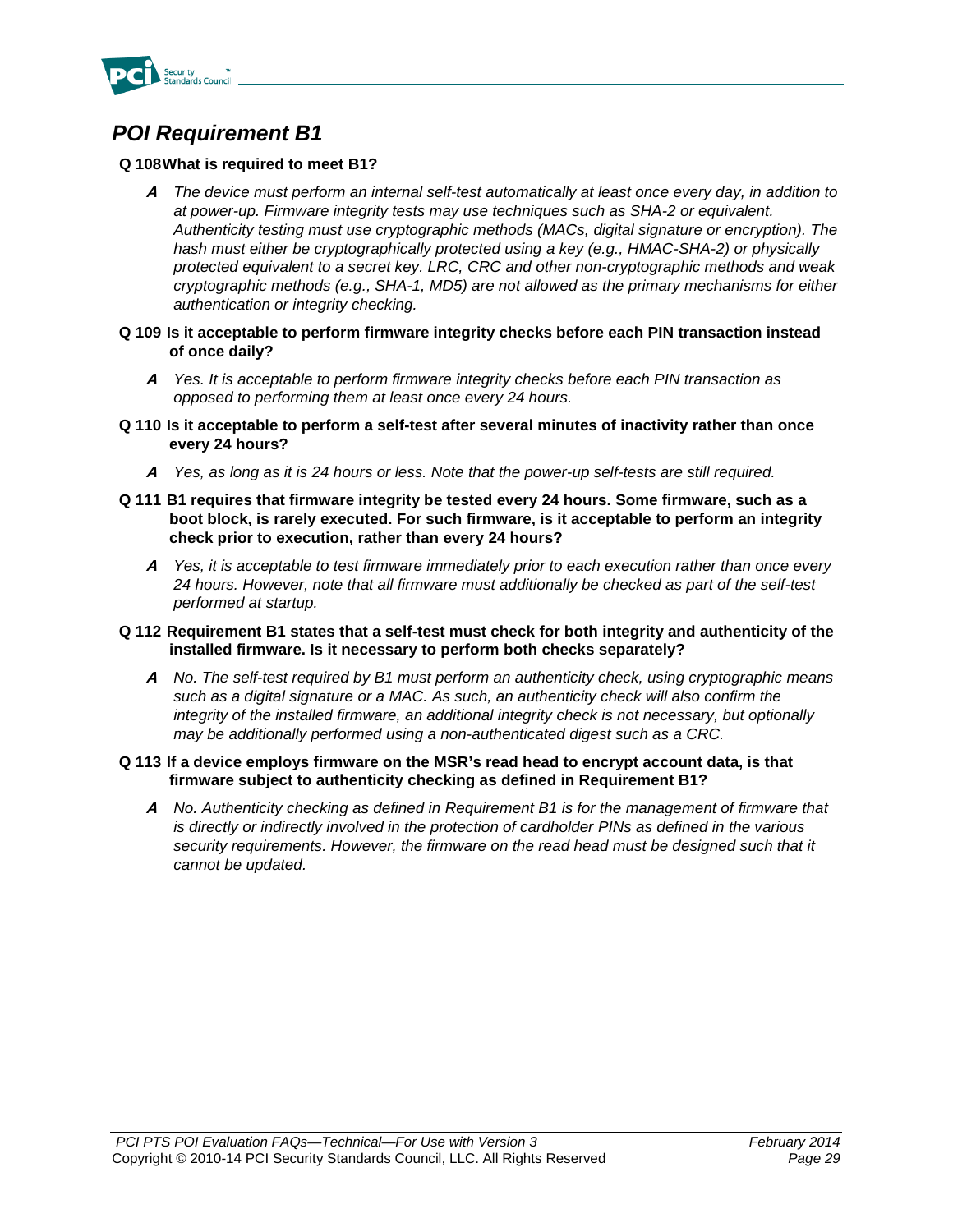

### **Q 114 Under what circumstances can a device not use authenticity checking when self-testing its firmware?**

- **A** *A device does not require authenticity checking when self-testing its firmware if (all apply):*
	- *The authenticity checking of firmware—either internally and according to B4 or externally using appropriate procedures within a secured environment under the vendor's control—is performed whenever the firmware is established in that secure area; and*
	- *The effort to deliberately modify or replace the firmware or parts of it in order to get access to sensitive information (access to the memory device) must be addressed as an attack scenario under Requirements A1, A4, and A7 and meet the respective attack potentials; and*
	- *A periodic integrity check according to Requirement B1 is performed for the firmware, ensuring that random changes will be detected; and if cryptographic authenticity is not performed, the integrity check must be cryptographically based. Although an algorithm using a secret key, such as a keyed hash, can be used, it is not necessary for meeting the integrity criteria.*

*These conditions apply regardless of any non-reconfigurable property of the device memory.*

*When firmware is externally authenticated, the level of security shall be of the same level as for key-injection facilities.*

### **Q 115 July 2013 - Will micro-code be required to meet B1?**

**A** *Chip level code delivered with a component that cannot be configured, modified, or changed by any standard interface; and where an error cannot compromise the security of device, does not need to be validated against Requirement B1. Examples may include smart card controllers, keypad controllers or modem firmware.*

### *POI Requirement B2*

#### **Q 116 November 2012: What interfaces should be assessed under Requirement B2?**

- **A** *All interfaces and associated communication methods of the device must be assessed to ensure that no interface can be abused or used as an attack vector. Specifically, this includes any physical, logical, or application interface that is executed within the POI device with sufficient privilege to allow for direct interface to sensitive assets within the POI (should that protocol be compromised in some way). The interfaces must be documented and assessed whether they are used for or have access to card data or not. Sufficient evidence must be provided to demonstrate the validity of laboratory assessments. Interfaces using open protocols are further assessed in the Open Protocols Module.*
- **Q 117 December 2012 (Mandatory April 2013): The device's functionality must not be influenced by logical anomalies. This includes assessment of the device's interfaces and associated communication methods. What type of evidentiary matter should a vendor provide a lab to support this assessment?**
	- **A** *The vendor shall provide evidentiary matter providing details on internal testing including, but not limited to, the following:*
		- *Source code reviews targeting specific relevant security–critical functionalities*
		- *Vulnerability analysis; that includes gathering and considering evidence necessary to perform practical testing*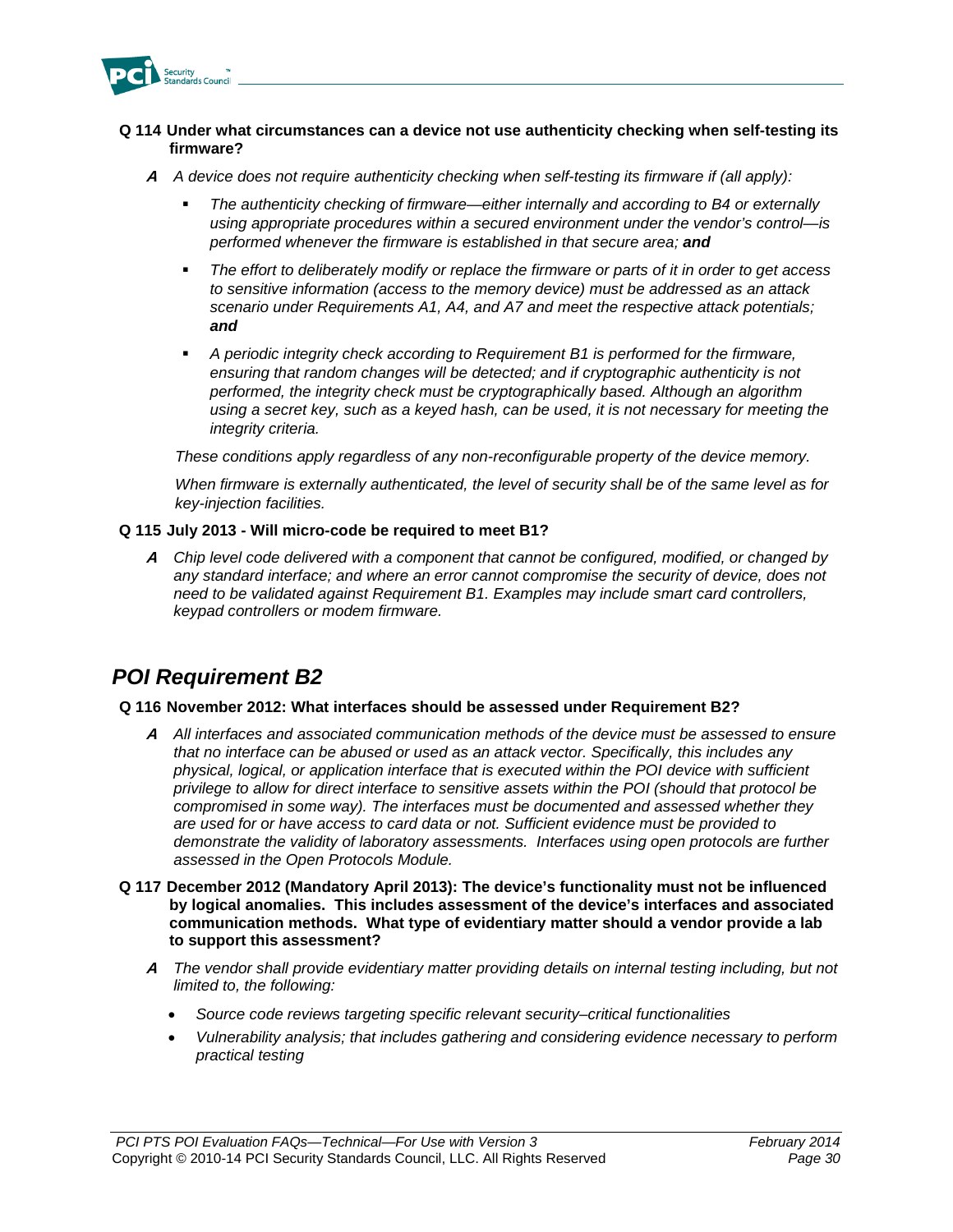

- *Penetration testing to validate the robustness of the device to protect against feasible attacks by addressing known attack methods. For example (but not restricted to) fuzzing; using appropriate tools and techniques*
- *Audits of relevant existing test evidence, which may be utilized where appropriate, by giving justifications for validity of evidence and test methodologies overall.*

*The laboratory shall determine the veracity of the material provided to determine the degree of*  reliance that may be placed upon the evidence, and where necessary, the laboratory shall extend *the testing.* 

### *POI Requirement B3*

- **Q 118 What is considered "firmware"? (OS, EPROM code, DLL's, parameter files, applications, kernel code)?** 
	- **A** *Firmware is considered to be any code within the device that provides security protections needed to comply with PCI requirements. Other code that exists within the device that does not provide security, and cannot impact security, is not considered firmware under PCI requirements.*

### **Q 119 What methods are acceptable to "certify" firmware?**

- **A** *"Certify firmware" refers to self-certification. This requirement, in essence, requires the vendor to have implemented and to use internal quality control and change control systems. With these systems in place, the vendor is in control of the code and can attest to the fact that the code is free of hidden or unauthorized functions by answering yes to B3.*
- **Q 120 Many devices are designed so that third parties can create and load applications. Vendors often support this by providing third parties the tools needed to create and load applications. How can a vendor ensure that the application will not need to be controlled by the vendor?** 
	- **A** *If applications are not considered firmware, they do not need to be controlled by the vendor. The device design must prevent applications from impacting functions and features governed by the requirements. Examples of functions that must not be influenced by "non-firmware" applications include: key management (key selection, key authentication, key loading, key generation, key loading, etc.), self-tests, time between PIN block encryptions, access to sensitive services, limits on sensitive services, firmware update and authentication, tamper response, etc.*

*Alteration of prompts by third parties is a special case that can be impacted by non-firmware applications provided that PCI POI B16.2 is met.* 

*SRED applications developed by third parties are also an exception. They must meet all applicable criteria in the SRED module, including any associated FAQs.*

### *POI Requirement B4*

- **Q 121 What parties may possess keys used for the cryptographic authentication of firmware updates?**
	- **A** *The firmware is the responsibility of the device vendor, and as such the cryptographic keys that authenticate it within the device must be held solely by the vendor or their designated agent.*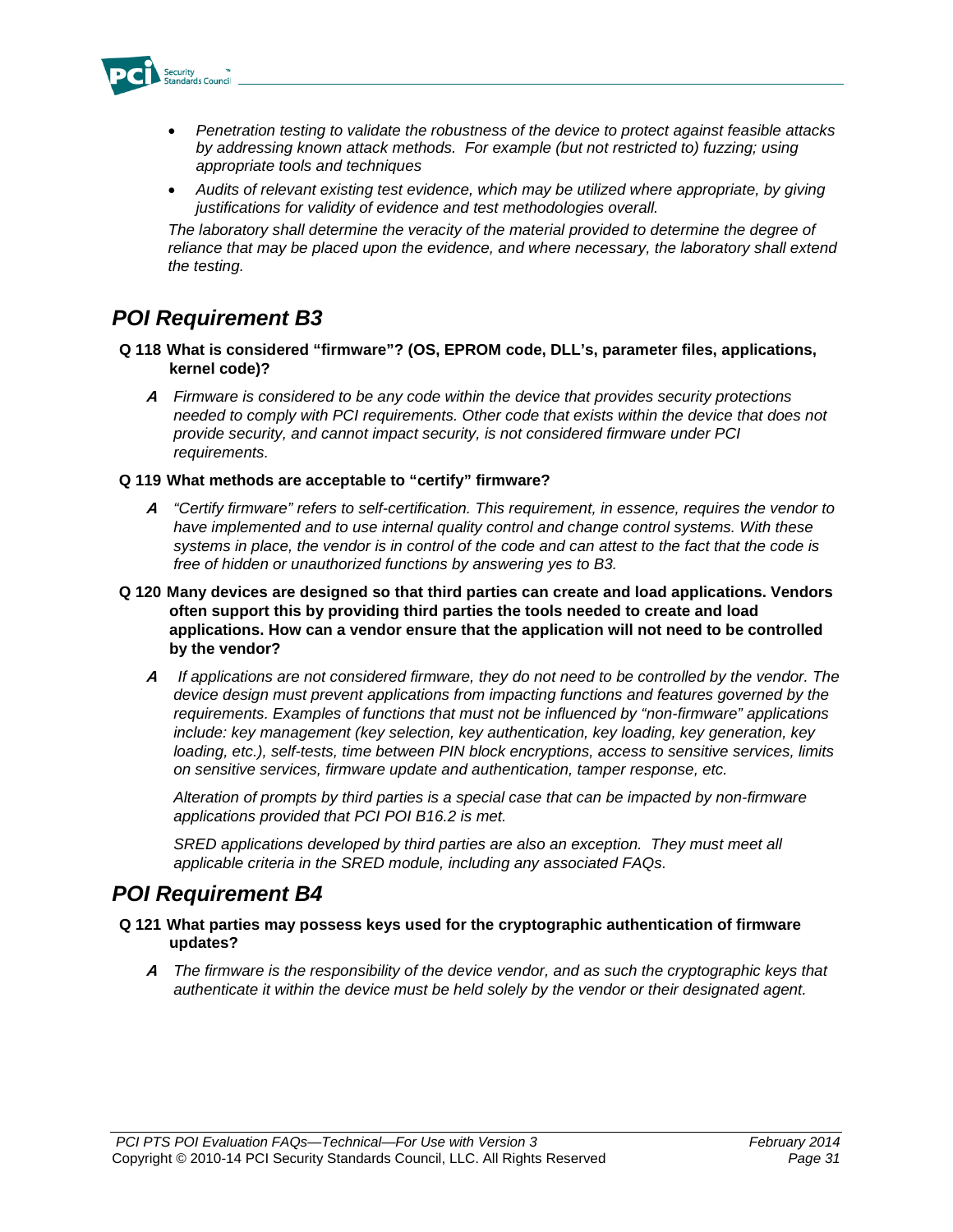

- **Q 122 Firmware updates must be cryptographically authenticated, and if the authentication fails, the update is rejected and deleted. Are there any circumstances where firmware can be updated without authentication?**
	- **A** *Some chipsets are not designed for firmware updates, but only to support firmware replacement. The deletion of the existing firmware and cryptographic keys during the replacement does not allow for the authentication of the new firmware to occur.*

*In such cases it is acceptable to update the firmware without authentication if the process requires that the device be returned to the vendor's facilities and results in the secure zeroization of all secret and private keys contained within the device.*

- **Q 123 December 2011: If a device supports firmware updates, the device must cryptographically authenticate the firmware, and if the firmware is not confirmed, the firmware update must be rejected and deleted. Can a device completely load new firmware before checking its authenticity and overwrite its primary copy of existing authenticated code if it retains a secure backup copy of the existing authenticated code?**
	- **A** *Yes, provided the following is true:*
		- *The new code is cryptographically authenticated prior to execution.*
		- *If the new code fails authentication, the backup copy of code is cryptographically authenticated, and if the backup copy is successfully authenticated, the device boots from the backup copy and the backup is then used to overwrite the new code that failed authentication.*
		- *If both firmware versions fail authentication, the device fails in a secure manner.*

### *POI Requirement B5*

### **Q 124 What symbols are acceptable as "non-significant"?**

**A** *Any symbol can be used as long as it cannot be used to determine PIN values. Using a different*  symbol for different digit numbers or groups of numbers is not acceptable. Here is an example of *symbol use that would NOT be allowed: 1=\*, 2=@, 3=%.*

### *POI Requirement B6*

### **Q 125 What does "encrypted immediately" mean in term of software or hardware architecture?**

**A** *This means when the cardholder signifies that PIN entry is complete, either by pressing an "enter" button, or by entering the last digit of the PIN, the device does not perform any processes other than those required to encrypt the PIN.*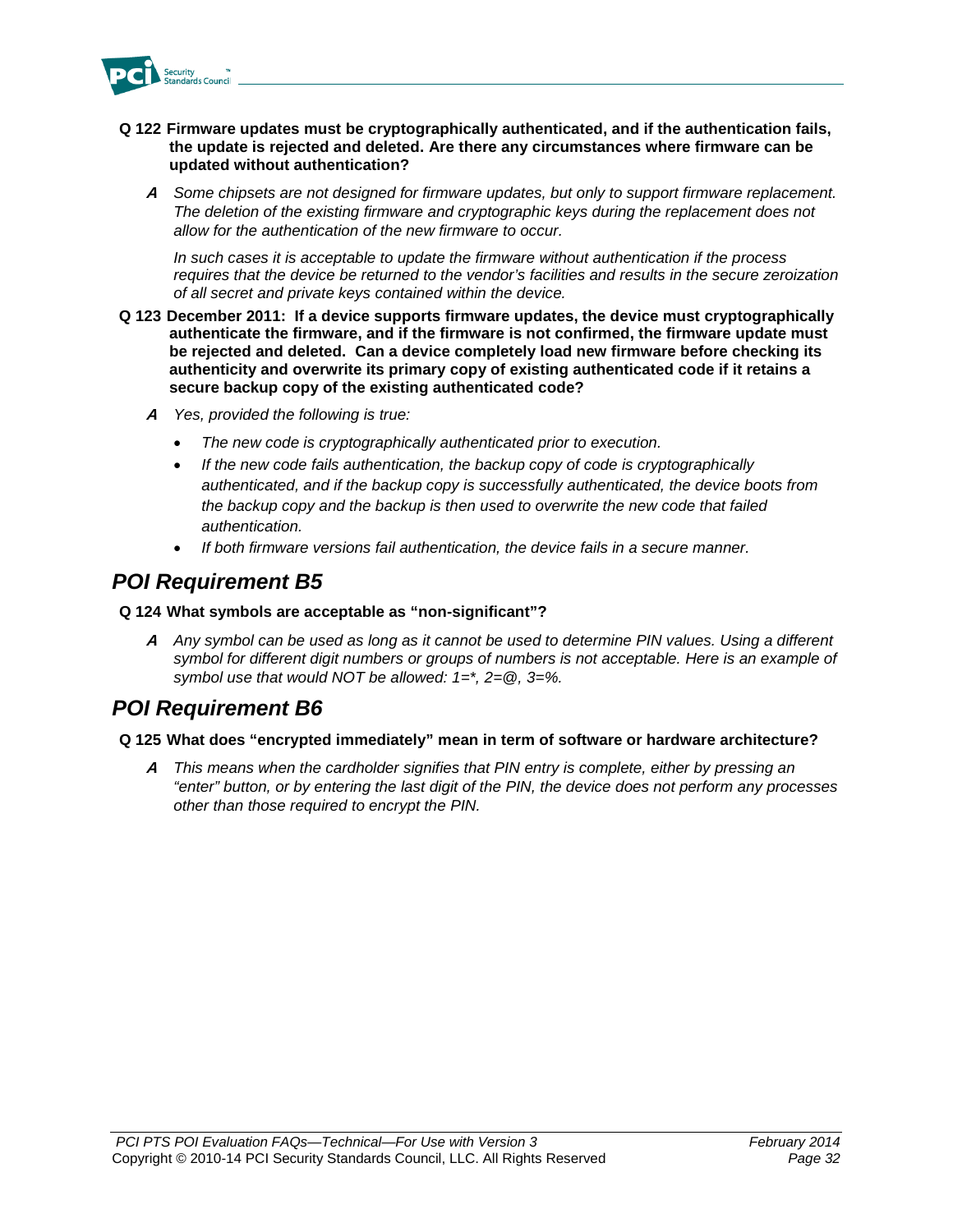

- **Q 126 Requirement B6 requires that a PIN be encrypted immediately. Typically, this means that the secure processor forms and encrypts the PIN block before performing any other operation. However, some device designs place a microprocessor between the keypad and the secure processor. Under what conditions, if any, would such a design be allowed?** 
	- **A** *Such a design is considered compliant if the microprocessor, the secure processor, and the path*  between them are completely within the protective boundary of the device. This boundary is *established by the method chosen to meet A1.*

*An alternate method of meeting the requirement would be for the microprocessor to immediately*  encrypt the PIN before passing it to the secure processor, which would then decrypt it and create *the encrypted PIN block. Note that in this type of design, the microprocessor software used to encrypt the PIN data is being used to meet PCI requirements. Therefore, this software must be considered "firmware" as addressed by PCI requirements. As such Requirements B3 and B4 would apply to this firmware.* 

- **Q 127 It is common practice for encrypting PIN pads used in ATMs to support the use of one command to initiate PIN entry and another command to encrypt the PIN. Is this acceptable under B6?** 
	- **A** *Yes. It is acceptable for an EPP to allow one command to initiate PIN entry and a second command to initiate PIN encryption. However, it must not be possible for the encryption command to be used to encrypt the PIN multiple times to output the encrypted PIN from the EPP under different cryptographic keys or to output the PIN in plain-text. Also, the plain-text PIN value must only exist in tamper protected memory or equivalent.*
- **Q 128 September 2012: Devices may support the encipherment of the PIN multiple times as part of a transaction series. B6 stipulates that the encipherments must use the same encryption key for this series. Can the transaction series be encrypted by a series of keys if the current key is a derivation of a predecessor key?**
	- **A** *The purpose of the requirement is to prevent an adversary from using the authorized key to send the transaction online for authorization and another key to log the transaction for later recovery. In that regard a UKPT methodology may be used for the transaction series, whereby the keys are part of the same series and the entire hierarchy is secured in the same manner and it is infeasible in the design to insert a rogue key.*
- **Q 129 April 2013: B6 requires that online PINs must be encrypted immediately after PIN entry is complete. It is further stipulated that plaintext PINs must not exist for more than one minute from the completion of the cardholder's PIN entry. In all cases, erasure of the plaintext PIN must occur before the tamper-detection mechanisms can be disabled using attack methods described in A1. Are there any circumstances where a plaintext PIN can exist for more than one minute?**
	- **A** *Some ATMs have implemented intelligent deposit technologies to enhance the customer experience. As a result, some deposit transactions take longer than one minute and result in the PIN being cleared from the buffer after one minute and the cardholder then needing to start the transaction over, and in some cases, unable to complete the transaction at all. In those cases, the ATM applications require modification to prompt for PIN re-entry if a transaction goes over the time out period, rather than requiring the entire transaction to be re-started.*

*In order to allow a sufficient time for the modification of those applications, PCI will allow three years from the publication of this FAQ for those applications to be modified. During this three year abeyance, the unenciphered PIN may remain in the buffer for up to five minutes. However, the PIN must remain protected from compromise using attack methods described in A1, and the*  test laboratory shall take into consideration the lack of timely encipherment when designing *attacks.*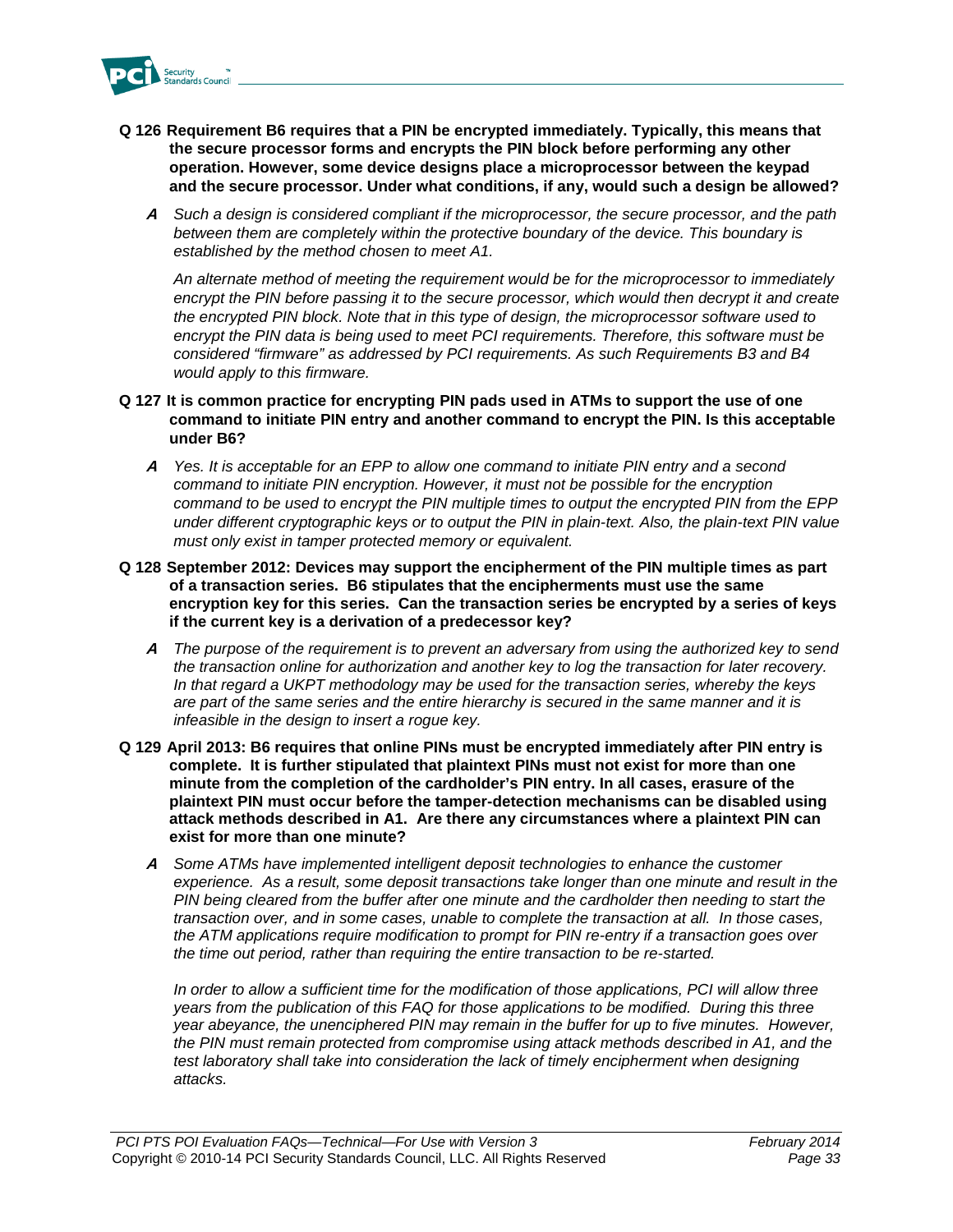

*This abeyance only applies to encrypting PIN Pads designed and used for ATMs.* 

### *POI Requirement B7*

- **Q 130 Is it acceptable to XOR key components during key loading to satisfy the authentication requirements of B7?** 
	- **A** *The XOR of key components alone is not enough to constitute authentication. Some type of authentication of the users that use the key loading function, or authentication of the key-loading command is required.*

### **Q 131 Under what circumstances is key entry via the device keypad permitted?**

**A** *Plain-text secret keys cannot be entered into the device using the keypad. Plain-text key components may be entered via the keypad in accordance with ISO 11568-2. Encrypted keys may also be entered via the keypad. Entry of key components or encrypted keys must be restricted to authorized individuals. Functions used to enter keys must only be available when the device is placed in a special maintenance mode. Access to special modes must be restricted through the use of passwords or other secret knowledge.* 

### **Q 132 Do maintenance menus that provide services such as LCD Contract Adjustment, Selftests, Printer Maintenance, and Key Tests constitute a "sensitive service?"**

**A** *If the services provided in these normally non-permitted functions do not affect the security of the terminal or the cardholder data, they are not considered sensitive services. Only services that could compromise the security of the terminal are sensitive services.*

### **Q 133 For devices that require the use of authentication data to access sensitive functions, and the authentication data are static, can the authentication data be sent with the device?**

**A** *The authentication data can be sent with the device only when the authentication data is in tamper-evident packaging, such as the use of PIN mailers. Otherwise separate communication channels must be used with pre-designated recipients.* 

#### **Q 134 March 2011: Plain-text secret or private keys and their components may be injected into a PIN pad using a key loader (which has to be some type of secure cryptographic device). Are there any restrictions on loading keys via this methodology?**

**A** *Yes, the loading of plain-text secret or private keys and their components using a key-loader*  device is restricted to secure key-loading facilities. Unattended devices deployed in the field shall *have plain-text secret or private key loading restricted to key components entered via the keypad of the PIN pad. If encrypted, those keys can be loaded over another interface, such as a serial or USB port.* 

### **Q 135 December 2011: Devices may have functions for zeroizing secret and private keys in the device. Are these functions considered sensitive services that require authentication?**

**A** *Yes, the intentional zeroization of secret or private keys in a non-tamper event is the execution of functions that are not available during normal use. This requires authentication consistent with the implementations of other sensitive services, such as the use of PINs/passphrases. If implemented, the device must force the authentication values to be changed from default values upon configuration of the device. The authentication mechanism may optionally employ dual control techniques.*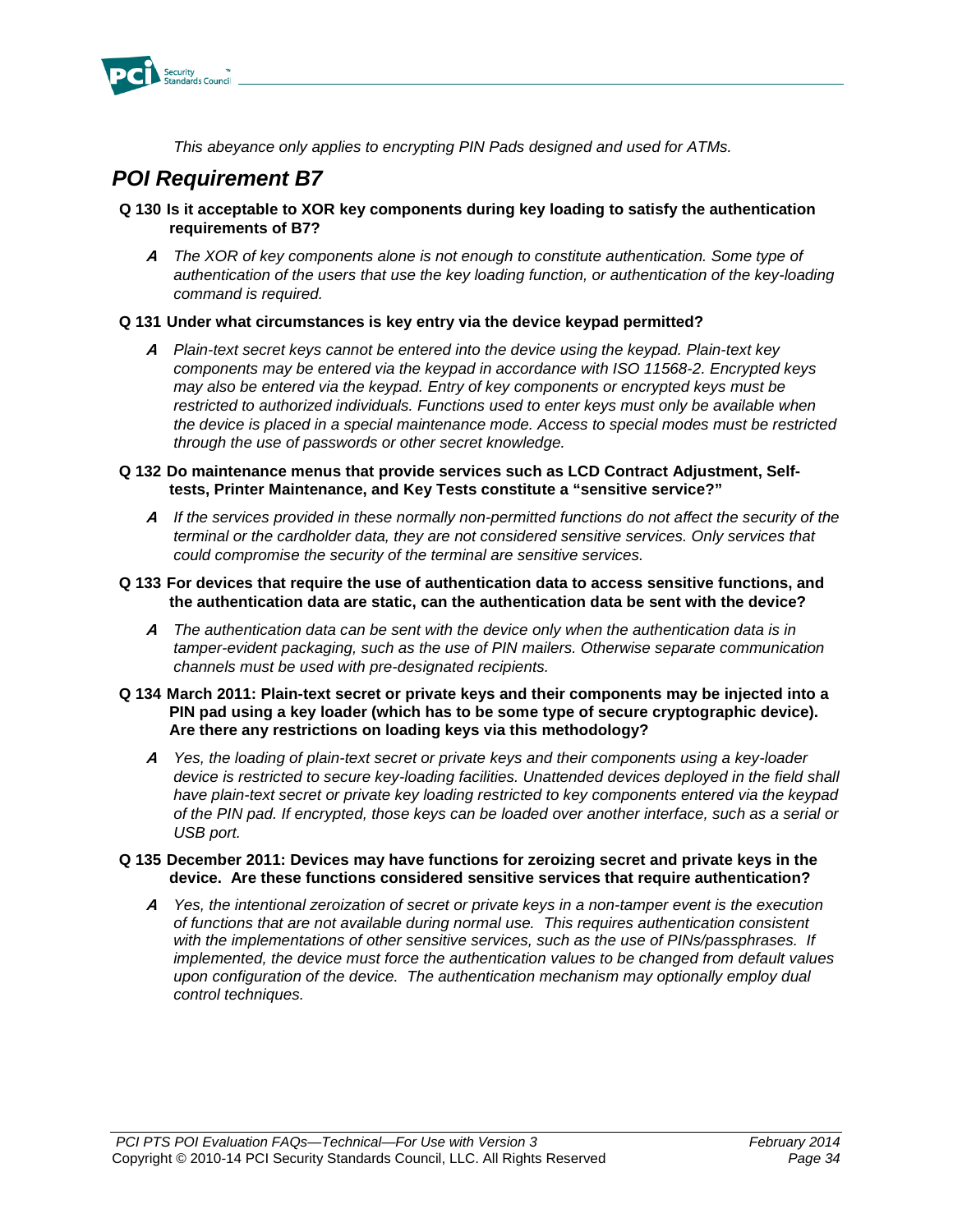

- **Q 136 December 2013: Devices may have functions for zeroizing secret and private keys in the device. This functionality is regarded as a sensitive service that requires authentication. In some cases there is an upstream effect where software changes must occur on interfaces points, such as ATM platforms, applications, switches and hosts that interface with EPPs. Is there any dispensation from this requirement?**
	- **A** *All devices implementing this functionality must meet the requirement. However, the device may do so by implementing a new authenticated deletion command to the EPP command set, in addition to the existing commands. This must be coded as an either/or option such that both methods would not be available at the same time. Once the authenticated option is chosen, this would permanently lock out the non-authenticated commands.*

*In all cases a time bound validity period must exist to force the upstream software changes to be implemented within a set timeframe. PCI will allow three years from the publication of this FAQ for those applications to be modified. This abeyance only applies to encrypting PIN Pads designed and used for ATMs.* 

### *POI Requirements B7, B11, K18*

- **Q 137 B7 defines sensitive functions as those functions that access sensitive data, such as cryptographic keys, and that authentication is required for such access. The guidance note for B7 stipulates that authentication shall be considered as dual-control techniques when entering sensitive information through a secure user interface, or cryptographic techniques when entering electronic data. The use of other techniques to access sensitive services results in the device being unable to use previously existing keying material. How does this guidance apply to secret or private key loading?**
	- **A** *1) When entering plain-text secret keys through the keypad, they must be entered as two or more components and require the use of at least two passwords/PINs. The passwords must be entered through the keypad or else conveyed encrypted into the device. These passwords/PINs must either be unique per device (and per custodian), except by chance, or if vendor default, they are pre-expired and force a change upon initial use. Passwords/PINs that are unique per device can be made optionally changeable by the acquirer, but this is not required. Passwords/PINs are at least five characters.*

*Entry of key components without the use of at least two separate passwords/PINs results in the zeroization of pre-existing secret keys, i.e., the invoking of the key-loading function/command causes the zeroization prior to the actual loading of the new key. For devices supporting multiple key hierarchies (e.g., multi-acquirer devices), only the hierarchy (specific TMK and working keys) associated with the key being loaded must be zeroized. In all cases, the authentication values (passwords, PINs or similar) for each user on a given device must be different for each user.*

*2) For injecting plain-text secret or private keys from a key loader (which has to be some type of secure cryptographic device), either the key loader or the device or both must require two or more PINs/passwords before injecting the plain-text key into the device. (Note: This may be the entire key—if components, each component requires a separate password.) These passwords are entered directly through the keypad of the applicable device or are conveyed encrypted into the device and must be at least five characters in length. These passwords/PINs must either be unique per device (and per custodian), except by chance, or if vendor default, they are pre-expired and force a change upon initial use. Plain-text keys or their components are never permitted over a network connection.*

*Injection of plain-text secret keys or their components where the device does not itself require the use of at least two PINs/passwords for injection results in the zeroization of pre-existing secret keys. For devices supporting multiple key hierarchies (e.g., multi-acquirer devices), only the hierarchy (specific TMK and working keys) associated with the key being loaded*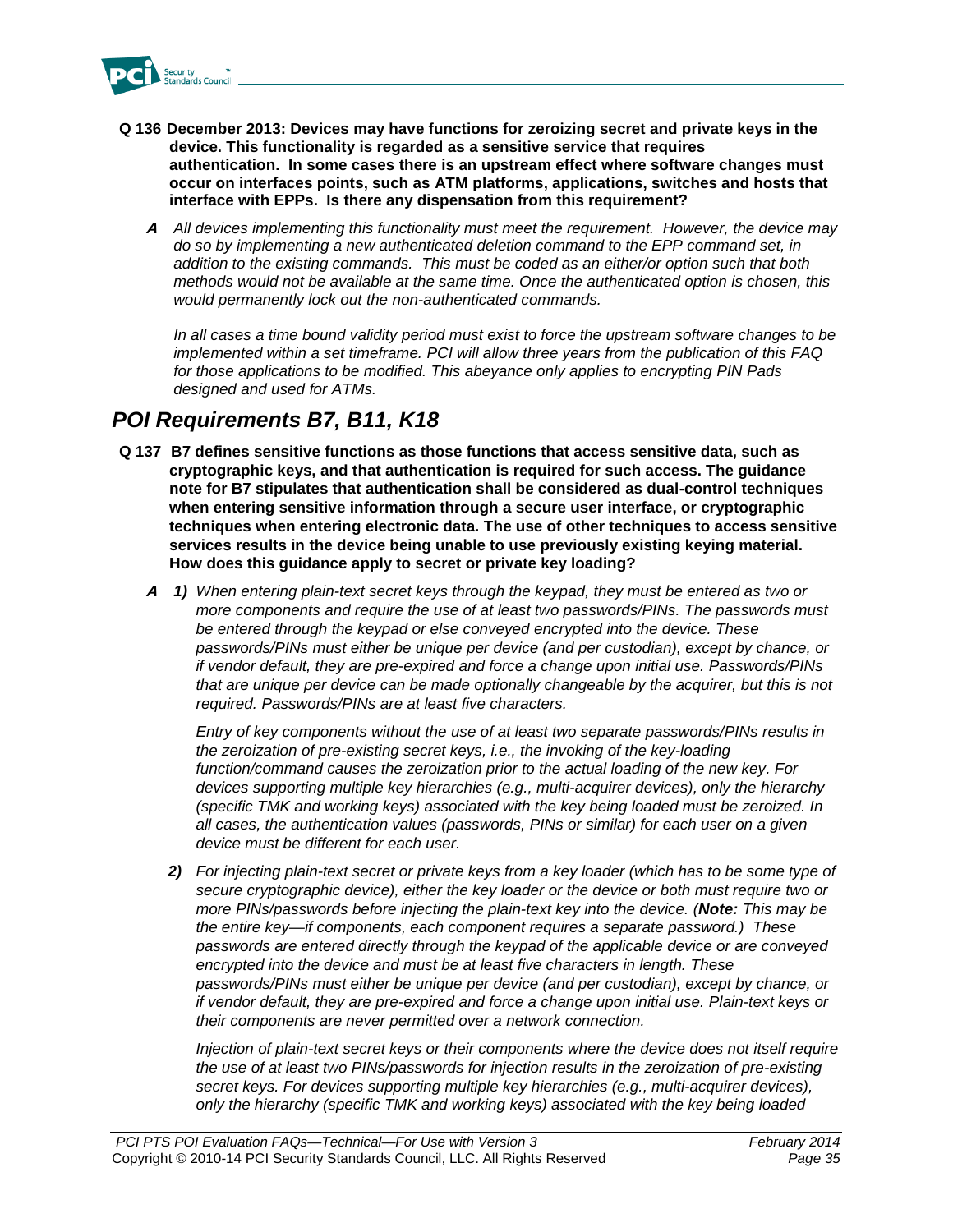

*must be zeroized. In all cases, the authentication values (passwords, PINs or similar) for each user on a given device must be different for each user.*

- *3) For encrypted values injected into the device, either from a key loader or from a network host, or via loading through the keypad, the ability of the device to successfully decrypt the value and use it is sufficient. In this case, the loading of the key-encipherment key would have been done under dual control, e.g., in examples a) and b) above.*
- *4) Remote key-loading techniques using public key methods requires compliance with PCI defined criteria for key sizes and mutual authentication between host and device. For devices generating their own key values, the generation process must meet the criteria defined in the random number appendix of the DTRs and validation that appropriate key sizes are used. The protocol must meet the criteria stipulated in Annex A of the PCI PIN Security Requirements.*

*Note: EPPs or OEM PEDs intended for use in an unattended environment shall only support methods 1, 3, and 4.*

### *POI Requirement B10*

- **Q 138 Should the average delay between encryptions be calculated for the exhaustive attack of a single PIN block, or should the time be averaged over attacks on multiple PIN blocks?** 
	- **A** *The average time delay should be calculated for an attacker to determine a single PIN value.*
- **Q 139 In order to prevent exhaustive PIN determination, examples of preventive measures such as a unique key per transaction or the limiting of the rate of PIN encryption to thirty seconds or greater between encipherments as measured over 120 transactions are given. Are any other methods possible?** 
	- **A** *The list of examples is not exhaustive. Other methods are possible. For example, the exclusive use of ISO PIN block format 1 whereby each PIN is enciphered using a unique except by chance random pad of characters with permissible values of 0000 to 1111 may be used to prevent exhaustive PIN determination.*
- **Q 140 One example given to prevent exhaustive PIN determination is to limit the rate of PIN encryption to thirty seconds or greater between encipherments as measured over 120 transactions. Can this average of 30 seconds between encipherments be determined over a longer time frame than one hour?** 
	- **A** *The intent of the requirement statement is that for* any *120 consecutive transactions, the average time between encryptions for a specific PIN entry averages out to approximately 30 seconds.*

### *POI Requirement B11*

- **Q 141 Is it acceptable for a device to have the ability to use Master Keys as both key-encryption keys for session key and as fixed keys, i.e. the Master Key could be used to encrypt PIN blocks and to decrypt session keys?** 
	- **A** *No. A key must be used for one purpose only as mandated in ANSI X9.24 and ISO 11568.*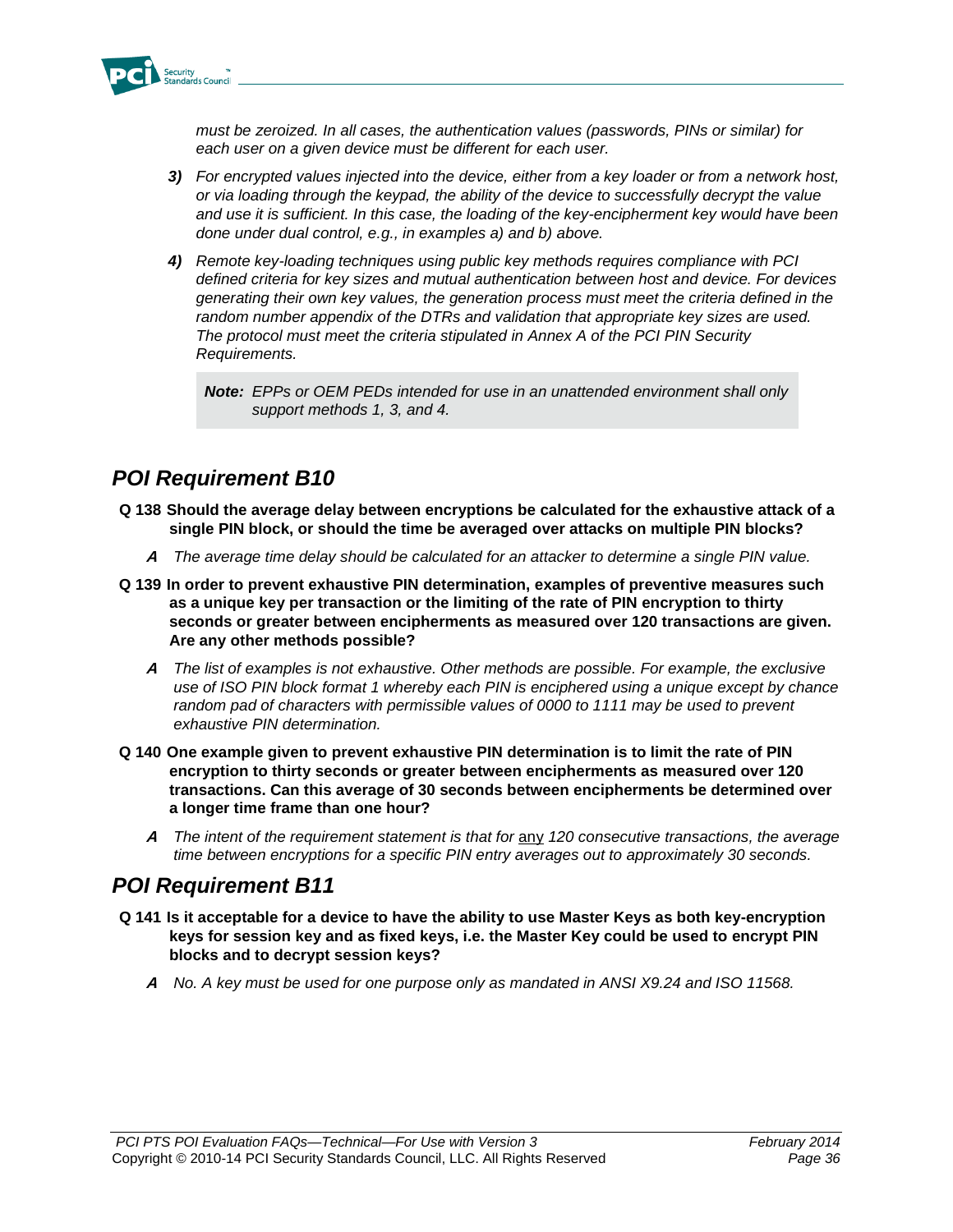

### **Q 142 What PIN block formats are allowed?**

**A** *ISO 9564–1 PIN block formats 0, 1, or 3 are acceptable for online transactions. Format 2 must be used for PINs that are submitted from the IC reader to the IC for offline transactions. This*  applies whether the PIN is submitted in plain-text or enciphered using an encipherment key of *the IC.*

*PINs enciphered only for transmission between the PIN entry device and the IC reader shall use one of the PIN block formats specified in ISO 9564-1. Where Format 2 PIN blocks are used then a unique key per transaction method in accordance with ISO 11568 shall be used.*

#### **Q 143 Is it acceptable to use the same authentication technique for loading both cryptographic keys and firmware?**

**A** *The technique may be the same, but the secrets used for authentication must be different. Example: If RSA signatures are used, the RSA private key used to sign cryptographic keys for loading must be different from the private key used to sign firmware.* 

#### **Q 144 Is it acceptable to use TDES ECB mode encryption for session keys when using the Master Key/session key technique?**

- **A** *Yes. TDES ECB mode can be used to encrypt session keys.*
- **Q 145 PCI PIN Security Requirement 20 states that all secret and private cryptographic keys everpresent and used for any function (e.g., key-encipherment or PIN-encipherment) by a transaction-originating terminal (device) that processes PINs must be unique (except by chance) to that device. How does this requirement apply to device testing?**
	- **A** *Devices must implement unique secret and private keys for any function directly or indirectly related to PIN protection. The basic rule is that any private or secret key resident in the device that is directly or indirectly used for PIN protection whose compromise would lead to the compromise of the same key in another device must be unique per device. For example, this means not only the PIN-encryption key(s), but keys that are used to protect other keys, firmwareupdate and authentication keys and display prompt control keys. As stated in the requirement, this does not apply to public keys resident in the device.*

### **Q 146 Is it acceptable to load double-length 128-bit TDES key components into a device in smaller bit-values (e.g., two 64-bit parts held by key custodian 1 and two 64-bit parts held by key custodian 2)?**

**A** *Yes, provided the 128-bit cryptographic TDES keys (and key components) are generated and managed as full double-length 128 bit TDES keys during their entire life cycle in accordance with ANSI X9.24 and ISO 11568.* 

*For example, it would be acceptable to generate a full-length 128-bit TDES key component, but load it into the device as two 64-bit component halves.*

*It would not be acceptable to generate 64 bit keys or key components separately, and then concatenate them for use as a double length key after generation.*

*If key-check values are used to ensure key integrity, they must be calculated over the entire 128 bit key component or the resultant 128-bit key, but never on a portion of the key or key component. In addition, the resultant key inside the device must be recombined in accordance with PCI requirements and ANSI/ISO standards. Similarly for triple-length keys, the entire 192 bit key component or the resultant 192-bit key must be used to calculate the key-check values.*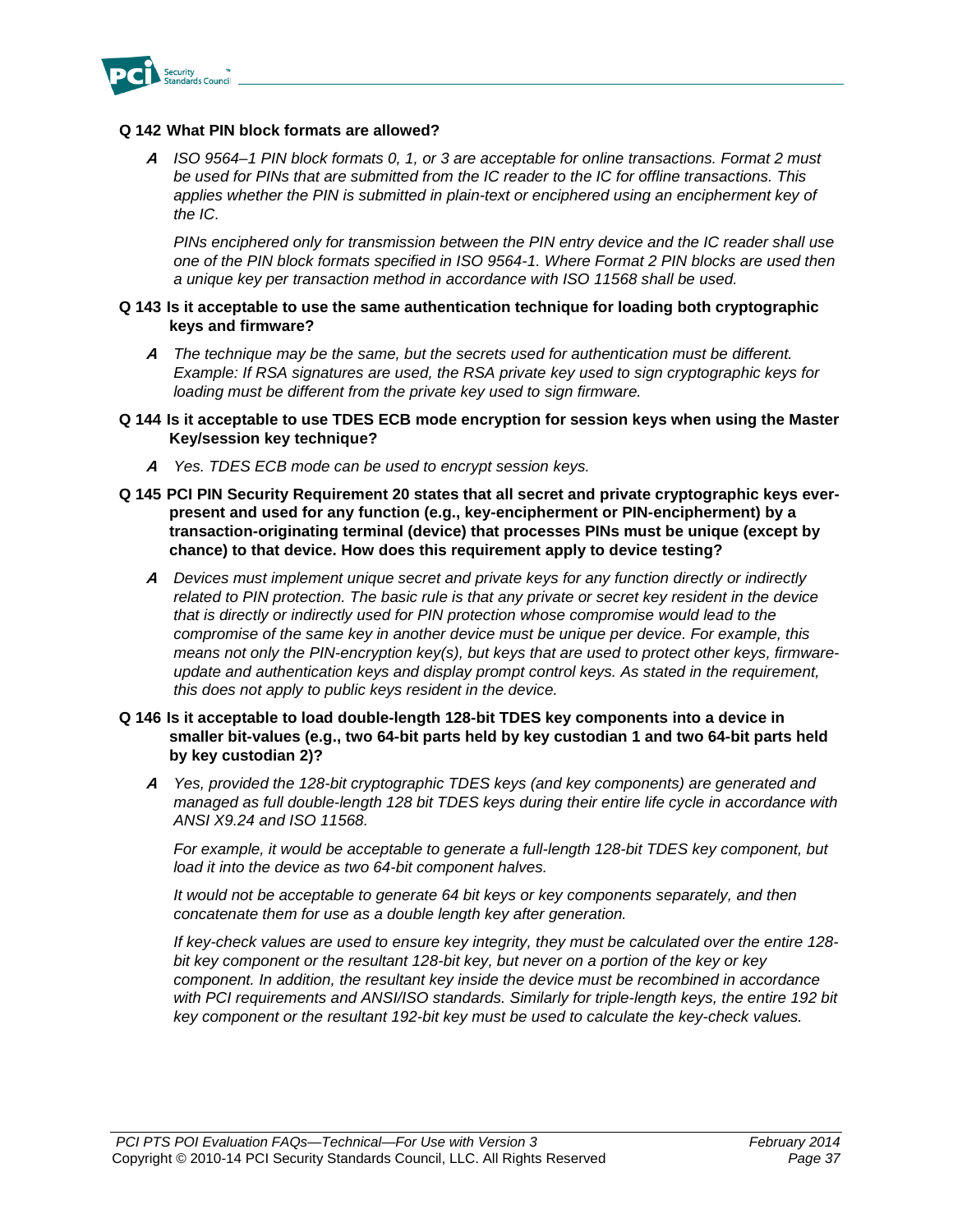

- **Q 147 Under what conditions is it acceptable for a device to allow single component plain-text cryptographic keys to be loaded via the keypad?** 
	- **A** *None. A device may not accept entry of single component plain-text cryptographic keys via the keypad. Full-length key components and encrypted keys may be loaded via the keypad if the requirements for sensitive functions are met (PCI B7, B8).*
- **Q 148 ISO 11568-2** *Symmetric ciphers, their key management and life cycle* **and ANSI X9.24-1**  *Retail Financial Services Symmetric Key Management Part 1: Using Symmetric Techniques* **stipulate that any key that exists in a transaction-originating device shall not exist in any other such device. Does that apply to all secret and private keys contained in a device?**
	- **A** *The intent of the requirement is that the compromise of a key in one transaction-originating device (e.g., an EPP or POS device) does not impact the security of another similar device. In that regard, any private or secret key present or otherwise used in a transaction originating device must be unique to that device except by chance. This includes keys used for PIN encipherment, firmware validation, display prompt control or the protection of any of those same keys during loading to the device or storage within the device. Note that each of these functions requires its own unique key.*

*This requirement applies to both vendor and acquirer-originated or controlled keys. This does not include public keys present or used by the device.*

- **Q 149 ISO 11568-2** *Symmetric ciphers, their key management and life cycle* **and ANSI X9.24-1**  *Retail Financial Services Symmetric Key Management Part 1: Using Symmetric Techniques* **stipulate that a key-encipherment key shall be at least of equal or greater strength than the key that it is protecting. What keys does this apply to in a device?**
	- **A** *This applies to any key-encipherment keys used for the protection of secret or private keys stored in the device or for keys used to encrypt any secret or private keys for loading or transport to the device. For purpose of this requirement, the following algorithms and keys sizes by row are considered equivalent.*

| <b>Algorithm</b>                      | <b>DES</b> | <b>RSA</b> | <b>Elliptic Curve</b> | <b>DSA/D-H/MQV</b> |
|---------------------------------------|------------|------------|-----------------------|--------------------|
| Minimum key size<br>in number of bits | 168        | 2048       | 224                   | 2048/224           |

*DES refers to non-parity bits. The RSA key size refers to the size of the modulus. The Elliptic Curve key size refers to the minimum order of the base point on the elliptic curve; this order should be slightly smaller than the field size. DSA for digital signatures, and Diffie-Hellman and MQV key agreement key sizes refer to the size of the modulus (p) and the minimum size of a large subgroup (q).* 

*AES keys, of 128 bits or larger are considered stronger than any of the aforementioned. This does not apply to keys that are used for authentication purposes, such as keys used to validate firmware or display prompts. The sizes of those keys must at minimum be as stipulated in B4 and B16. DES keys with an effective length of 112 bits may also be used, as long as they are not used to protect stronger keys, such as those stated above.*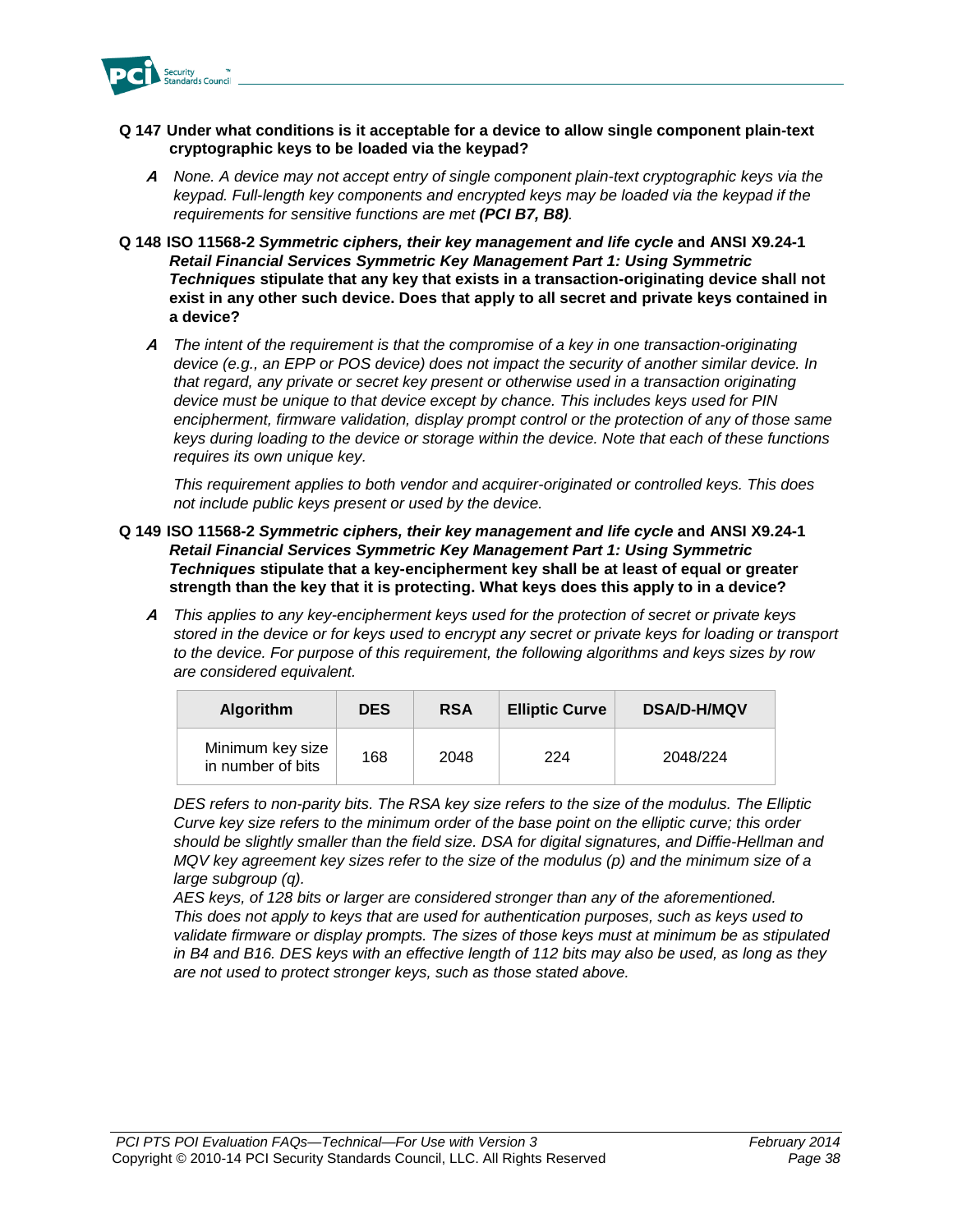

- **Q 150 Devices may support the remote loading of secret acquirer keys using asymmetric techniques. Any such remote key-loading protocol must provide for a mechanism to minimize the probability of man-in-the-middle attacks where a device may be spoofed into communicating with a non-legitimate host. One common mechanism is to "bind" the host to the device such that the device will not accept communications that are not digitally signed by the legitimate host and authenticated by the device. Different scenarios exist where it may become necessary to change hosts and/or host asymmetric key pairs. When unbinding a host's key pairs from a device, which may be done manually at the device, or remotely using a digitally signed and authenticated command, are there any special provisions that must be made?**
	- **A** *Upon receipt of a valid instruction to unbind a host key pair from a device, the device must zeroize any existing acquiring entity's secret keys. Most scenarios involving a need to unbind a host are due to a change in the acquiring entity. In all cases though, the device must be initialized with new secret keys for the acquiring entity before placing the device back into service.*
- **Q 151 Remote key distribution using asymmetric techniques methodologies must provide for protection against man-in-the-middle attacks and the hijacking of PIN-acceptance devices where the devices are under a PKI hierarchy that facilitates more than one acquirer (e.g., a hierarchy under a PIN-acceptance device vendor's Root). In order to achieve this, many vendors have implemented techniques that force the PIN-acceptance device to "bind" to a specific transaction-processing host's certificate, and not accept commands digitally signed by any other hosts. However, in the case of portfolio transfers or other situations where a device must be decommissioned (unbound), from a specific host, what techniques are acceptable for compliance?** 
	- **A** *Decommissions, such as sending a new host's certificate to replace the existing host's certificate without authentication are not acceptable. Any remote decommissioning must require cryptographic techniques and be specific per PIN-acceptance device. For example:*
		- *The existing bound host can digitally sign an "unbind" command to the PIN-acceptance device, that when validated returns the PIN-acceptance device to its original unbound state.*
		- *In situations where the bound host's private key is not available to sign the command, or other similar scenarios, a forced decommission may occur. However, any such decommission done remotely requires a cryptographic (digital signature, MAC, etc.) technique, and must be unique per PIN-acceptance device.*
		- *Decommissions may also be done manually directly at the device, using system administration menus that authenticate users via PINs, passphrases, etc.*

*In all cases of decommissioning, the existing acquirer-related keys must be zeroized as a result of the decommission.*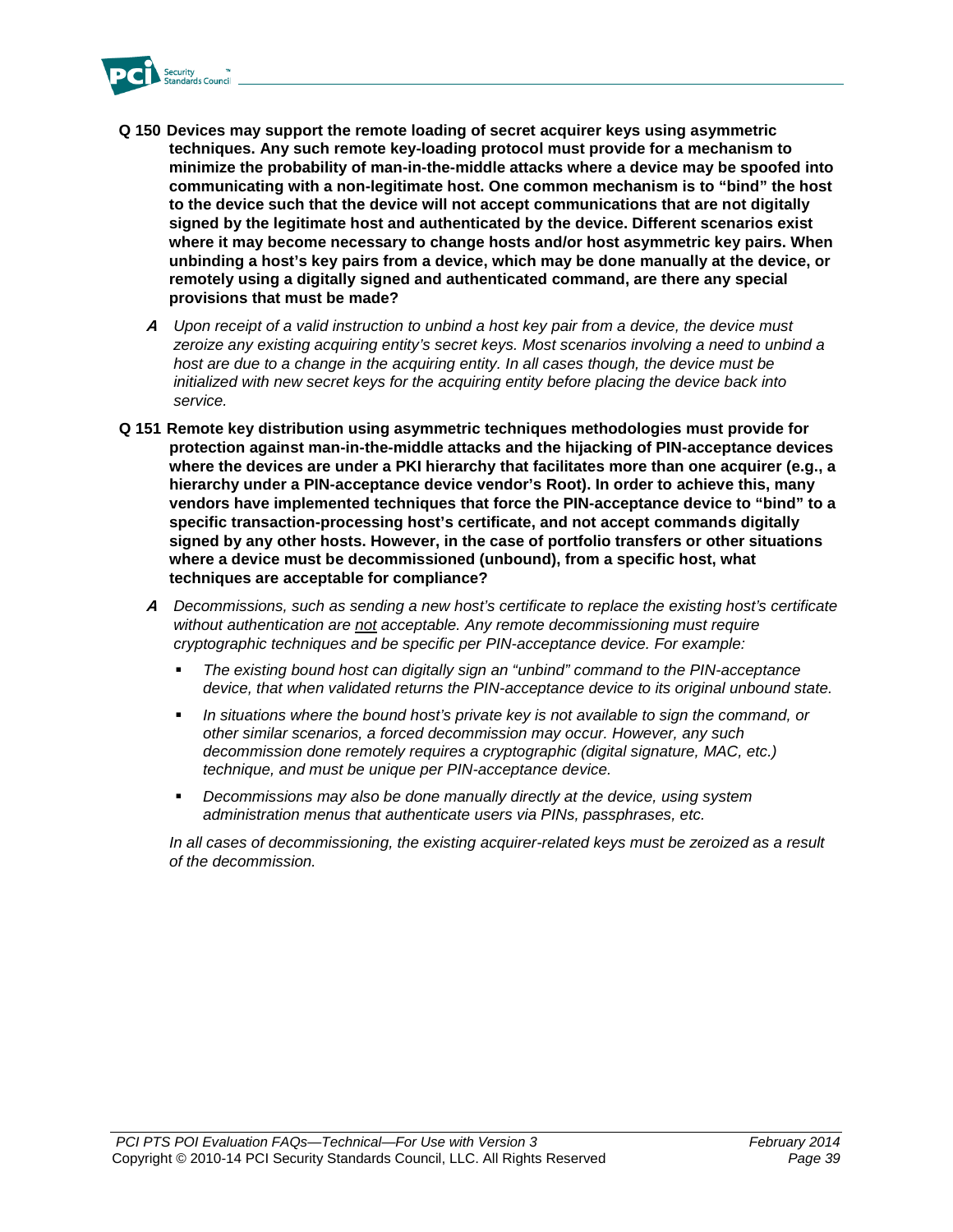

### **Q 152 May 2011: What are acceptable methods for remote key distribution using asymmetric techniques methodologies to protect against man-in-the-middle attacks and the hijacking of PIN-acceptance devices?**

- **A** *There are several techniques available, four of which are:*
	- *For devices under a PKI hierarchy that facilitates more than one acquirer (e.g., a hierarchy under a PIN-acceptance device vendor's root), an acceptable technique is to force the PINacceptance device to bind to a specific transaction-processing host's certificate, and not accept commands digitally signed by any other hosts. This is frequently done at initialization of a new PIN-acceptance device, and subject to unbinding techniques as noted in another FAQ.*
	- *The acquirer KDH public key can be loaded only once and requires a factory return (preceded by a zeroization of acquirer keys function) to put the device back to ready state.*
	- *An acquirer specific PKI hierarchy can be implemented. For this scenario, because of the rigor of criteria for operating a Certification Authority, it is best to have the PIN-acceptance device vendor operate the hierarchy, or else use a company that provides professional Certification Authority services.*
	- *Certificate Revocation Lists can be distributed to the device to identify compromised key distribution hosts. This requires that device vendors maintain and distribute the CRLs for KDH keys that are part of their remote key distribution PKI. It further requires that the CRLs have a lifetime not to exceed one week to minimize the exposure window. Furthermore, it requires that the device cease processing if it does not possess a valid unexpired CRL.*
- **Q 153 September 2012: With the release of** *PCI PTS POI v3,* **SHA-1 was explicitly prohibited for use, and only SHA-2 was allowed. Some vendors may support the use of remote key distribution using asymmetric techniques, which makes use of SHA-1 in either PCI v1 or v2 product implementations. Vendors supporting such techniques can readily migrate their implementations to support SHA-2, however, they may have customers who need to be able to phase in these more robust implementations while supporting a portfolio that include both POI v3 and older devices. In order to support such customers, is it permissible for a vendor to have as a configuration option parallel remote key distribution methodologies, one supporting SHA-1 and the other supporting SHA-2?**
	- **A** *Yes to facilitate the orderly migration of the mixed device portfolios of acquiring entities, vendors may submit for approval under POI v3 devices which have parallel implementations of remote key distribution using asymmetric techniques, one supporting SHA-1 and the other SHA-2. These are implemented as a configuration option through the use of a method treated as a sensitive service, i.e., that requires dual control or the use of cryptographic authentication.*

### **Q 154 Version 3 stipulates that the device must provide support for TR-31 or an equivalent methodology for maintaining the TDES key bundle. Under what circumstances does this apply?**

**A** *If the device supports the exchange of TDEA keys between itself and another device (e.g., a remote host) encrypted under a shared symmetric key, the device must provide support for TR-31 or an equivalent methodology for this key conveyance. This does not imply that the device must support TR-31 or an equivalent methodology between the device and an external ICC reader, but it optionally may do so. The device may also optionally support TR-31 or an equivalent methodology for the storage of keys encrypted under a symmetric key. Any equivalent method must include the cryptographic binding of the key-usage information to the key value using accepted methods. Any binding or unbinding of key-usage information from the key must take place within the secure cryptographic boundary of the device.*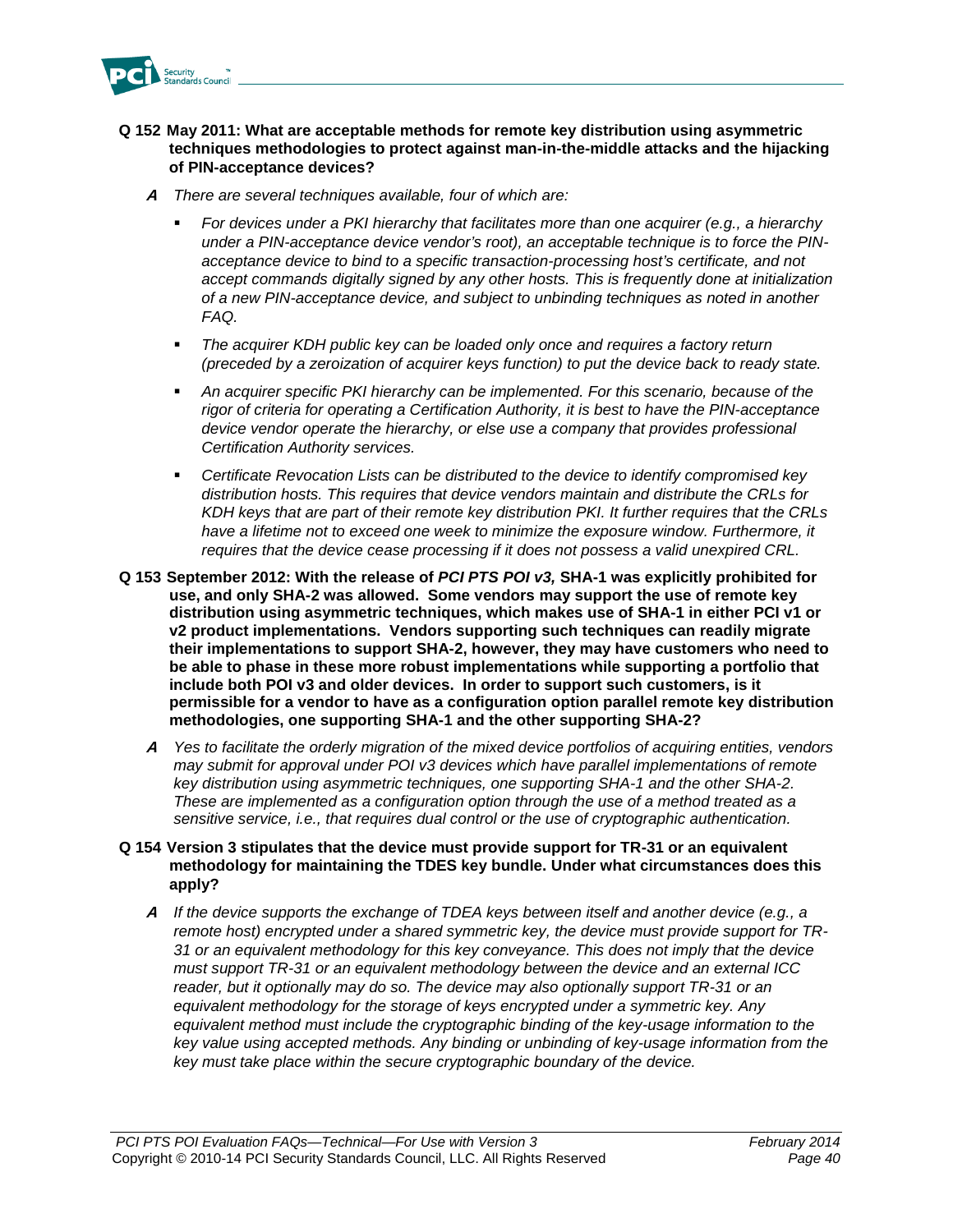

- **Q 155 TR-31 defines three keys. A key block protection key (KBPK), a key block encryption key (KBEK) and a key block MAC key (KBMK). The KBPK is used to calculate the KBEK and the KBMK. Can the KBPK be used for any other purpose?**
	- **A** *No, in order to meet the requirement that a key is used only for a single purpose as defined in ANSI X9.24, the key block protection key is only used to calculate the KBEK and the KBMK, and*  is not used for any other purpose. Only the KBPK is used to generate the KBEK and the KBMK *key; no other key is used for this purpose.*
- **Q 156 A device may support key-check values to validate the successful entry of symmetric key components and/or keys. Are there any restrictions on the use of key-check values?**
	- **A** *Yes. Any returned values shall not exceed six hexadecimal characters and should be at least four hexadecimal characters in length.*
- **Q 157 Requirement B11 stipulates that the device must support TR-31 or equivalent. Key blocks that support padding include a key length that allows the key to be distinguished from the pad characters. In TR-31, the key-length information and padding are encrypted along with the key itself by the KEK (termed the key block encryption key). Does this violate the requirement that a cryptographic key be only used for one purpose, e.g., key encipherment?**
	- **A** *No. For all TDEA modes of operation, the three cryptographic keys (K1, K2, K3) define a TDEA key bundle. The keys are used in three operations, such that they form the logical equivalent of one key. Keys used in conjunction with a key bundle cannot be unbundled for any purpose—i.e., must never be used separately for any other purpose. A key used to encrypt the key bundle may include in the encrypted portion of the key bundle the key-length information and padding as necessary to protect the integrity of the key bundle.*
- **Q 158 TR-31 or an equivalent methodology must be used whenever a symmetric key is downloaded from a remote host enciphered by a shared symmetric key. Are there other circumstances where TR-31 or an equivalent methodology applies or does not apply?** 
	- **A** *Devices must support TR-31 or an equivalent methodology for key loading whenever a symmetric key is loaded encrypted by another symmetric key. This applies whether symmetric keys are loaded manually (i.e., through the keypad), using a key-injection device, or from a remote host. It does not apply when clear-text symmetric keys or their components are loaded using standard dual-control techniques.*
- **Q 159 In support of the conversion of deployed devices to the use of TR-31, can a key previously loaded for another purpose, such as a KEK, be re-statused as a TR-31 Key Block Protection Key.**
	- **A** *No, loading of a key into a slot (register) must set the slot to its given function. If the slot's function is changed--or if a new clear-text key is loaded into the slot without authentication using dual control--all other keys in the device (or at least all keys that were previously protected under the key that was previously in the slot) must be erased. This mechanism helps ensure that a device cannot be maliciously taken over.*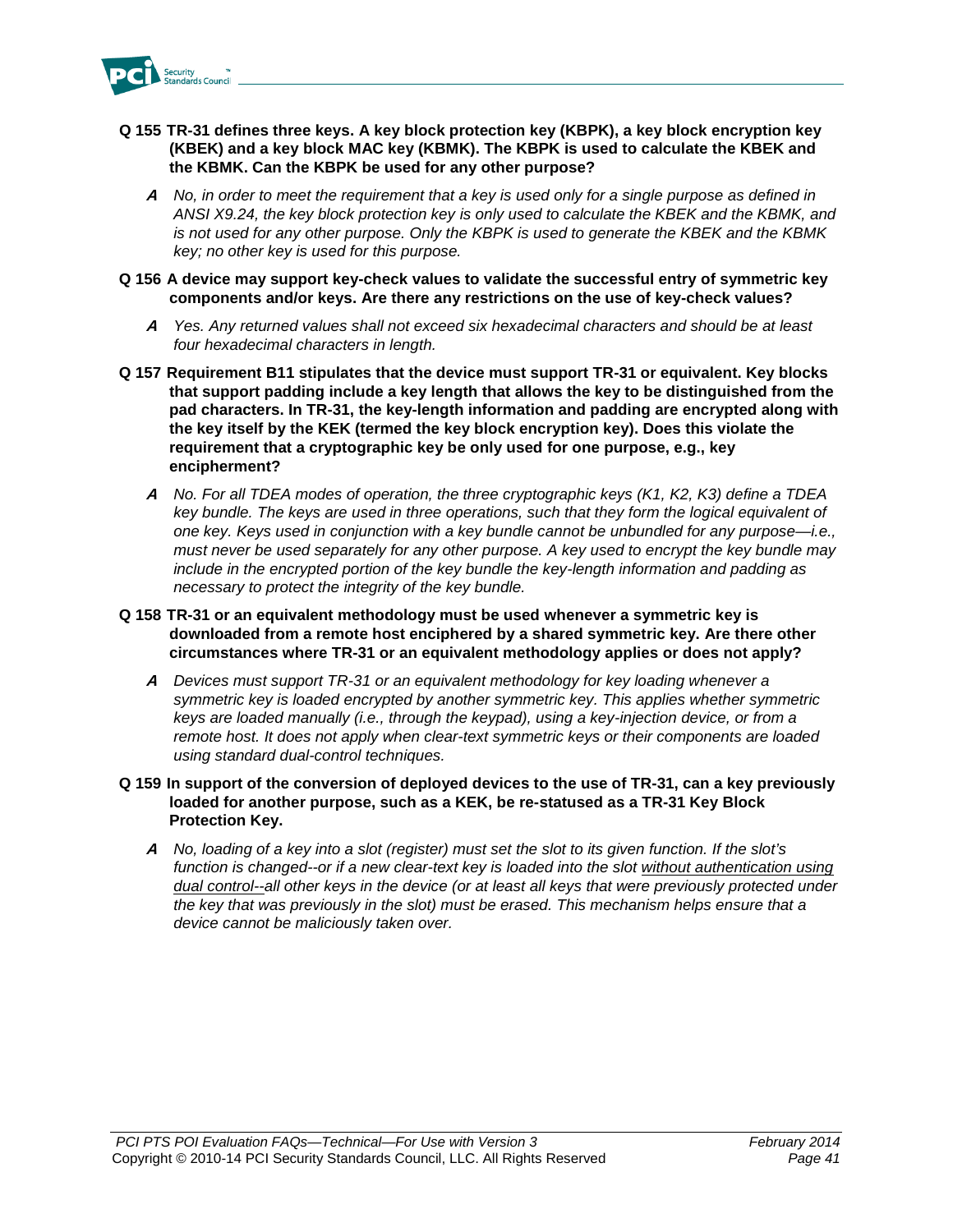

- **Q 160 TR-31 or equivalent support is required as an option for any device that allows the loading of symmetric keys that are encrypted by another symmetric key as a configuration option. To implement TR-31 or equivalent for devices that are currently implementing a non-TR-31 symmetric methodology, what characteristics must the device have to support this migration?**
	- **A** *The device must enforce the following where applicable:*
		- *The conversion from a less secure methodology (non-TR-31 or non-TR-31 equivalent) to a more secure (TR-31 or equivalent) methodology must be nonreversible.*
		- *When entering the plain-text KBPK (or equivalent) through the keypad, it must be entered as two or more components and require the use of at least two passwords/PINs. The passwords must be entered through the keypad or else conveyed encrypted into the device.*

*These passwords/PINs must either be unique per device (and per custodian), except by chance, or if vendor default, they are pre-expired and force a change upon initial use. Passwords/PINs that are unique per device can be made optionally changeable by the acquirer, but this is not required. Passwords/PINs are at least five characters.*

*Entry of key components without the use of at least two separate passwords/PINs results in the zeroization of pre-existing acquirer secret keys—i.e., the invoking of the key loading function/command causes the zeroization prior to the actual loading of the new key. For devices supporting multiple-acquirer key hierarchies (e.g., multi-acquirer devices), only the hierarchy (e.g., specific TMK and working keys) associated with the key being loaded must be zeroized. In all cases, the authentication values (passwords, PINs or similar) for each user on a given device must be different for each user.* 

 *Loading of a plain-text KBPK (or equivalent) using a key loader must be done using dual control and require the use of two or more PINs/passwords before injection of the key. These passwords are entered directly through the keypad of the applicable device or are conveyed encrypted into the device and must be at least five characters in length. These passwords/PINs must either be unique per device (and per custodian), except by chance, or if vendor default, they are pre-expired and force a change upon initial use. Plain-text keys or their components are never permitted over a network connection.*

*Injection of plain-text secret keys or their components where the receiving device does not itself require the use of at least two PINs/passwords for injection results in the zeroization of pre-existing acquirer secret keys. For devices supporting multiple-acquirer key hierarchies (e.g., multi-acquirer devices), only the hierarchy (e.g., specific TMK and working keys) associated with the key being loaded must be zeroized. In all cases, the authentication values (passwords, PINs or similar) for each user on a given device must be different for each user.* 

- *It is not permitted to load the KBPK to the device encrypted by a non-TR-31 or non-TR-31 equivalent symmetric key. However, the KBPK may be loaded using asymmetric techniques.*
- **Q 161 The Guidance for DTR B11 states, "A device may include more than one compliant keyexchange and storage scheme. This does not imply that the device must enforce TR-31 or an equivalent scheme, but it must be capable of implementing such a scheme as a configuration option." If the use of TR-31 as the key-exchange mechanism is optional, must there be an explicit device configuration change to enable/disable TR-31 as the "active" key-exchange scheme?**
	- **A** *Yes an explicit configuration change is required. The change is considered a sensitive service and must meet the requirements of B7, protection of sensitive services.*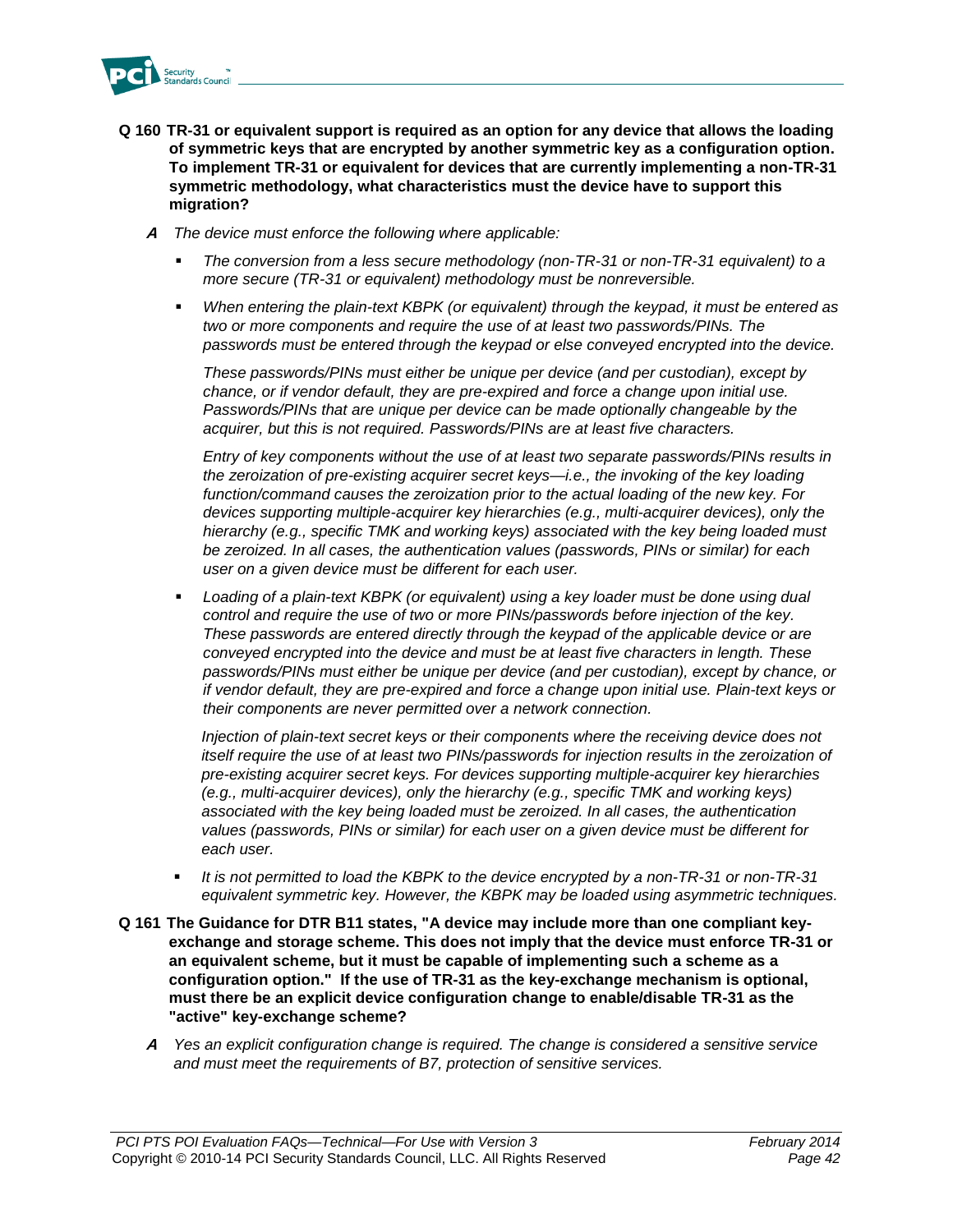

- **Q 162 August 2011: When a device is converted to or otherwise implements TR-31, the conversion must be one way. On a device supporting multiple independent key hierarchies, such as one designed to support multiple acquirers, does the implementation apply to all key hierarchies on the device?**
	- **A** *No, a device supporting multiple independent hierarchies may implement TR-31 (or equivalent) on a hierarchy-by-hierarchy basis.*

### **Q 163 Are there any restrictions on how the terminal master key is loaded into the device?**

- **A** *The initial terminal master key (TMK) must be loaded to the device using either asymmetric keyloading techniques or manual techniques—e.g., the device keypad, IC cards, key-loading device, etc. Subsequent loading of the terminal master key may use asymmetric techniques, manual techniques, or the existing TMK to encrypt the replacement TMK for download. Keys are not allowed to be reloaded by any methodology in the event of a compromised device, which must be withdrawn from use.*
- **Q 164 Some devices allow the use of a decrypt data function that if not controlled may allow sensitive information—e.g., keys or PINs—to be output in the clear. How must a device protect against the outputting of sensitive data?**
	- **A** *It must be managed using at least one of five techniques:*
		- *The key-usage information of any downloaded key must be cryptographically bound to the key value using accepted methods, and the device must enforce that the key is only used for the intended use.*
		- *The addition of a new key type (slot) subsequent to the initial configuration of the device causes the zeroization of all other secret keys, Devices supporting remote key-distribution techniques using asymmetric techniques shall only support the use of such techniques for the loading of TMKs. Support shall not exist to use remote key-distribution techniques for working keys (e.g., PIN, data, MAC, etc.) unless the key-usage information is cryptographically bound to each individual key.*
		- *Downloaded data key types must not be accepted by the device unless enciphered by a different terminal master key than sensitive keys such as the PEK or MAC key types.*
		- *The device does not provide any support for a decrypt data or similar function.*
		- *The device must ensure that keys with different purposes can never have the same value, this requirement must be maintained until the device is decommissioned (or until the applicable TMK(s) changes).*

#### **Q 165 Can secret keys or their components be used for other purposes such as passwords to enable the use of sensitive services?**

**A** *No. The use of secret keys or their components for other purposes violates the requirement that keys be used for their sole intended purpose, e.g., key encipherment or PIN encipherment, etc.*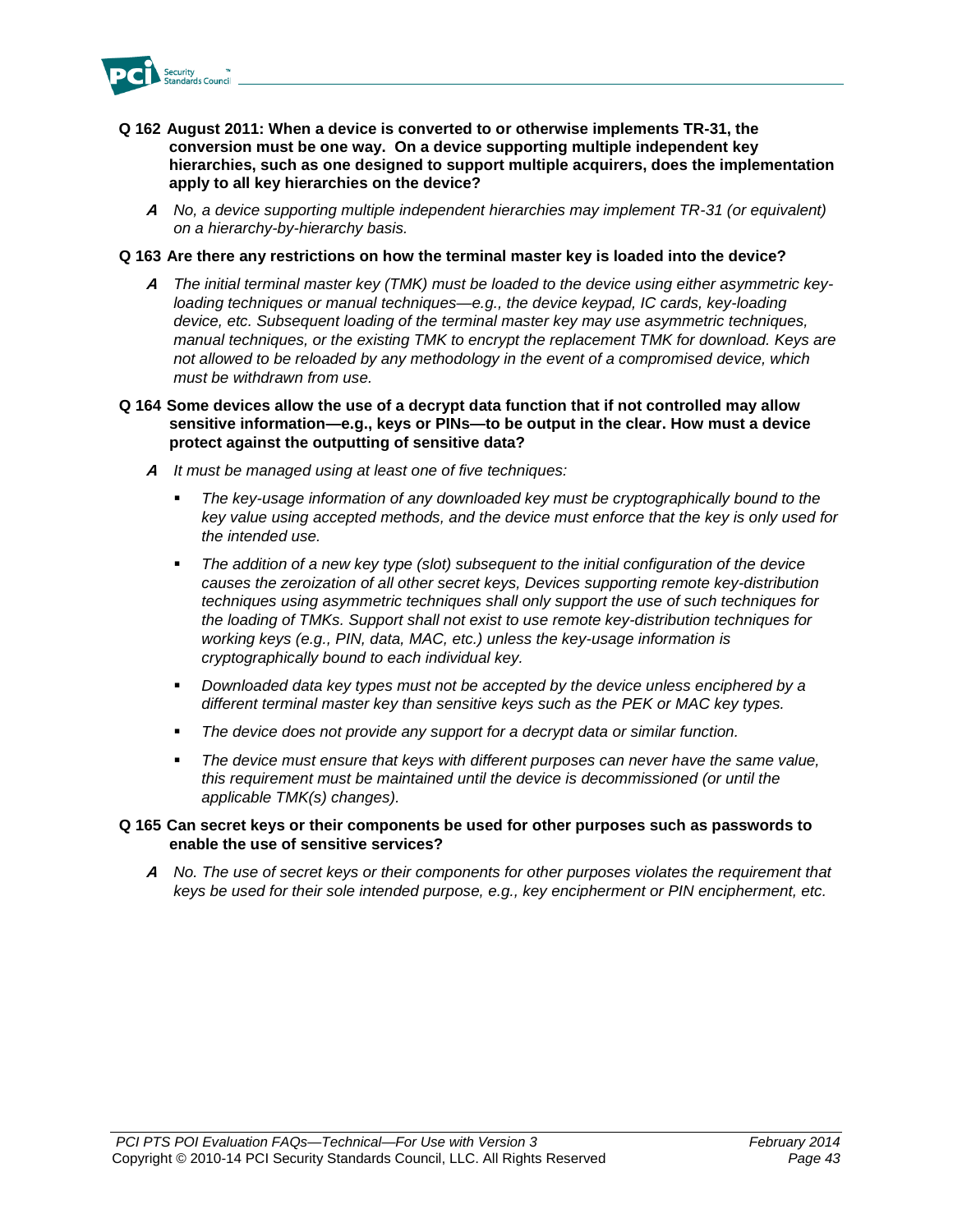

- **Q 166 June 2012: The PCI PIN Security Requirements stipulate that any cryptographic device used in connection with the acquisition of PIN data that is removed from service must have all keys stored within the device destroyed that have been used (or potentially could be) for any cryptographic purpose. If necessary to comply with the above, the device must be physically destroyed so that it cannot be placed into service again, or allow the disclosure of any secret data or keys. Does this apply only to symmetric keys?**
	- **A** *No, this applies to any secret or private key used by the device for PIN encipherment, firmware validation, display prompt control or the protection of any of those same keys during loading to the device or storage within the device, including private keys used in connection with remote key distribution using asymmetric techniques. This requirement applies to both vendor and acquirer-originated or controlled keys. This does not include public keys present or used by the device.*

*The vendor must provide decommissioning instructions and associated mechanisms for rendering all such keys non-recoverable to an adversary that are verifiable by the evaluation laboratory. These techniques include, but are not limited to:*

- *• Specific menu commands to zeroize stored keys*
- *• Inducement of a tamper event to zeroize those keys*
- *• Encryption by a key of equal or greater strength that is itself zeroized, i.e., only cryptograms of the protected keys are recoverable.*

### *POI Requirement B12*

- **Q 167 ISO 9564 stipulates that a PIN shall be not less than four and not more than twelve characters in length. What PIN lengths must an EPP or POS device support?**
	- **A** *EPPs and POS devices must be able to support from four- to twelve-digit PINs for payment card transactions.*

### *POI Requirement B13*

- **Q 168 Is it acceptable for a PIN-encryption key to be used as a key-encrypting key, or for a keyencrypting key to be used as a PIN-encrypting key?** 
	- **A** *No. A key must be used for one purpose only as mandated by ANSI X9.24 and ISO 11568-3.*
- **Q 169 Can a device use a key-encrypting key to encrypt or decrypt key-tag information along with a key?**
	- **A** *Yes, associated key-tag information such as the algorithm, key expiration, usage, or key MAC may be encrypted or decrypted along with the key using a key-encrypting key. The key and its tag are bound together using a chaining mode of encipherment as defined in IS0 10116.*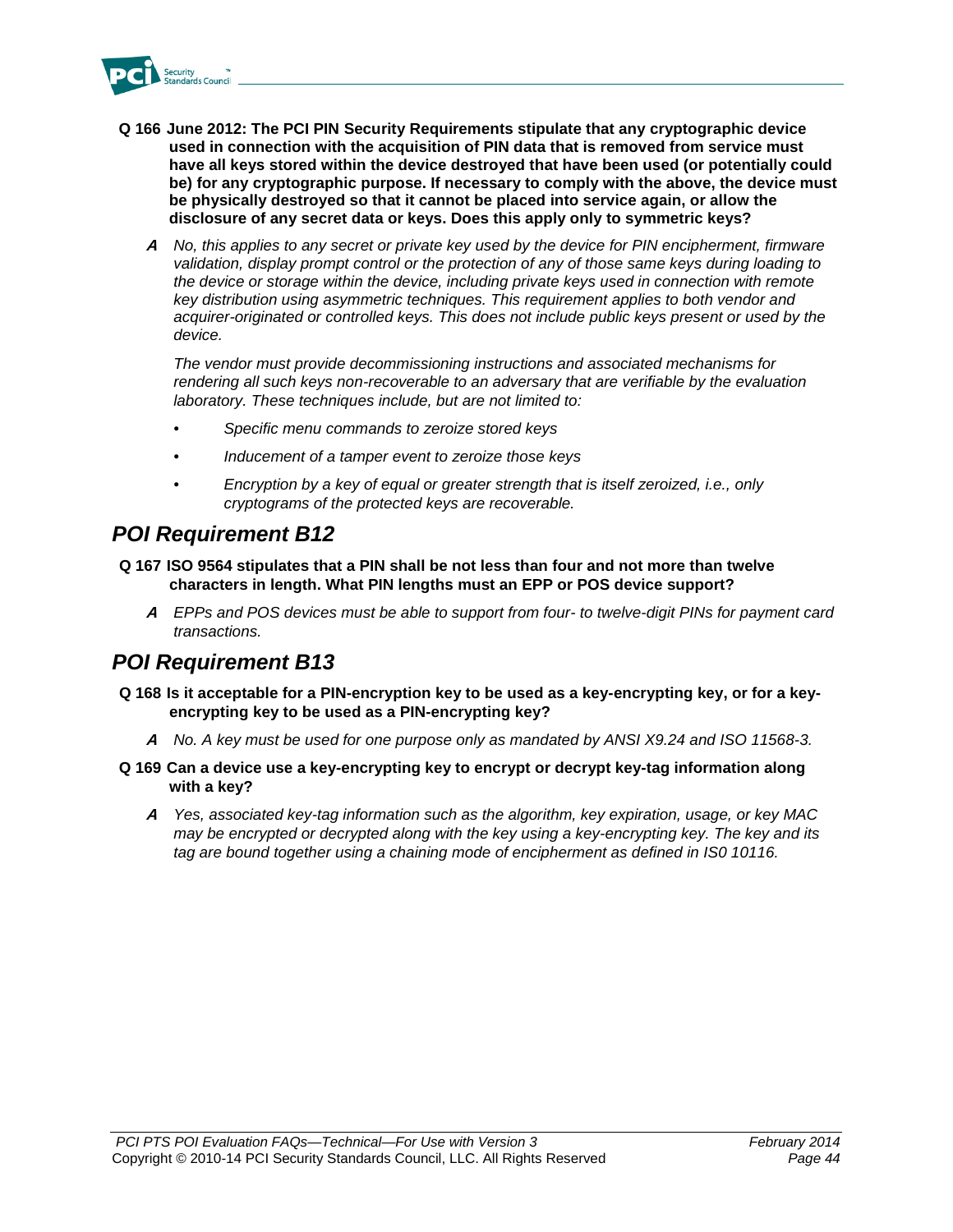

- **Q 170 The device must enforce that data keys, key encipherment keys and PIN-encryption keys have different values. Does this apply to replacement keys downloaded throughout the processing life of the device?**
	- **A** *The intent of the requirement is to help ensure that these keys are not intentionally used for multiple purposes. Thus the uniqueness check applies for both when the device is initially loaded with these keys and for those that are subsequently loaded. The check must occur across all secret-key hierarchies supported by the device. No two secret keys, regardless of purpose, can have the same value.*
- **Q 171 May 2011: B13 requires that keys are not intentionally used for multiple purposes. This uniqueness check applies for both when the device is initially loaded with these keys and for those that are subsequently loaded and must occur across all secret-key hierarchies supported by the device. No two secret keys, regardless of purpose, can have the same value. Do parity bits factor into the check?**
	- **A** *Yes, keys that are identical except for parity bits must be rejected because they have the same effective value.*

### *POI Requirement B16.1*

### **Q 172 What is the definition of "cryptographic unit"?**

- **A** *The cryptographic unit is the microprocessor that encrypts the PIN block. This processor is subject* to *PCI device requirements*, *and is therefore considered secure when within a compliant device. This means that a general-purpose micro-controller can be used as long as it is within a device that complies with PCI device requirements.*
- **Q 173 Is it acceptable to use an LED controlled exclusively by the crypto-processor as the prompt for PIN entry?**
	- **A** *No. Cardholders expect the prompt for PIN to come from the same display as other prompts. If it does not, there is a greater possibility of cardholders being misdirected.*
- **Q 174 Would the display of plain-text PIN digits by the device qualify as tamper evidence?**
	- **A** *No. The cardholder may not be familiar with the typical behavior of a given device and may not recognize that the device is violating Requirement B5.*
- **Q 175 If a terminal includes a display under its control and a keypad with its own display, must the cryptographic unit of the device control both displays?** 
	- **A** *Yes. If a single device has two displays that could prompt the cardholder for data, then both displays would be governed under B16. This means the terminal and keypad are a single device that must meet PCI requirements.*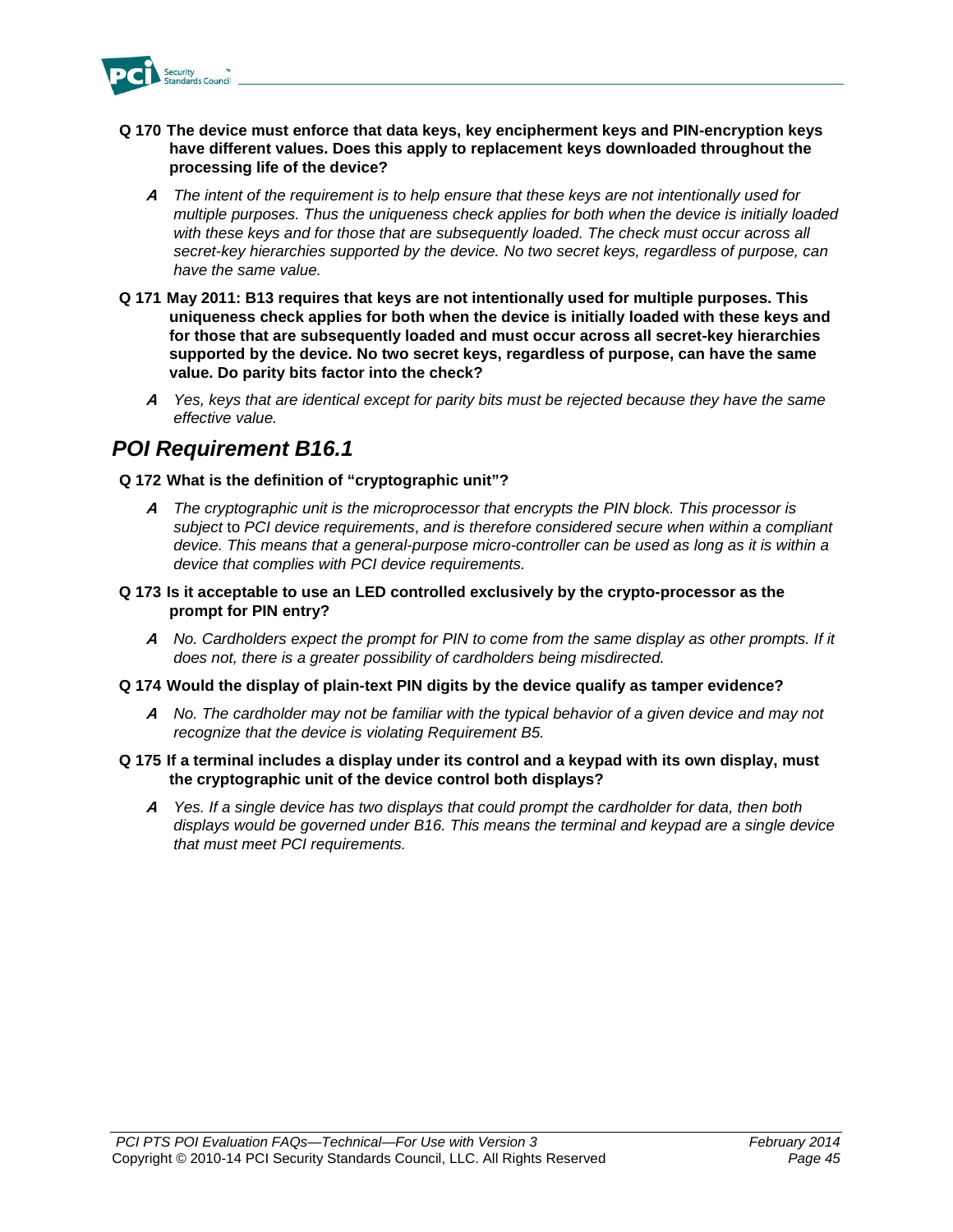

### *POI Requirement B16.2*

### **Q 176 What constitutes appropriate algorithms and key sizes?**

**A** *Appropriate algorithms and key sizes will change slowly over time, as the computing capability for brute force attacks will increase. At the moment, examples of appropriate algorithms and key sizes are:* 

| <b>Algorithm</b>                      | <b>DES</b> | <b>RSA</b> | <b>Elliptic Curve</b> | <b>DSA</b> |
|---------------------------------------|------------|------------|-----------------------|------------|
| Minimum key size in<br>number of bits | 112        | 2048       | 224                   | 2048/224   |

*DES refers to non-parity bits. The RSA key size refers to the size of the modulus. The Elliptic Curve key size refers to the minimum order of the base point on the elliptic curve; this order should be slightly smaller than the field size. The DSA key sizes refer to the size of the modulus and the minimum size of a large subgroup.*

*AES may also be used with a key size of at least 128 bits.*

*Principles of dual control/split knowledge apply as defined in ISO 11568.*

### **Q 177 What log file characteristics and content are necessary to meet Requirement B16.2?**

- **A** *A device must automatically record events that are relevant to B16.2 to a file that is automatically saved. Because each device vendor solution will be unique, the data set that is appropriate to be included in a log file can vary. At a minimum, it is expected that actions that involve cryptographic operations, the user(s) and the time and date of the action will be recorded in the*  log file. The logs may exist either internally or externally to the device, and a mechanism must be *implemented which prohibits the overwriting of log events without proper authentication.*
- **Q 178 Cryptographic keys used for updating display prompts must be managed under the principles of dual control and split knowledge, and any secret or private keys used must not appear in the clear outside of a secure cryptographic device. Can the authentication data used to enable use of a signing or MACing key travel through an unprotected environment—e.g., the unprotected RAM of a computer?**
	- **A** *The authentication data may exist in the clear outside of a secure cryptographic device. However, the vendor must provide to the lab customer instructions for using a secure room, dedicated PC, implementation of dual control techniques, equipment inspection procedures, etc.*
- **Q 179 What logging requirements must be met by a SCD under B16.2?** 
	- **A** *The logs must provide sufficient evidentiary matter to demonstrate to the lab that the control techniques and mechanisms specified by the vendor exist.*
- **Q 180 Can USB authentication tokens or smart cards be considered to be the SCD required to enforce dual control under B16.2?** 
	- **A** *The use of dual tokens alone would not meet the requirement. The tokens would need to enforce the use of passwords, and they would need to include security to protect their contents.*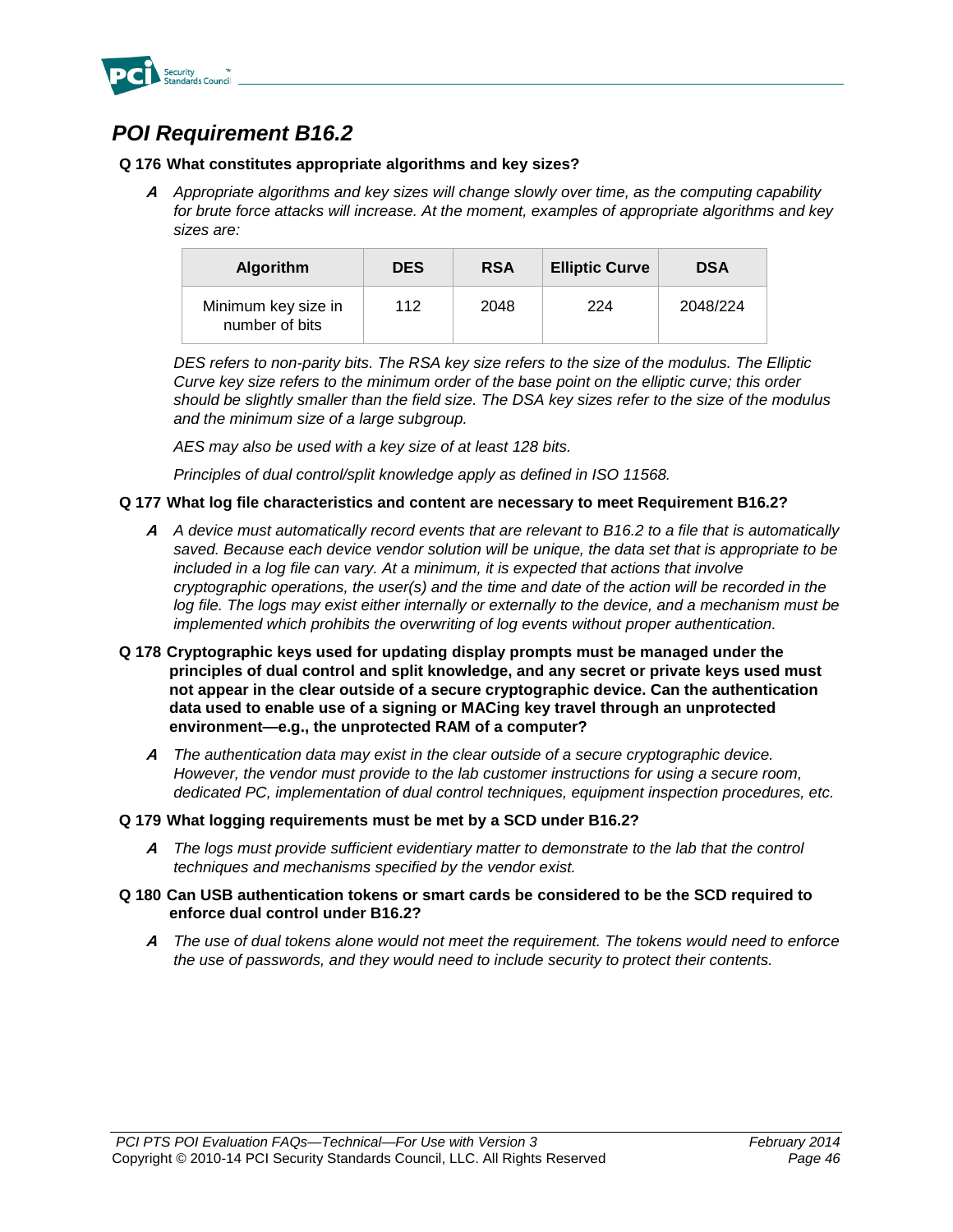

### *POI Requirement B18*

- **Q 181 August 2011: The operating system of the device must contain only necessary components and must be configured securely and run with least privilege. What is considered an "operating system" for PCI purposes?** 
	- **A** *In the scope of PCI-PTS, any underlying software providing services for code running in the device is considered part of the operating system. Examples of such services include: system initialization and boot, hardware abstraction layers, memory management, multitasking, synchronization primitives, file systems, device drivers and networking stacks. Services that provide security or may impact security are, in addition, considered firmware. Operating systems may range from hardware abstraction layer libraries and embedded microkernels, to complex multi-user operating systems.*

### *POI Requirement C1*

### **Q 182 What are acceptable methods of meeting this requirement?**

- **A** *The use of accepted key-management techniques will typically satisfy this requirement:*
	- *When Master/session key-management technique is used this requirement is met because successful key substitution requires the attacker to know the Master Key contained within the device.*
	- *This requirement is satisfied when using DUKPT key-management technique because the PIN keys are derived from secret information contained within the device.*

*However, when the device is intended to support multiple acquirers and the acquirer is selected by a user (i.e., merchant pressing a button), the device must verify that the correct acquirer has been chosen.* 

- **Q 183 Is it acceptable for a device that supports multiple key hierarchies to meet C1 by ensuring that specific applications can only access keys that are associated with them?** 
	- **A** *Yes. It is acceptable provided each application can only access a single key hierarchy's keys.*
- **Q 184 What are acceptable means of external cryptographic keys selection?**
	- **A** *Keys may be selected through the device keypad, or commands sent from another device such as an electronic cash register. Any commands sent from another device must be cryptographically authenticated to protect against man-in-the-middle and replay attacks.*
- **Q 185 If a key externally selected is not the encryption key used to directly encrypt the PIN block, is this selection required to be authenticated?**
	- **A** *If the external selection is associated with the PIN encryption, the authentication would apply. For example, externally selecting the Master Key under which a session key will be decrypted for use in PIN block encryption would need to be authenticated.*
- **Q 186 Is it acceptable for PIN keys to be externally selected indirectly by selecting the acquirer if the acquirer selection is performed with a cryptographically authenticated command? It is assumed that there are multiple key hierarchies related to PIN encryption under each acquirer?** 
	- **A** *Yes, as long as there is a mechanism that ensures that keys under each acquirer are associated exclusively with that acquirer.*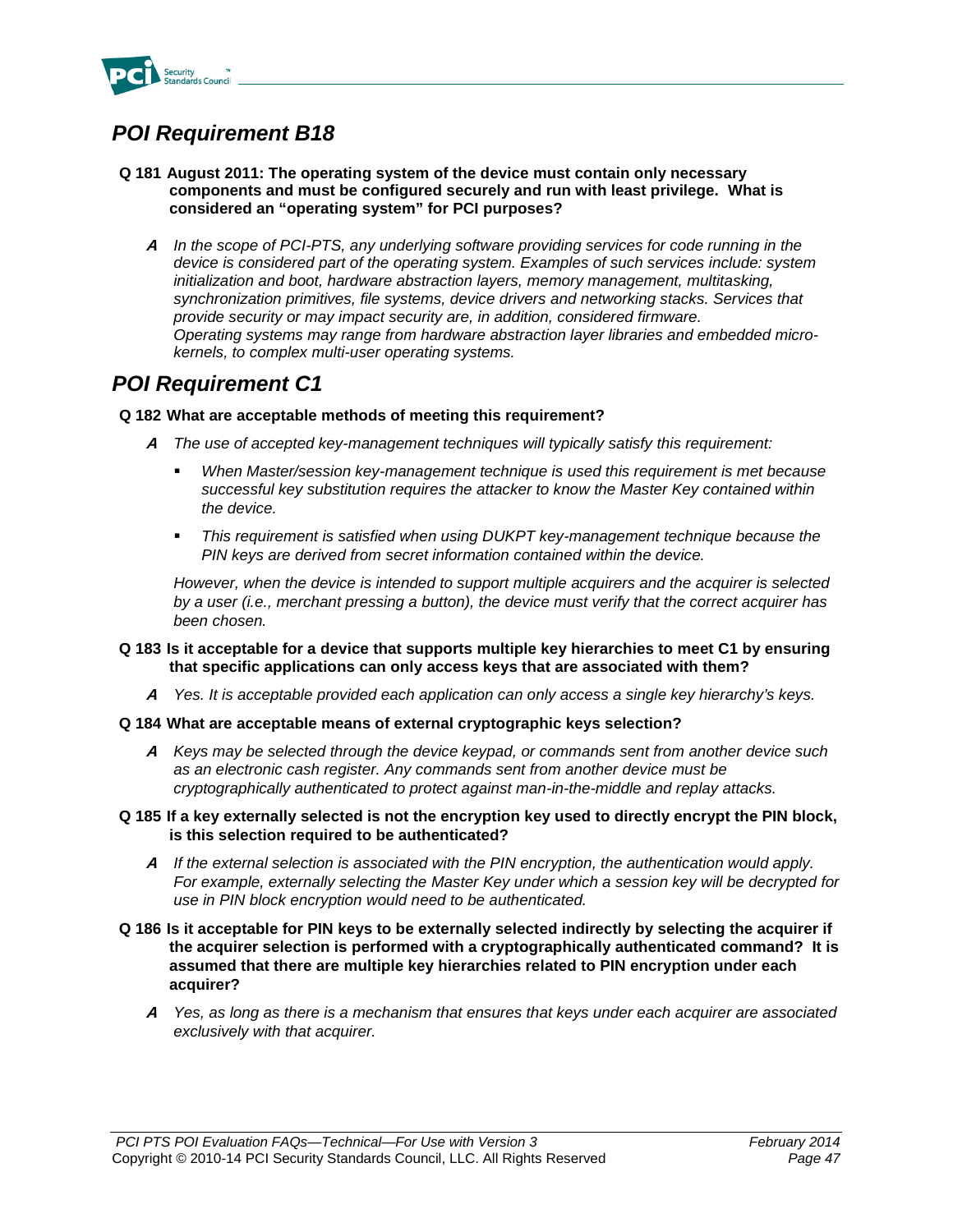

### **Q 187 External key selection includes selection performed by either a local or remote host. Under what circumstances is a device supporting multiple key hierarchies not required to enforce authentication for each external key selection command?**

**A** *If an application can select keys from multiple key hierarchies, the device must enforce authentication of commands used for external key selection. If the device only allows an application to select keys from a single hierarchy, then command authentication is not required.*

*Alternatively, authentication is not required under either of the following two circumstances:*

- *Key hierarchies for PIN encryption are only established directly by the vendor at their secure facility or at an authorized facility operated by a third party that regularly performs key*loading on behalf of the vendor and is registered to do so under applicable payment brand *rules; and subsequent to leaving the facility it is physically and/or logically impossible to load additional key hierarchies without returning to the facility.*
- *Key hierarchies can only be established in accordance with Requirement B7. New key hierarchies must be authenticated using dual control (passwords/PINs) either via the key loader or directly via the EPP or POS PED. Existing key hierarchies may be replaced without*  using authentication if the loading results in the zeroization of pre-existing secret keys, i.e., *the invoking of the key-loading function/command causes the zeroization prior to the actual loading of the new key. In addition, existing key hierarchies may be replaced or new key hierarchies may be established through the use of remote key distribution using asymmetric techniques that are in compliance with the* PCI PIN Security Requirements, Annex A.

### **Q 188 When is C1 not applicable to acquirer-controlled display prompt devices?**

**A** *C1 is not applicable to acquirer-controlled display prompt B devices that do not include commands for external key selection, or cannot hold multiple keys related to PIN encryption.*

### *POI Requirement D1*

- **Q 189 The PCI v1.3 requirements specified that precautions against unauthorized removal were required for unattended devices (PCI POS PED v1.3 DTR 1.4). Are such precautions required for compliance to DTR D1 of the v3.0 requirements?**
	- **A** *Yes, an unattended device that supports offline PIN entry using a separate ICC reader must provide protections against the unauthorized removal of that reader. Circumvention of these protections must require an attack potential of at least 20 points.*

#### **Q 190 What is meant by "sufficient space to hold a PIN-disclosing 'bug'"?**

**A** Space accessible via the ICC card slot large enough to conceal a PIN-disclosing bug is not allowed. Such a bug could utilize ICC technology. Therefore, there must not be space accessible via the card slot large *enough to conceal an ICC chip and small battery.*

#### **Q 191 What volume of space is allowed under D1?**

- **A** *The objective of D1 is to guard against a PIN-disclosing bug being inserted into the device through the card slot. The volume of space accessible via the card slot that could be utilized by an attacker can vary with the geometry of the space and attack methods. For this reason, the requirement does not prohibit a specific volume. Rather, the feasibility of effective bug placement is to be considered when assessing D2 compliance. Examples of these considerations are:* 
	- *Contact points must be present for the bug to connect to.*
	- *The bug and wires must not obstruct normal operation.*
	- *The placement of the bug must not cause tamper evidence that would be noticed by a typical cardholder.*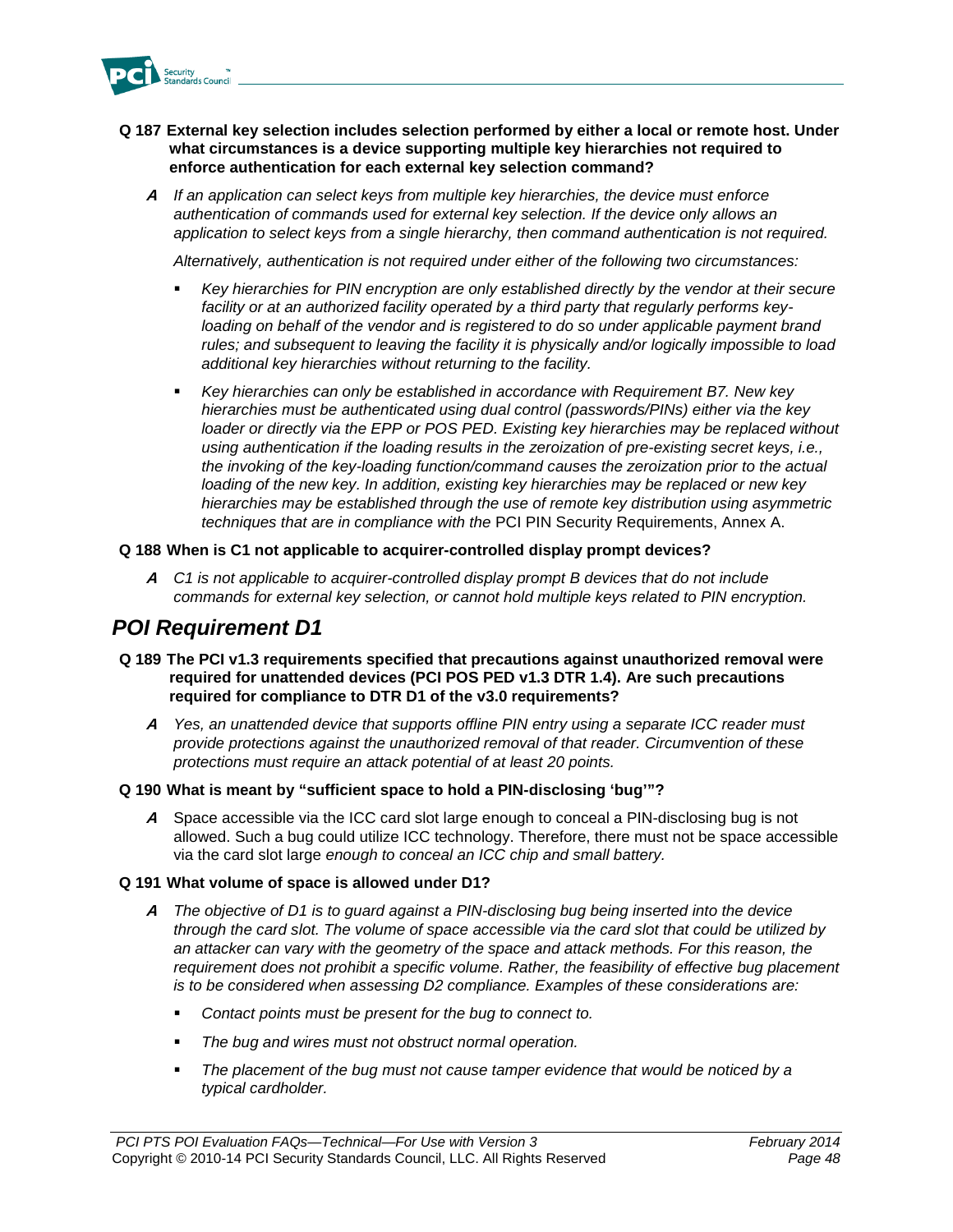

- **Q 192 March 2011: D1 stipulates that it must not be possible for both an ICC card and any other foreign object, such as a PIN-disclosing bug to reside within the IC card insertion slot. Part of the determination relies upon it must not be possible to simultaneously insert two payment cards into the slot and still perform a transaction. Are there any further restrictions on this test?**
	- **A** *Yes. As unembossed cards become more common, the device must not allow the successful execution of a transaction while two juxtaposed un-personalized (un-embossed) cards are simultaneously inserted, each card with the minimum ISO 7810 thickness. And the IC card insertion slot height must be as small as possible along its full width.*

### *POI Requirement D2*

- **Q 193 Is D2 intended to address the opening of the ICC reader, or the entire reader?** 
	- **A** *D2 is written with the understanding that the opening (slot) is a potential point of attack for the insertion of a tapping mechanism.*

### *POI Requirement D3*

- **Q 194 Some device designs include components (e.g., privacy shield) that are near the IC card slot, which could be used to conceal a wire. What criteria are used to determine compliance when such components are present?** 
	- **A** *The design is considered compliant with D3 if a portion of the wire is visible between the slot and the concealing component.*

### *POI Requirement D4*

- **Q 195 ISO 9564 stipulates that if the PIN is to be submitted to the IC card in enciphered form, then the device shall encipher the PIN using the authenticated encipherment key of the IC card and submit the enciphered PIN to the IC card. Are there any restrictions on where the authentication must occur?**
	- **A** *The device must protect the integrity of all public keys (ICC, applicable issuer, and payment brand) using techniques defined in ISO 11568. In all cases the authentication must occur in a secure component of the device, such as the PIN pad or ICCR. This includes the authentication of the ICC public key(s) as well as the associated issuer public key in the certificate chain up to the applicable payment brand key.*
- **Q 196 When is "No" or "N/A" an acceptable response to D4.1, D.4.2, D4.3, and D4.4?**
	- **A** *"No" or "N/A" is only an acceptable response when the device does not support the specified method of PIN submission to the IC Card.*
- **Q 197 How many options should be marked "Yes" if a device supports more than one of the PIN submission options?**
	- **A** *All applicable options must be checked "Yes." The evaluation laboratory will verify that all responses are appropriate.*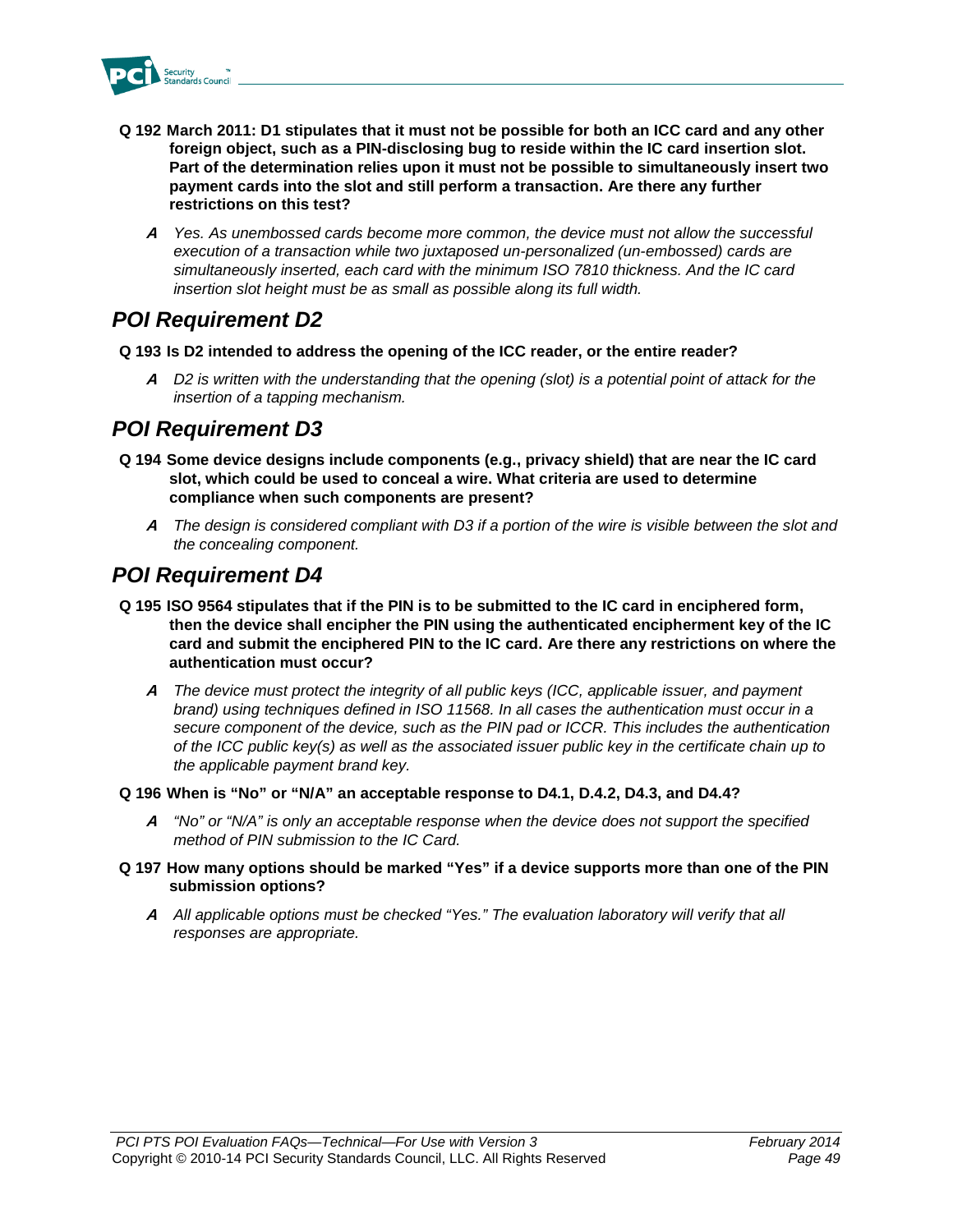

### *POI Requirement E4.1*

### **Q 198 February 2012: Are there any scenarios where an OEM device intended for use in an unattended environment does not require protections against unauthorized removal?**

**A** *Yes. OEM products that are "bolt on" or drop in type modules (e.g., OEM PEDs) for UPTs do not require removal protections if the module provides a complete tamper envelope around all security sensitive parts, and any attacks considered during the evaluation must not assign any points to access of the device, or the 'fixing' of any tamper evidence with replacement parts or stickers (unless the attack must go through the front). In the absence of removal detection it should be assumed that no restrictions on access to attack the device exist other that what the device itself provides via the tamper envelope and that any tamper evidence other than the exposed front of the device will be hidden by the casing into which the device is fitted. These provisions may not be used for devices intended for use in attended environments.*

### *POI Requirement H7*

- **Q 199 October 2011: Where hashing is used to provide for the integrity of data sent over a network connection, the algorithm used must be SHA-2 or higher. If a device implements TLS 1.0 (SSL 3.1) as its only security protocol, and therefore does not support the use of SHA-2 variants in its cipher suite, what options are available for meeting the requirements?** 
	- **A** *The options for meeting this are:* 
		- *Upgrading to TLS 1.2, which provides native support*
		- *Providing security guidance documentation stipulating that application developers must implement SHA-2 for hashing when using SSL/TLS for security functionality*

### *POI Requirement K1*

- **Q 200 March 2011: K1 allows the disclosure of clear-text account data by the secure controller to authenticated applications. What constitutes an authenticated application for purposes of SRED?**
	- **A** *There are several conditions that an authenticated application must meet:*
		- *The application must reside and execute within the physically and logically secure boundary of the target of evaluation.*
		- *The application must be cryptographically authenticated by the secure chip of the POI using algorithms and keys sizes consistent with those stipulated in K4.*
- **Q 201 November 2012: Where a whitelist is used to control whether PAN data exits the device in plaintext or ciphertext, does the whitelist updating have to be under the direct control of the vendor?**
	- **A** *No, the vendor may provide the mechanisms to the acquirer to directly control the updating of the whitelists in a manner consistent with acquirer controlled display prompts. That is the use of dual control techniques and provisions for auditability and logging.*

*The vendor may alternately provide user documentation detailing the management of cryptographic keys following these principles and implementing the use of a secure cryptographic device for management of these keys. The process exists upstream of the device, but the device must still provide enforcement-e.g., validate the MAC or digital signature.*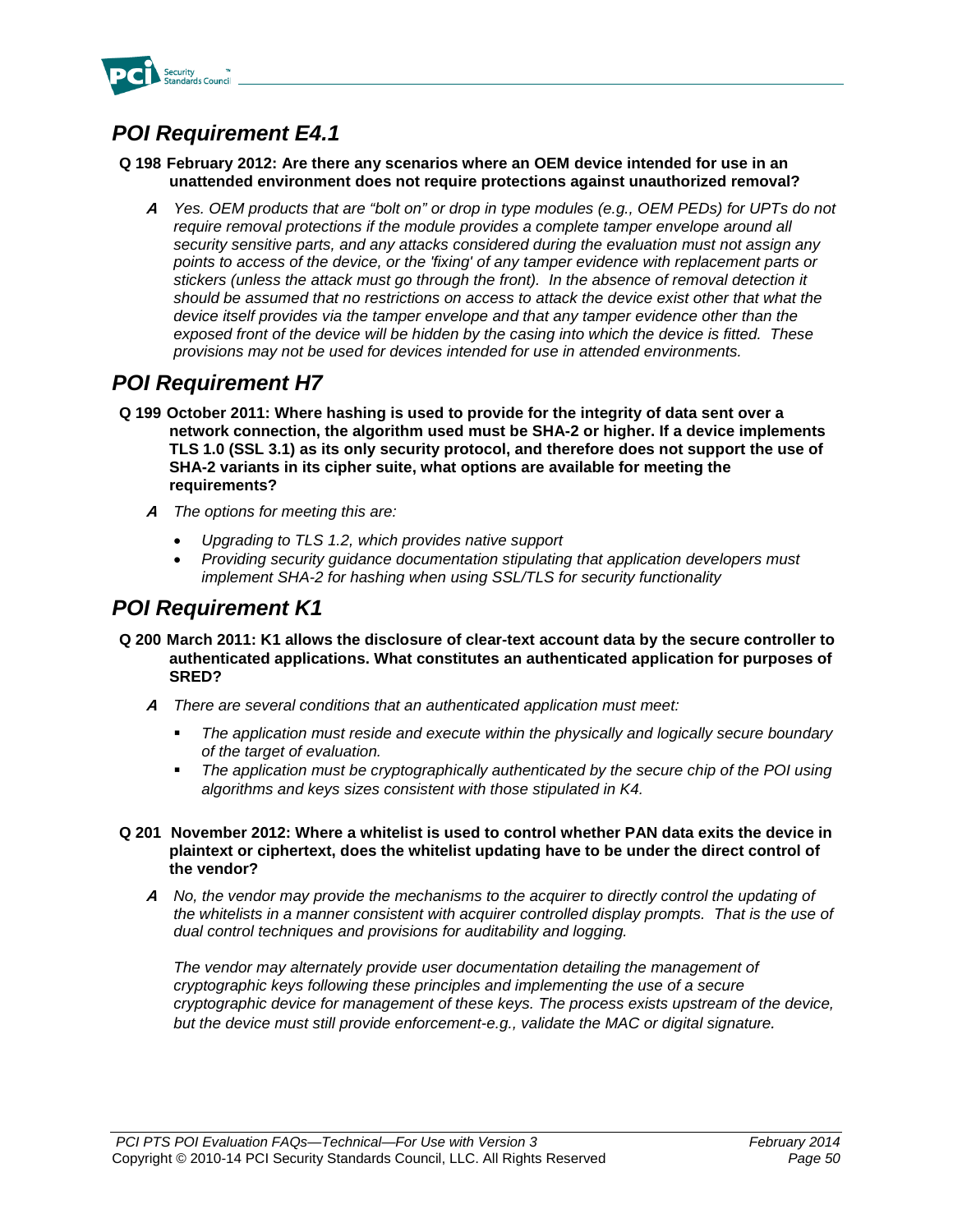

### *POI Requirement K1.1*

- **Q 202 June 2012: The guidance states that the path for contactless data must be secured to 16 points from the point of digitization of the data. Does the point of digitization include the point of entry -- e.g., the antennae?**
	- **A** *The point of digitization occurs when the data is processed by the NFC controller and not at the point of entry. The NFC controller acts as a modem converting the analog signal to a digital signal just as a magnetic stripe reader or smart card reader reads data and converts that to a digital signal. In all cases, the point of digitization is where the wireless signal is converted to a digital data stream.*
- **Q 203 September 2012: K1.1 stipulates that all methods of card-data entry supported by the device must be assessed. Can a device with more than one card reader type (Contactless, ICCR, MSR) receive SRED validation if one or more of the card readers cannot meet K1.1?**
	- **A** *No, a device validated to SRED cannot have any card reader types as part of the approved hardware and firmware version identifiers where that reader could not meet K1.1.*
- **Q 204 September 2012: Many devices offer contactless readers as an optional module, in addition to an ICCR and/or a MSR. Does the contactless module have to meet K1.1 in order to be included as part of the approval?**
	- **A** *Devices undergoing SRED validation must have all readers supported by the approved firmware compliant to K1.1. If the contactless reader cannot meet K1.1 it cannot be part of the approved hardware version that includes SRED.*

*Devices that do not support SRED and thus are not validated to SRED may include contactless readers as a function provided in the approval. However, the contactless readers cannot be used as a part of P2PE solution.* 

### *POI Requirement K3.1*

### **Q 205 December 2011: What requirements exist for the security of public keys and key management functions on SCR approval class devices?**

**A** *Public keys must be protected against change within the device, to prevent attacks to compromise the security of the system through this attack vector. Devices designed for compliance to the SCR approval classes, and which rely on public keys to provide security or authentication to functions such as firmware updates, must be assessed by the PCI PTS laboratory to Requirement K3.1.*

### *POI Requirement K4*

### **Q 206 February 2012: Can a device meet SRED requirements without encrypting account data?**

**A** *No. Compliance with K4 is mandatory for any device to be approved against SRED and have SRED listed as functionality provided.*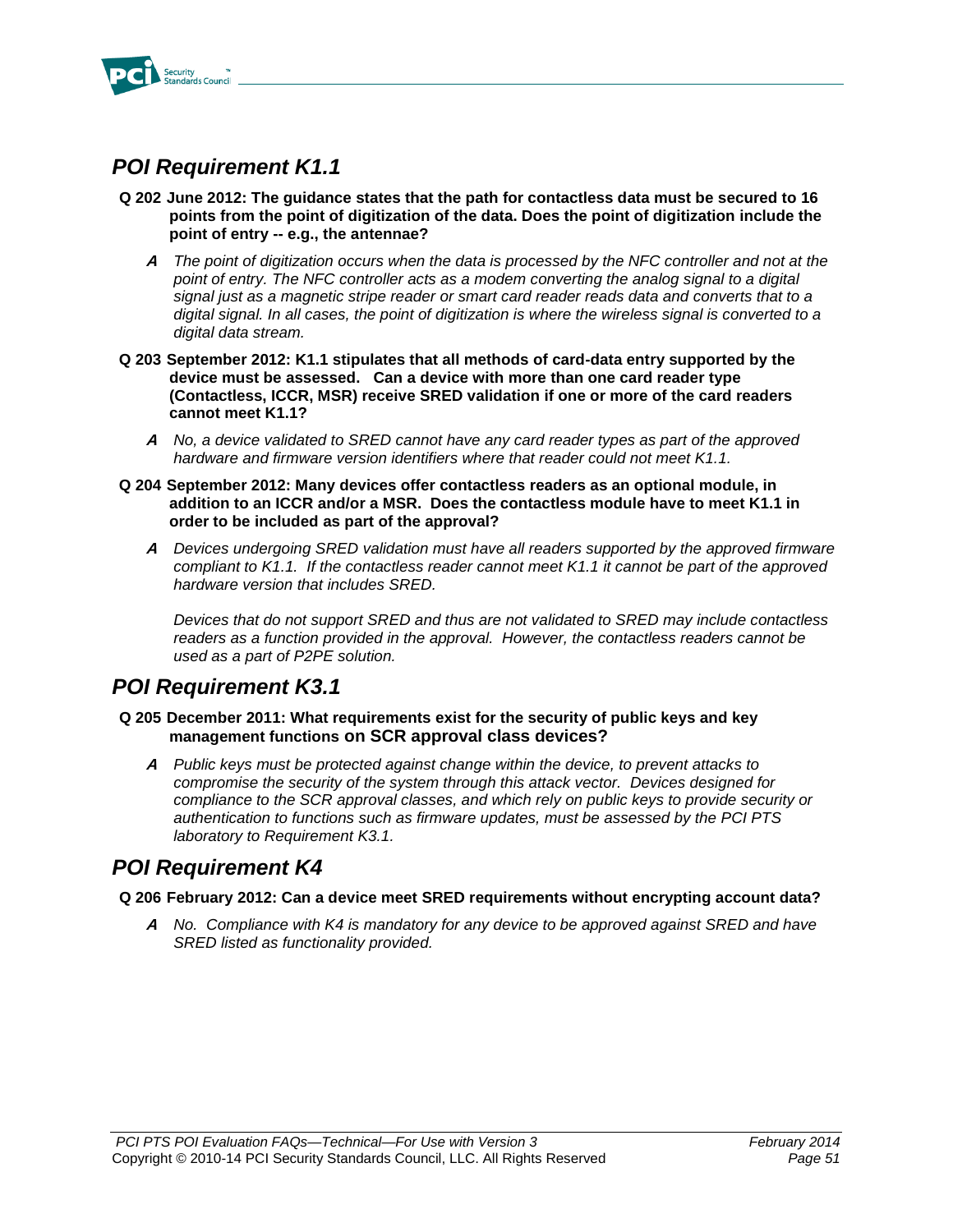

### **Q 207 June (update) 2012: Can a POI device approved for SRED have a default configuration to not encrypt account data?**

- **A** *The default configuration of a device approved against SRED must be to encrypt account data unless that data is explicitly excluded through use of a method treated as a sensitive service, i.e., requiring dual control or the use of cryptographic authentication. For example:*
	- *Where a device implements a 'whitelist' function - i.e., the device can be configured to allow for output of some subset of card data in plaintext (e.g. for loyalty or other non-PCI cards) the absence of the whitelist causes all account data to be encrypted. Any whitelists must be cryptographically authenticated by the POI before use, or entered manually through the keypad only when the device is in a sensitive state.*
	- *Where a device can be configured to enter a state where all account data is not encrypted, the transition to or from this state is treated as a sensitive service.*
	- *For devices that allow the enablement (turning on) or the disablement (turning off) of SRED functionality, the enablement must result in the firmware revision number changing and the device providing visual indication of SRED enablement. Disablement must result in the firmware revision number reverting and the device no longer providing visual indication of SRED enablement. The visual indication must not be transient. This must be documented in information provided by the vendor to the entities deploying these devices.*
	- *The device has only one operational mode and the firmware is not able to export the card data--it only provides the data to an authenticated application. The firmware does not allow any other mechanism for card data export.*

*In all cases, the device's firmware must manage the cryptographic keys and operations using the device's secure controller (chip), including those for both SRED enablement and SRED relevant protections.*

### *POI Requirement K6*

- **Q 208 November 2012: Requirement K6 uses the word "supports". Does this imply the device must enforce the use of data-origin authentication, or is it optional in the sense it must be supported, but its use is not mandatory?**
	- **A** *No, this does not imply that the device must enforce the implementation of data-origin authentication but it must be capable of implementing such a scheme as a configuration option.*

### *POI Requirement K8*

- **Q 209 December 2011: Account data encryption keys can only be used to encrypt account data and if applicable, transaction-relevant information. What is acceptable for "transactionrelevant" information?** 
	- **A** *ICC EMV dialog messages exchanged between an external ICCR and a PIN pad, including the ICC public key, are considered transaction relevant information.*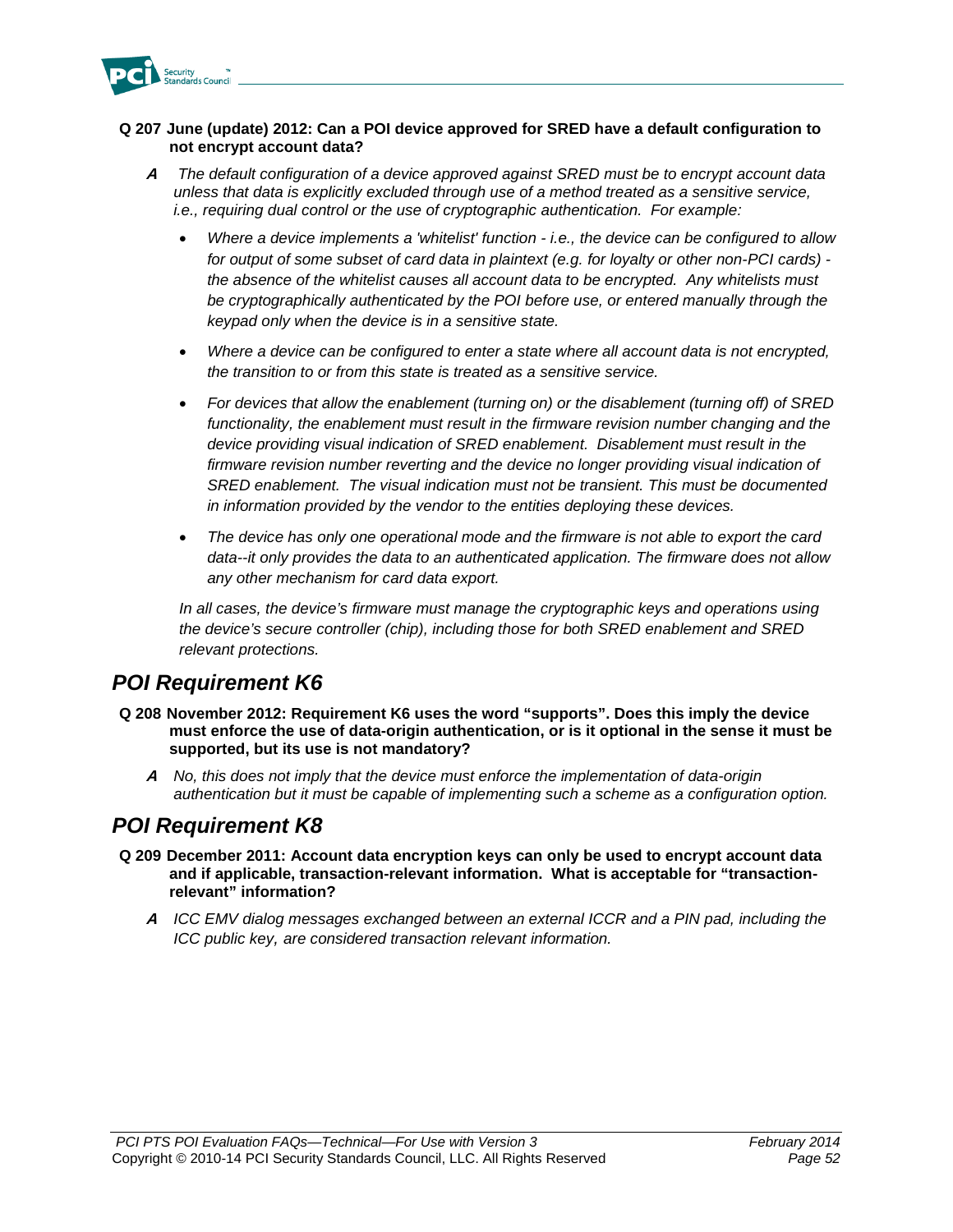

- **Q 210 December 2011: Account data is defined to include the full PAN and, if present, any elements of sensitive authentication data. Other data that is sent in conjunction with the PAN are also considered account data, such as, but not limited to, cardholder name, expiration date, and service code. For messages to the host, can the account data key be used for full message encipherment?**
	- **A** *Yes, provided it meets all of the following:*
		- • *The method of encryption used must ensure that the output produces a unique cryptogram each time that is statistically uncorrelated with any previous encrypted message across its whole length, even if the same input is used.*
		- • *The transaction message must be formatted and constructed by firmware/application code resident within the POI that is authenticated by using cryptographic techniques consistent with B4.*

### *POI Requirement K11.1*

- **Q 211 March 2011: Authenticated applications may be developed by the POI vendor or by other third parties. The applications are to be developed using techniques consistent with PA-DSS and must be cryptographically authenticated by the POI. Are there any other considerations?**
	- **A** *Yes. The technique used to manage the authentication mechanism (e.g., digital signatures) must use a SCD and dual-control techniques. For third parties, the device vendor must either provide the SCD to the third parties or describe how a SCD must be used to comply with B7. The description must include an example of a specific, existing SCD that can be purchased and used to comply with B7. The POI must have an API that is compatible with the SCD. The complete solution must be fully developed. It is not acceptable to provide detailed instructions that require users to develop part of the solution.*

*A SCD is not required for applying the authentication mechanism if the technique used meets all of the following:*

- *The signing device implements dual-control mechanisms such that it is infeasible for a single person to sign user prompts;*
- *The signing device provides for all logging details as stipulated in the requirement;*
- *Compromise of a signing device does not compromise any other signing device;*
- *Compromise of a signing device does not affect the security of POI devices outside the domain of the signing device;*
- *POI devices outside the domain of any signing device cannot be modified to accept user prompts from other user prompt sources;*
- *The signing device is a single use device or is used in a restricted secure area; and*
- *The vendor provides the secure operating procedures to the customer.*

### *POI Requirement K16*

### **Q 212 June 2012: K16 stipulates that changing between encrypting and non-encrypting modes of operation requires explicit authentication. How is this implemented?**

**A** *Changing between modes is considered a sensitive service as stated in K24 and K25 and therefore requires that authentication use dual control techniques when entering sensitive information through a secure user interface, or cryptographic techniques when entering electronic data.*